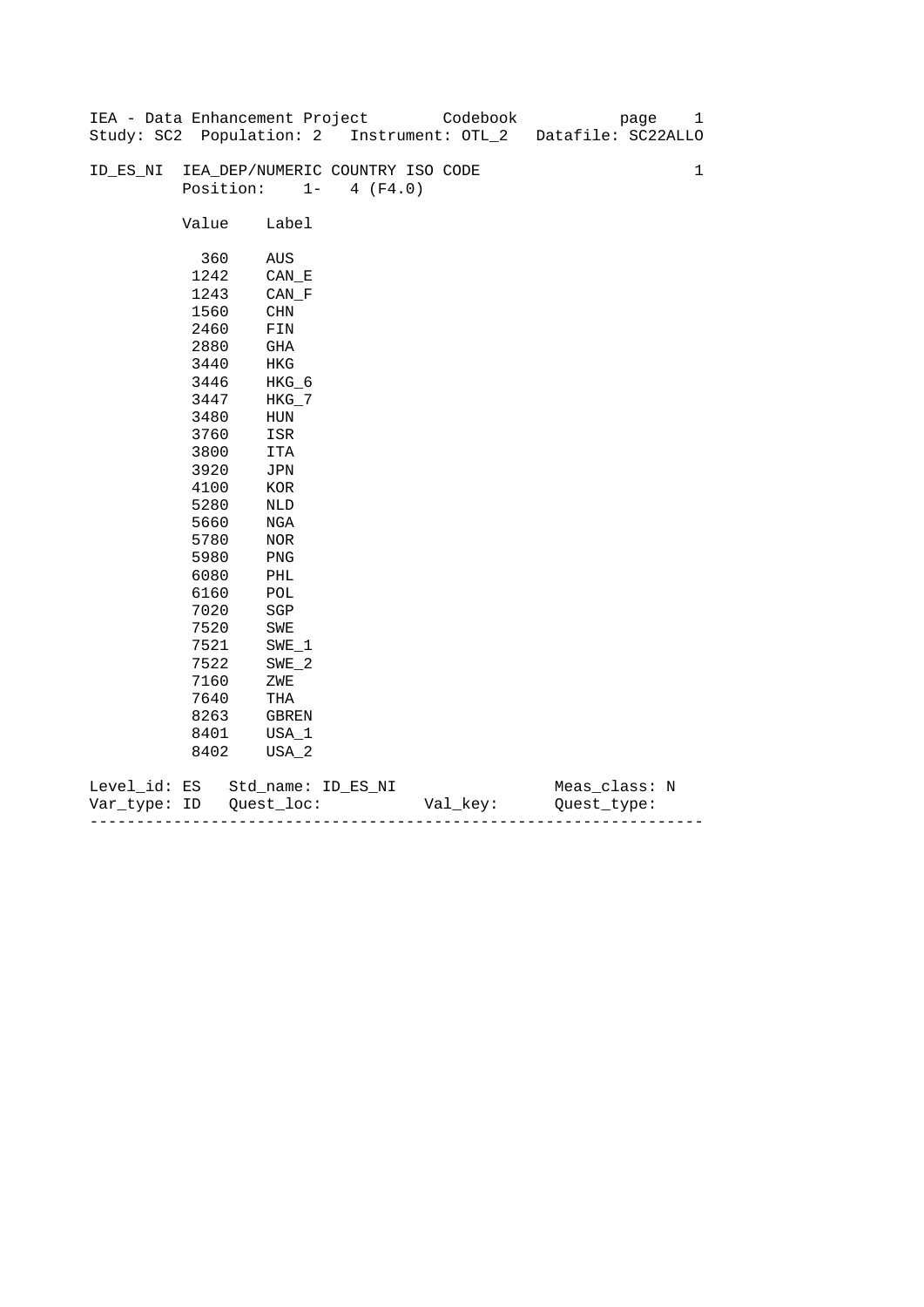|                           |                                                                                                                                                                                                                 | Codebook<br>IEA - Data Enhancement Project<br>Study: SC2 Population: 2 Instrument: OTL_2 Datafile: SC22ALLO                                                                                                                                                                                                                                                                    | 2<br>page                    |
|---------------------------|-----------------------------------------------------------------------------------------------------------------------------------------------------------------------------------------------------------------|--------------------------------------------------------------------------------------------------------------------------------------------------------------------------------------------------------------------------------------------------------------------------------------------------------------------------------------------------------------------------------|------------------------------|
| ID ES AI                  | Position:                                                                                                                                                                                                       | IEA_DEP/ALPHANUMERIC COUNTRY ISO CODE<br>$5 -$<br>9(AB)                                                                                                                                                                                                                                                                                                                        | 2                            |
|                           | Value                                                                                                                                                                                                           | Label                                                                                                                                                                                                                                                                                                                                                                          |                              |
|                           | AUS<br>CAN E<br>CAN F<br>CHN<br>FIN<br>GBREN<br>GHA<br>HKG<br>$HKG_6$<br>HKG_7<br>HUN<br>ISR<br>ITA<br>JPN<br>KOR<br>NLD<br>NGA<br>NOR<br>PNG<br>PHL<br>POL<br>SGP<br>SWE<br>$SWE_1$<br>$SWE_2$<br>THA<br>USA 1 | Australia<br>Canada (English)<br>Canada (French)<br>China<br>Finland<br>UK (England)<br>Ghana<br>Hong Kong<br>Hong Kong (6)<br>Hong Kong (7)<br>Hungary<br>Israel<br>Italy<br>Japan<br>Korea, Republic of<br>Netherlands<br>Nigeria<br>Norway<br>Papua New Guinea<br>Philippines<br>Poland<br>Singapore<br>Sweden<br>Sweden (A)<br>Sweden (B)<br>Thailand<br>United States (A) |                              |
|                           | USA 2<br>ZWE                                                                                                                                                                                                    | United States (B)<br>Zimbabwe                                                                                                                                                                                                                                                                                                                                                  |                              |
| Level_id: ES<br>Var type: | ID                                                                                                                                                                                                              | Std name: ID ES AI<br>Quest loc:<br>Val_key:                                                                                                                                                                                                                                                                                                                                   | Meas_class: N<br>Ouest type: |

------------------------------------------------------------------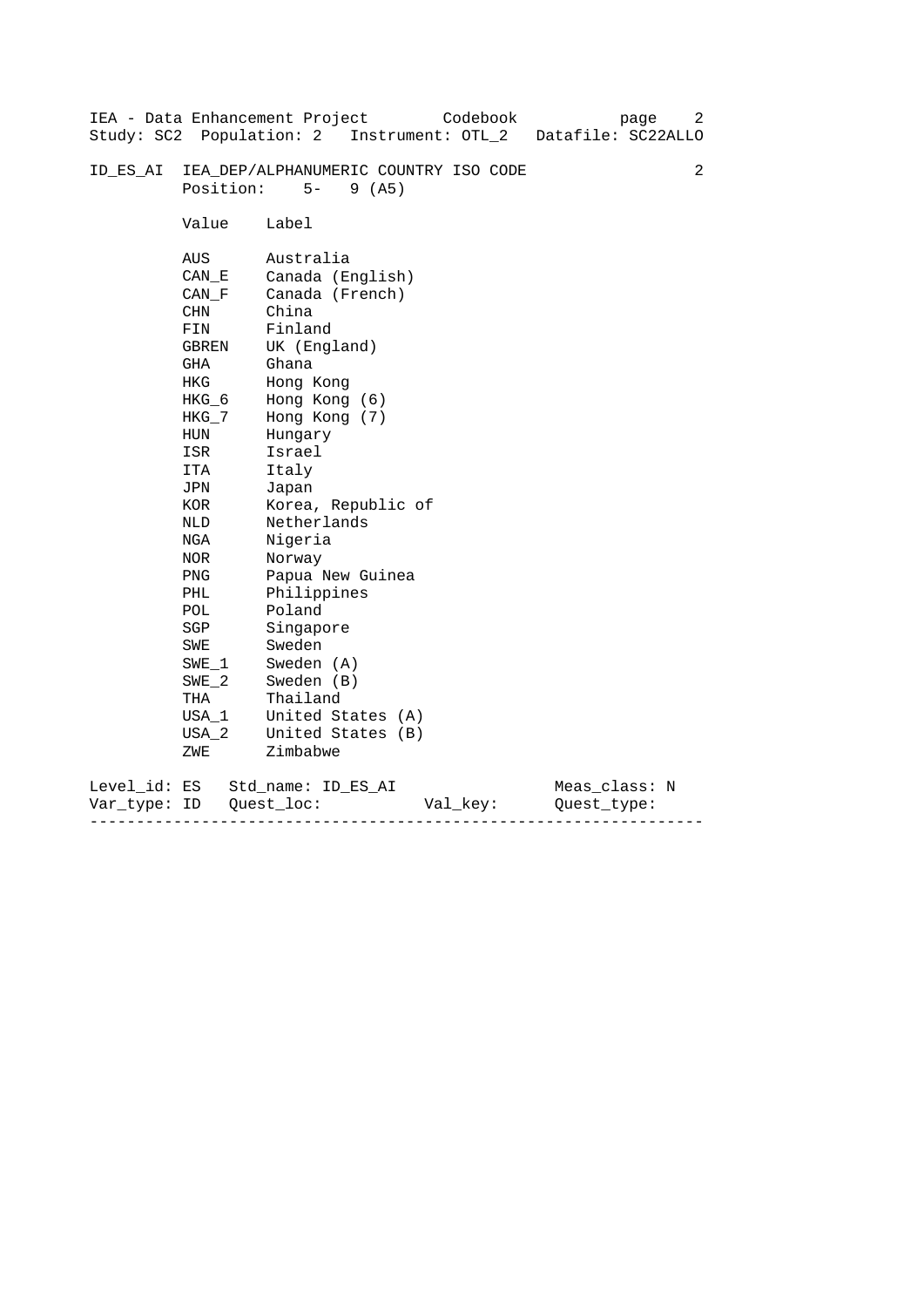| IEA - Data Enhancement Project Codebook |                                                                                                                                       |                                                                                                                                                                                                                                               |                                                              |          | page<br>Study: SC2 Population: 2 Instrument: OTL_2 Datafile: SC22ALLO | 3 |
|-----------------------------------------|---------------------------------------------------------------------------------------------------------------------------------------|-----------------------------------------------------------------------------------------------------------------------------------------------------------------------------------------------------------------------------------------------|--------------------------------------------------------------|----------|-----------------------------------------------------------------------|---|
| CNTRYNUM                                | COUNTRY NUMBER<br>Position: 10- 11 (F2.0)                                                                                             |                                                                                                                                                                                                                                               |                                                              |          |                                                                       | 3 |
|                                         | Value Label                                                                                                                           |                                                                                                                                                                                                                                               |                                                              |          |                                                                       |   |
|                                         | 10<br>16<br>18<br>$20 \,$<br>22<br>24<br>26<br>30<br>32<br>34<br>36<br>38<br>40<br>44<br>48<br>50<br>52<br>54<br>56<br>60<br>66<br>70 | Australia<br>Canada (French)<br>China<br>UK (England)<br>Finland<br>Ghana<br>Hong Kong<br>Hungary<br>Israel<br>Italy<br>Japan<br>Korea<br>Netherlands<br>Nigeria<br>Norway<br>Philippines<br>Poland<br>Singapore<br>Sweden (A, B)<br>Thailand | Canada (English)<br>Papua New Guinea                         |          |                                                                       |   |
| Level_id: ES Std_name: ID_ES_N          | 72<br>74                                                                                                                              | Zimbabwe                                                                                                                                                                                                                                      | United States (A, B)                                         |          | Meas_class: N                                                         |   |
|                                         |                                                                                                                                       |                                                                                                                                                                                                                                               |                                                              | Val_key: | Quest_type:                                                           |   |
| POPN                                    | POPULATION<br>Position: 12- 12 (F1.0)<br>Value Label                                                                                  |                                                                                                                                                                                                                                               |                                                              |          |                                                                       | 4 |
|                                         | 1<br>2<br>3                                                                                                                           |                                                                                                                                                                                                                                               | I (10-year olds)<br>II (14-year olds)<br>III (preuniversity) |          |                                                                       |   |
| Level_id: Std_name: ID_POP              |                                                                                                                                       |                                                                                                                                                                                                                                               |                                                              |          | Meas_class: N                                                         |   |
| STRATUM STRATUM NUMBER                  | Position: 13- 14 (F2.0)                                                                                                               |                                                                                                                                                                                                                                               |                                                              |          |                                                                       | 5 |
| Level_id: SM Std_name: ID_SM_N          | ---------------------                                                                                                                 |                                                                                                                                                                                                                                               |                                                              | Val_key: | Meas_class: N<br>Quest_type:                                          |   |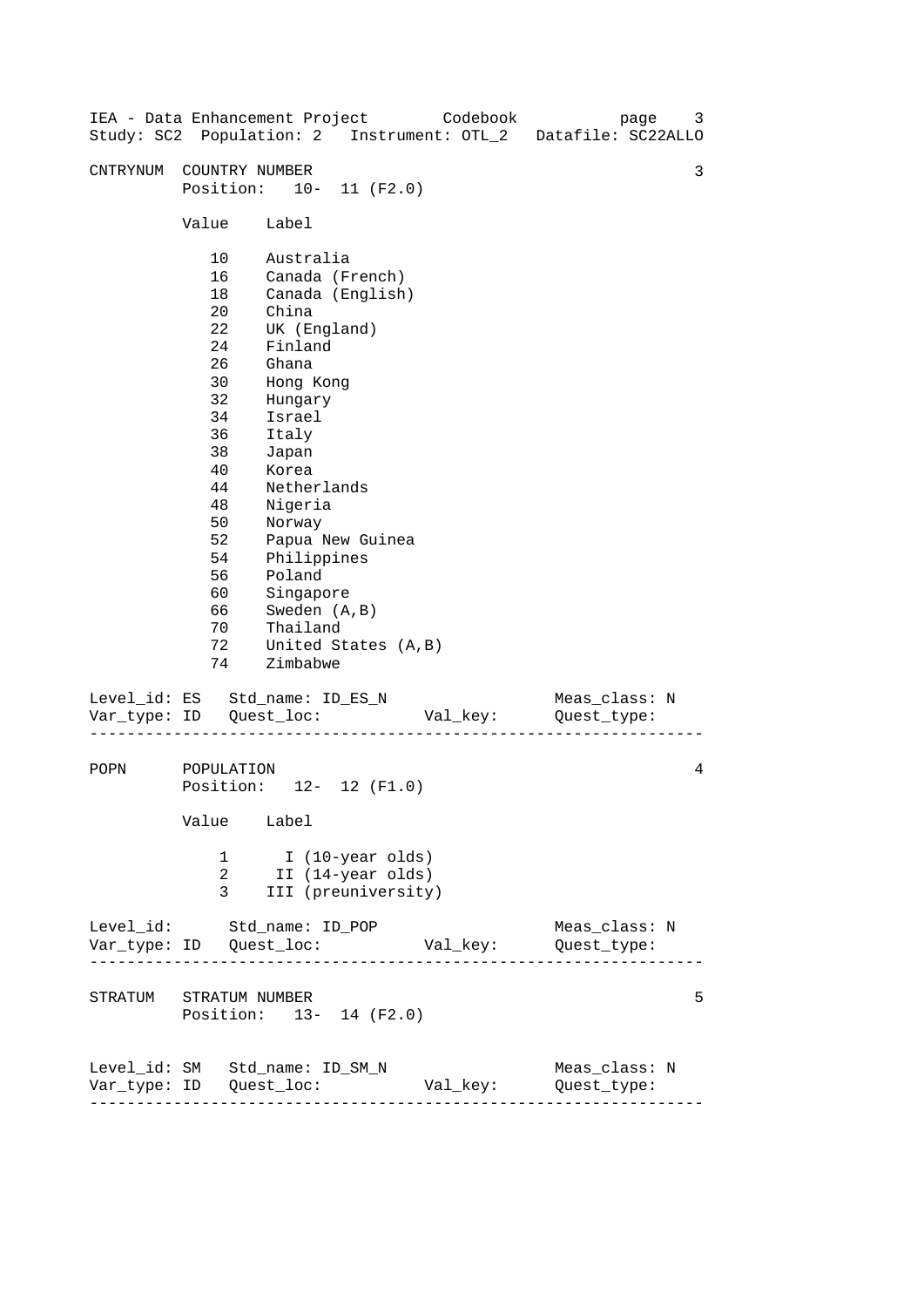------------------------------------------------------------------ ------------------------------------------------------------------ ------------------------------------------------------------------ ------------------------------------------------------------------ ------------------------------------------------------------------ ------------------------------------------------------------------ IEA - Data Enhancement Project Codebook page 4 Study: SC2 Population: 2 Instrument: OTL\_2 Datafile: SC22ALLO SCHOOL SCHOOL NUMBER 6 Position: 15- 19 (F5.0) Level\_id: SC Std\_name: ID\_SC\_N Meas\_class: N Var\_type: ID Quest\_loc: Val\_key: Quest\_type: CLASS CLASS NUMBER 7 Position: 20- 21 (F2.0) Level\_id: CL Std\_name: ID\_CL\_N Meas\_class: N Var\_type: ID Quest\_loc: Val\_key: Quest\_type: TEACHER TEACHER NUMBER 8 Position: 22- 23 (F2.0) Level\_id: TE Std\_name: ID\_TE\_N Meas\_class: N Var\_type: ID Quest\_loc: Val\_key: Quest\_type: RATING RATING LEVEL OTL 9 Position: 24- 24 (F1.0) Value Label 0 rating by school 1 rating by teacher Level\_id: ES Std\_name: FL\_OT\_L Meas\_class: N Var\_type: FL Quest\_loc: Val\_key: Quest\_type: FORMAT NON-STANDARD OTL RATING FORMAT 10 Position: 25- 25 (F1.0) Value Label 0 standard 1 non-standard Level\_id: ES Std\_name: FL\_OT\_F Meas\_class: N Var\_type: FL Quest\_loc: Val\_key: Quest\_type: STRWGT STRATUM WEIGHT 11 Position: 26- 33 (F8.6) Level\_id: SM Std\_name: WT\_SM Meas\_class: N Var\_type: WT Quest\_loc: Val\_key: Quest\_type: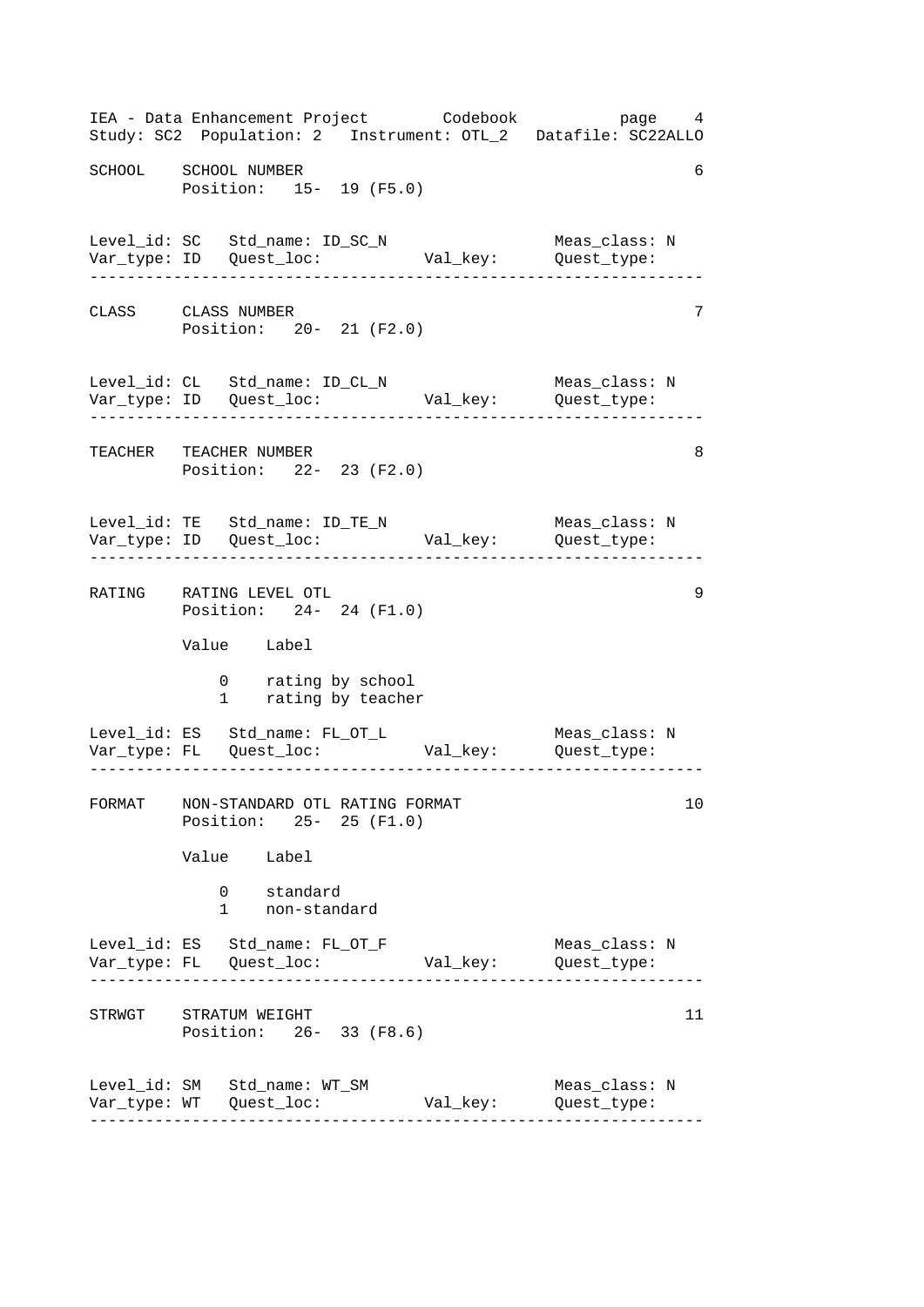------------------------------------------------------------------ ------------------------------------------------------------------ ------------------------------------------------------------------ ------------------------------------------------------------------ IEA - Data Enhancement Project Codebook page 5 Study: SC2 Population: 2 Instrument: OTL\_2 Datafile: SC22ALLO OUESTASK OTL OUESTIONS ASKED 12 Position: 34- 34 (F1.0) Value Label 1 percent rating 2 grade rating 3 percent and grade Level\_id: ES Std\_name: FL\_OT\_Q Meas\_class: N Var\_type: FL Quest\_loc: Val\_key: Quest\_type: R2M01 WHY CAN WE SEE THE MOON Position: 35- 35 (F1.0) Value Label 1 All or most, 76-100% 2 Some, 26-75% 3 Few, 1-25% 4 None, 0% 8 .A not ascertained Level\_id: CL Std\_name: BLOP2M01 Meas\_class: O Var\_type: OT Quest\_loc: Val\_key: Quest\_type: MC R2M02 ROCKET SHIP TO MOON 14 Position: 36- 36 (F1.0) Value Label 1 All or most, 76-100% 2 Some, 26-75% 3 Few, 1-25% 4 None, 0% 8 .A not ascertained Level\_id: CL Std\_name: BLOP2M02 Meas\_class: O Var\_type: OT Quest\_loc: Val\_key: Quest\_type: MC R2M03 BEAKS 15 Position: 37- 37 (F1.0) Value Label 1 All or most, 76-100% 2 Some, 26-75% 3 Few, 1-25% 4 None, 0% 8 .A not ascertained Level\_id: CL Std\_name: BLOP2M03 Meas\_class: O Var\_type: OT Quest\_loc: Val\_key: Quest\_type: MC 13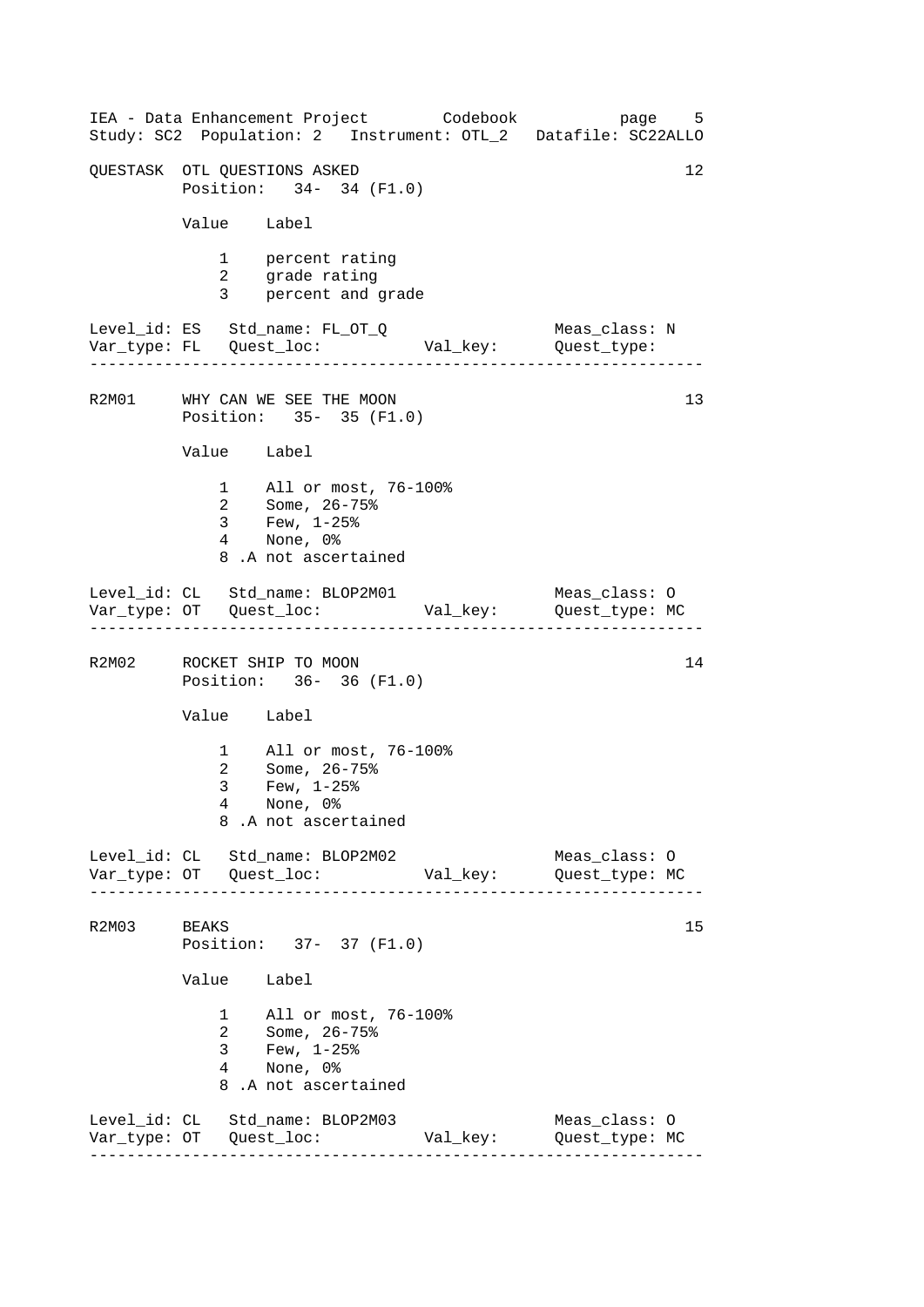------------------------------------------------------------------ ------------------------------------------------------------------ ------------------------------------------------------------------ IEA - Data Enhancement Project Codebook page 6 Study: SC2 Population: 2 Instrument: OTL\_2 Datafile: SC22ALLO R2M04 READ THERMOMETER 16 Position: 38- 38 (F1.0) Value Label 1 All or most, 76-100% 2 Some, 26-75% 3 Few, 1-25% 4 None, 0% 8 .A not ascertained Level\_id: CL Std\_name: BLOP2M04 Meas\_class: O Var\_type: OT Quest\_loc: Val\_key: Quest\_type: MC R2M05 WHEN COOL WIND BLOWS 17 Position: 39- 39 (F1.0) Value Label 1 All or most, 76-100% 2 Some, 26-75% 3 Few, 1-25% 4 None, 0% 8 .A not ascertained Level\_id: CL Std\_name: BLOP2M05 Meas\_class: 0 Var\_type: OT Quest\_loc: Val\_key: Quest\_type: MC R2M06 MOUNTAIN 18 Position: 40- 40 (F1.0) Value Label 1 All or most, 76-100% 2 Some, 26-75% 3 Few, 1-25% 4 None, 0% 8 .A not ascertained Level\_id: CL Std\_name: BLOP2M06 Meas\_class: O Var\_type: OT Quest\_loc: Val\_key: Quest\_type: MC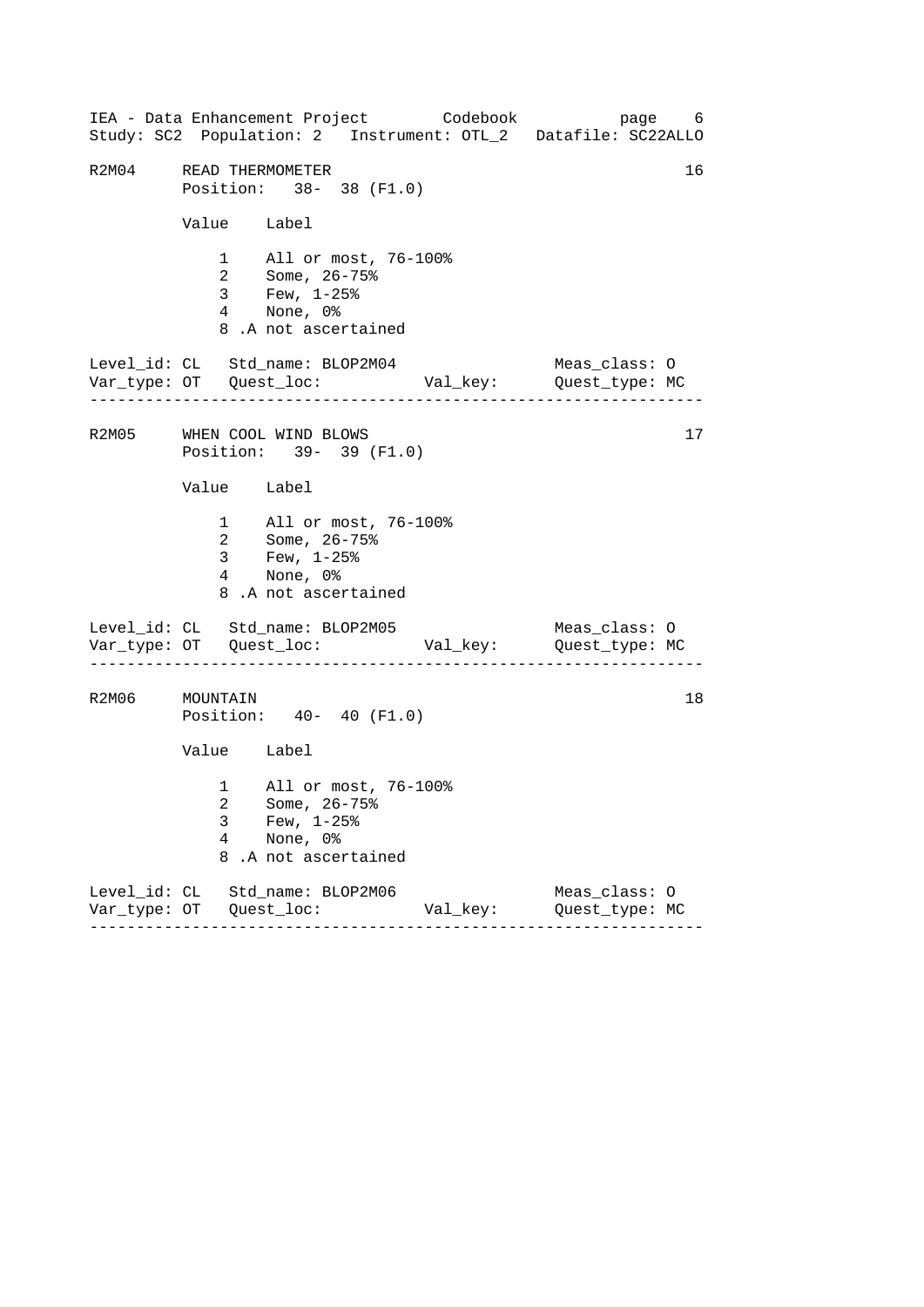------------------------------------------------------------------ ------------------------------------------------------------------ ------------------------------------------------------------------ IEA - Data Enhancement Project Codebook page 7 Study: SC2 Population: 2 Instrument: OTL\_2 Datafile: SC22ALLO R2M07 FOSSILS IN MOUNTAINS 19 Position: 41- 41 (F1.0) Value Label 1 All or most, 76-100% 2 Some, 26-75% 3 Few, 1-25% 4 None, 0% 8 .A not ascertained Level\_id: CL Std\_name: BLOP2M07 Meas\_class: O Var\_type: OT Quest\_loc: Val\_key: Quest\_type: MC R2M08 AQUATIC ORGANISMS 20 Position: 42- 42 (F1.0) Value Label 1 All or most, 76-100% 2 Some, 26-75% 3 Few, 1-25% 4 None, 0% 8 .A not ascertained Level\_id: CL Std\_name: BLOP2M08 Meas\_class: 0 Var\_type: OT Quest\_loc: Val\_key: Quest\_type: MC R2M09 GIRL FOUND SKULL 21 Position: 43- 43 (F1.0) Value Label 1 All or most, 76-100% 2 Some, 26-75% 3 Few, 1-25% 4 None, 0% 8 .A not ascertained Level\_id: CL Std\_name: BLOP2M09 Meas\_class: O Var\_type: OT Quest\_loc: Val\_key: Quest\_type: MC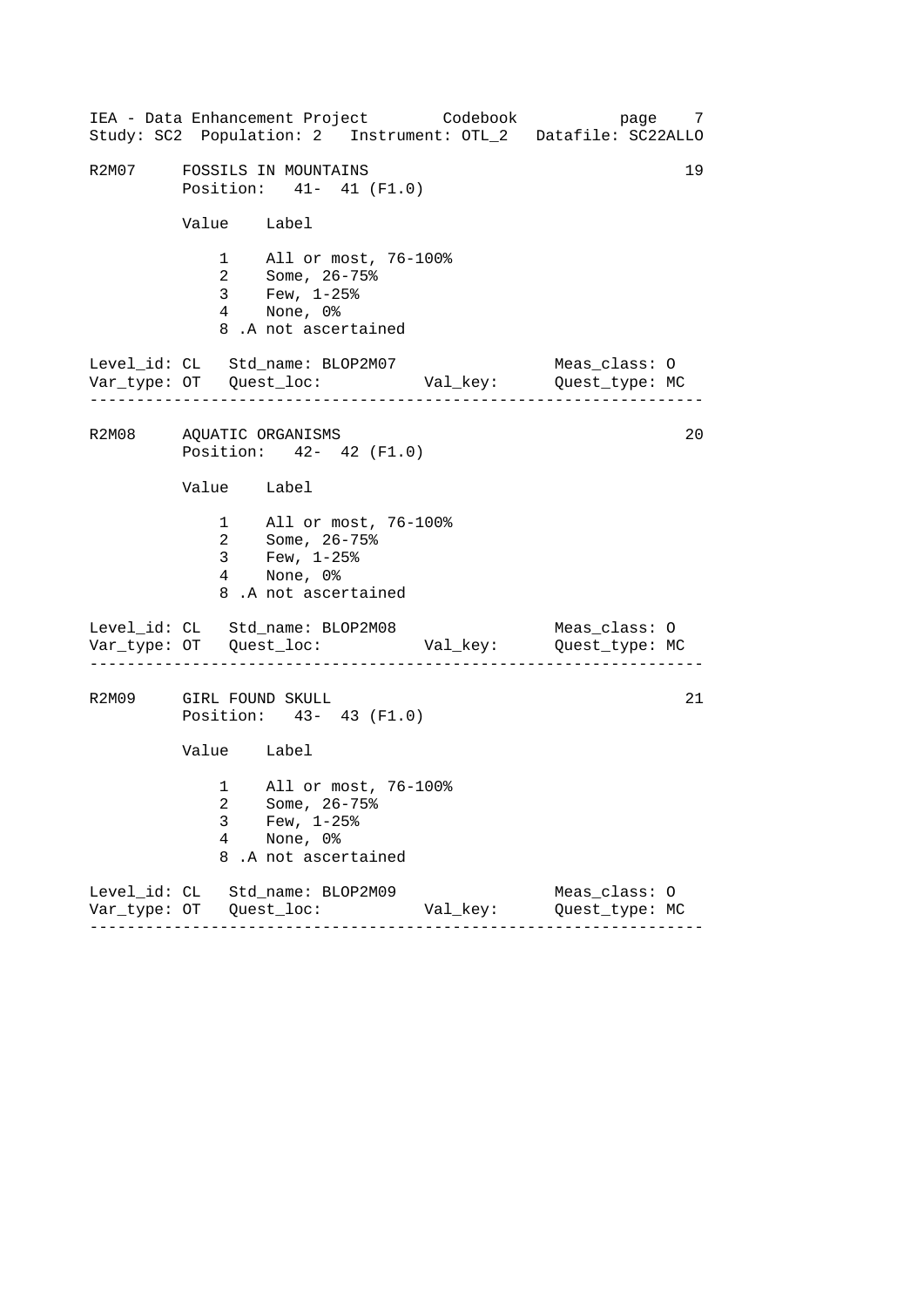|                                       | IEA - Data Enhancement Project Codebook                                                             |          | Study: SC2 Population: 2 Instrument: OTL_2 Datafile: SC22ALLO | page 8 |
|---------------------------------------|-----------------------------------------------------------------------------------------------------|----------|---------------------------------------------------------------|--------|
|                                       | R2M10 RESPIRATION APPARATUS<br>Position: 44- 44 (F1.0)                                              |          |                                                               | 22     |
|                                       | Value Label                                                                                         |          |                                                               |        |
|                                       | 1 All or most, 76-100%<br>2 Some, 26-75%<br>3 Few, 1-25%<br>4 None, 0%<br>8.A not ascertained       |          |                                                               |        |
| . _ _ _ _ _ _ _ _ _ _ _ _ _ _ _ _ _ _ | Level_id: CL Std_name: BLOP2M10                                                                     |          | Meas_class: O                                                 |        |
|                                       | R2M11 HUMAN NERVE CELL<br>Position: 45- 45 (F1.0)                                                   |          |                                                               | 23     |
|                                       | Value Label                                                                                         |          |                                                               |        |
|                                       | 1 All or most, 76-100%<br>2 Some, 26-75%<br>$3 \t Few, 1-25\%$<br>4 None, 0%<br>8.A not ascertained |          |                                                               |        |
|                                       | Level_id: CL Std_name: BLOP2M11                                                                     |          | Meas_class: O                                                 |        |
|                                       | R2M12 INSECT CO2 APPARATUS<br>Position: 46- 46 (F1.0)                                               |          |                                                               | 24     |
|                                       | Value Label                                                                                         |          |                                                               |        |
| 3<br>4<br>8                           | 1 All or most, 76-100%<br>2 Some, 26-75%<br>Few, $1-25$ %<br>None, 0%<br>.A not ascertained         |          |                                                               |        |
|                                       | Level_id: CL Std_name: BLOP2M12                                                                     | Val_key: | Meas_class: 0<br>Quest_type: MC                               |        |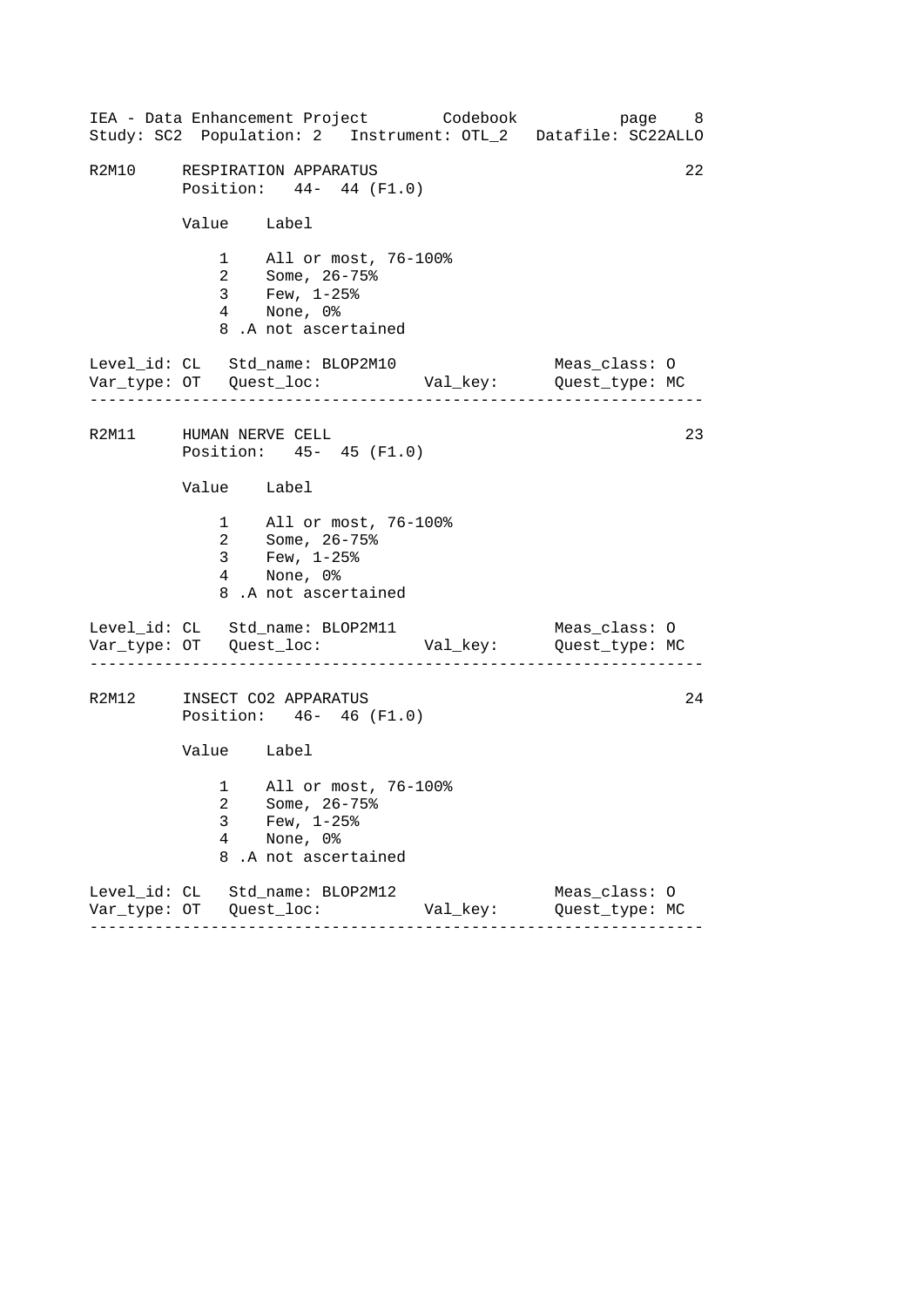------------------------------------------------------------------ ------------------------------------------------------------------ ------------------------------------------------------------------ IEA - Data Enhancement Project Codebook page 9 Study: SC2 Population: 2 Instrument: OTL\_2 Datafile: SC22ALLO R2M13 TRUE ABOUT SEEDS 25 Position: 47- 47 (F1.0) Value Label 1 All or most, 76-100% 2 Some, 26-75% 3 Few, 1-25% 4 None, 0% 8 .A not ascertained Level\_id: CL Std\_name: BLOP2M13 Meas\_class: O Var\_type: OT Quest\_loc: Val\_key: Quest\_type: MC R2M14 BEANS SOWN IN POTS 26 Position: 48- 48 (F1.0) Value Label 1 All or most, 76-100% 2 Some, 26-75% 3 Few, 1-25% 4 None, 0% 8 .A not ascertained Level\_id: CL Std\_name: BLOP2M14 Meas\_class: 0 Var\_type: OT Quest\_loc: Val\_key: Quest\_type: MC R2M15 MILK IN REFRIGERATOR 27 Position: 49- 49 (F1.0) Value Label 1 All or most, 76-100% 2 Some, 26-75% 3 Few, 1-25% 4 None, 0% 8 .A not ascertained Level\_id: CL Std\_name: BLOP2M15 Meas\_class: O Var\_type: OT Quest\_loc: Val\_key: Quest\_type: MC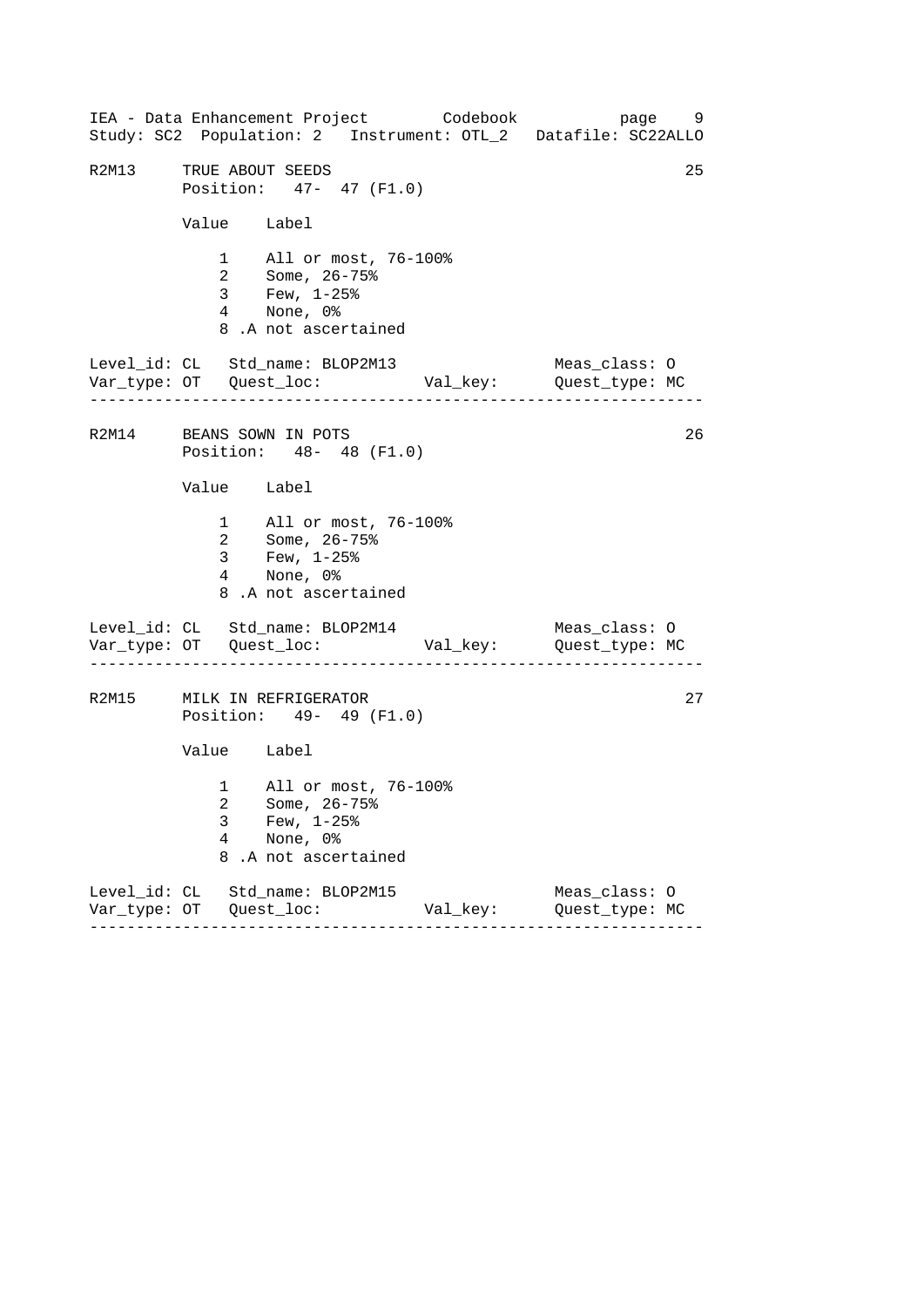------------------------------------------------------------------ ------------------------------------------------------------------ ------------------------------------------------------------------ IEA - Data Enhancement Project Codebook page 10 Study: SC2 Population: 2 Instrument: OTL\_2 Datafile: SC22ALLO R2M16 STERILE MALE INSECTS 28 Position: 50- 50 (F1.0) Value Label 1 All or most, 76-100% 2 Some, 26-75% 3 Few, 1-25% 4 None, 0% 8 .A not ascertained Level\_id: CL Std\_name: BLOP2M16 Meas\_class: O Var\_type: OT Quest\_loc: Val\_key: Quest\_type: MC R2M17 HEAT ZINC AND SULPHUR 29 Position: 51- 51 (F1.0) Value Label 1 All or most, 76-100% 2 Some, 26-75% 3 Few, 1-25% 4 None, 0% 8 .A not ascertained Level\_id: CL Std\_name: BLOP2M17 Meas\_class: 0 Var\_type: OT Quest\_loc: Val\_key: Quest\_type: MC R2M18 POISONOUS COMPOUND 30 Position: 52- 52 (F1.0) Value Label 1 All or most, 76-100% 2 Some, 26-75% 3 Few, 1-25% 4 None, 0% 8 .A not ascertained Level\_id: CL Std\_name: BLOP2M18 Meas\_class: O Var\_type: OT Quest\_loc: Val\_key: Quest\_type: MC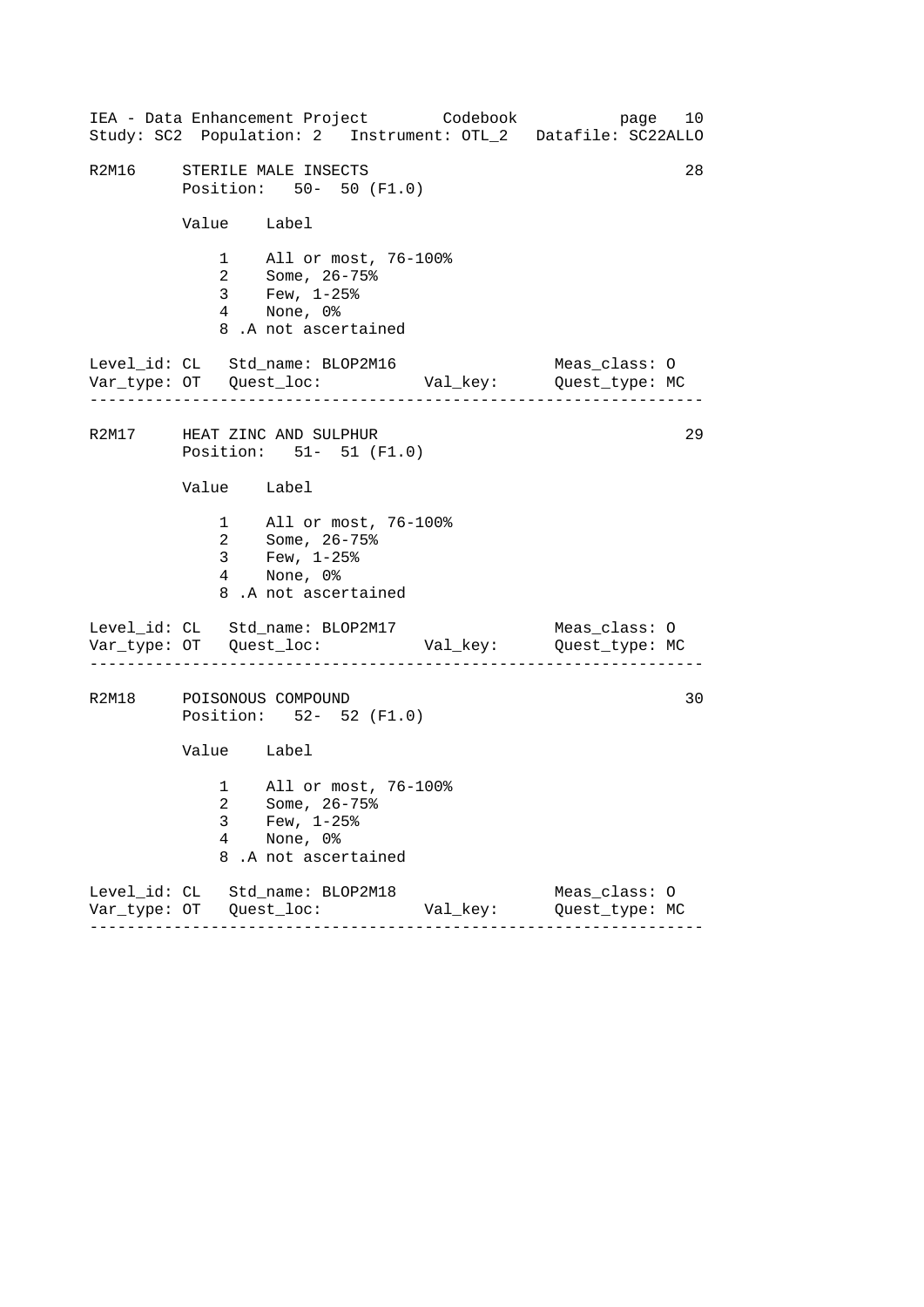------------------------------------------------------------------ ------------------------------------------------------------------ ------------------------------------------------------------------ IEA - Data Enhancement Project Codebook page 11 Study: SC2 Population: 2 Instrument: OTL\_2 Datafile: SC22ALLO R2M19 PAINT ON IRON 31 Position: 53- 53 (F1.0) Value Label 1 All or most, 76-100% 2 Some, 26-75% 3 Few, 1-25% 4 None, 0% 8 .A not ascertained Level\_id: CL Std\_name: BLOP2M19 Meas\_class: O Var\_type: OT Quest\_loc: Val\_key: Quest\_type: MC R2M20 PARTICLES IN CHEM CHANGE 32 Position: 54- 54 (F1.0) Value Label 1 All or most, 76-100% 2 Some, 26-75% 3 Few, 1-25% 4 None, 0% 8 .A not ascertained Level\_id: CL Std\_name: BLOP2M20 Meas\_class: 0 Var\_type: OT Quest\_loc: Val\_key: Quest\_type: MC R2M21 LENGTH OF WOOD BLOCK 33 Position: 55- 55 (F1.0) Value Label 1 All or most, 76-100% 2 Some, 26-75% 3 Few, 1-25% 4 None, 0% 8 .A not ascertained Level\_id: CL Std\_name: BLOP2M21 Meas\_class: O Var\_type: OT Quest\_loc: Val\_key: Quest\_type: MC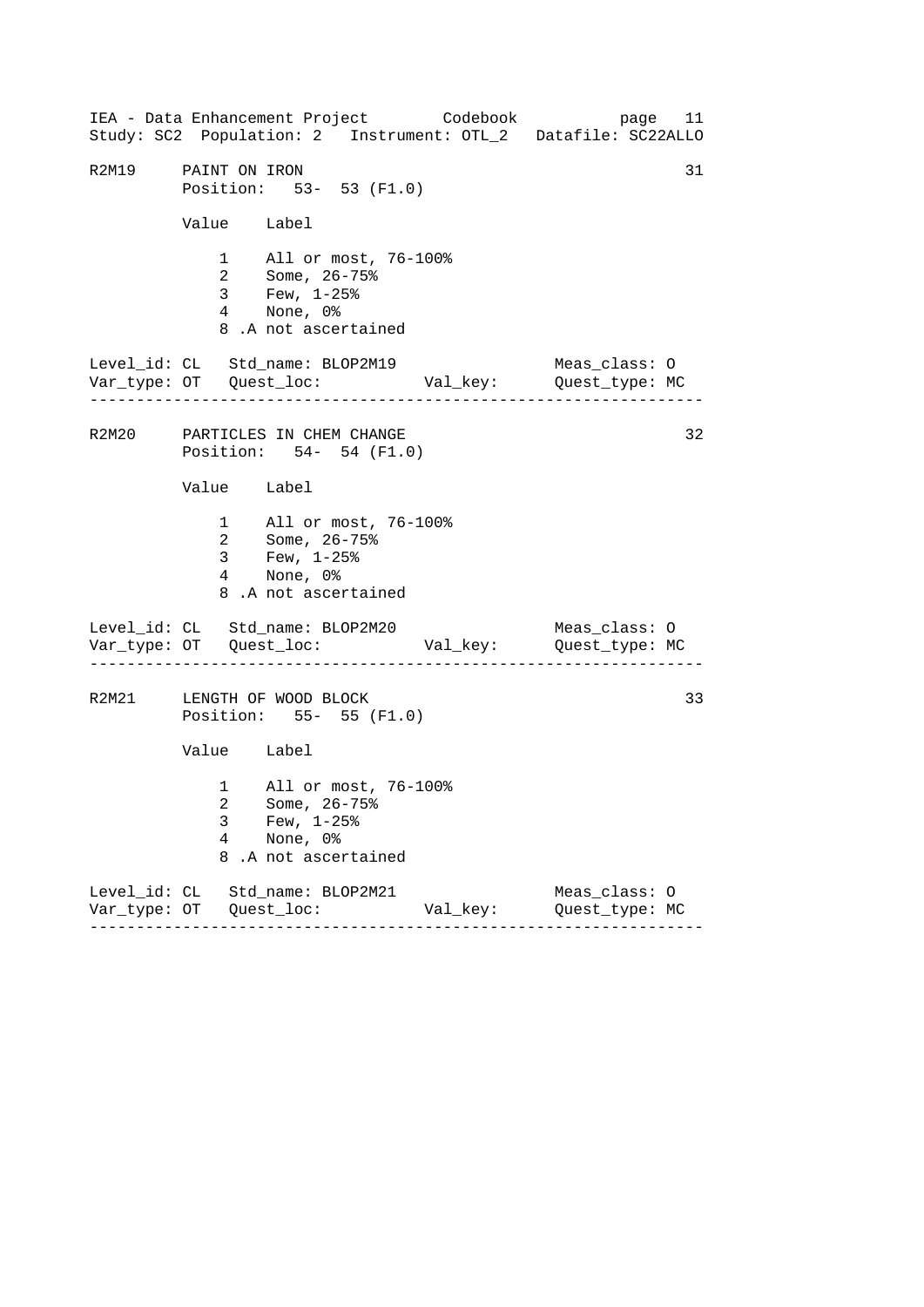------------------------------------------------------------------ ------------------------------------------------------------------ ------------------------------------------------------------------ IEA - Data Enhancement Project Codebook page 12 Study: SC2 Population: 2 Instrument: OTL\_2 Datafile: SC22ALLO R2M22 BOUNCE RUBBER BALLS 34 Position: 56- 56 (F1.0) Value Label 1 All or most, 76-100% 2 Some, 26-75% 3 Few, 1-25% 4 None, 0% 8 .A not ascertained Level\_id: CL Std\_name: BLOP2M22 Meas\_class: O Var\_type: OT Quest\_loc: Val\_key: Quest\_type: MC R2M23 HYDROGEN IN CONTAINER 35 Position: 57- 57 (F1.0) Value Label 1 All or most, 76-100% 2 Some, 26-75% 3 Few, 1-25% 4 None, 0% 8 .A not ascertained Level\_id: CL Std\_name: BLOP2M23 Meas\_class: 0 Var\_type: OT Quest\_loc: Val\_key: Quest\_type: MC R2M24 OBJECTS ON THREAD 36 Position: 58- 58 (F1.0) Value Label 1 All or most, 76-100% 2 Some, 26-75% 3 Few, 1-25% 4 None, 0% 8 .A not ascertained Level\_id: CL Std\_name: BLOP2M24 Meas\_class: O Var\_type: OT Quest\_loc: Val\_key: Quest\_type: MC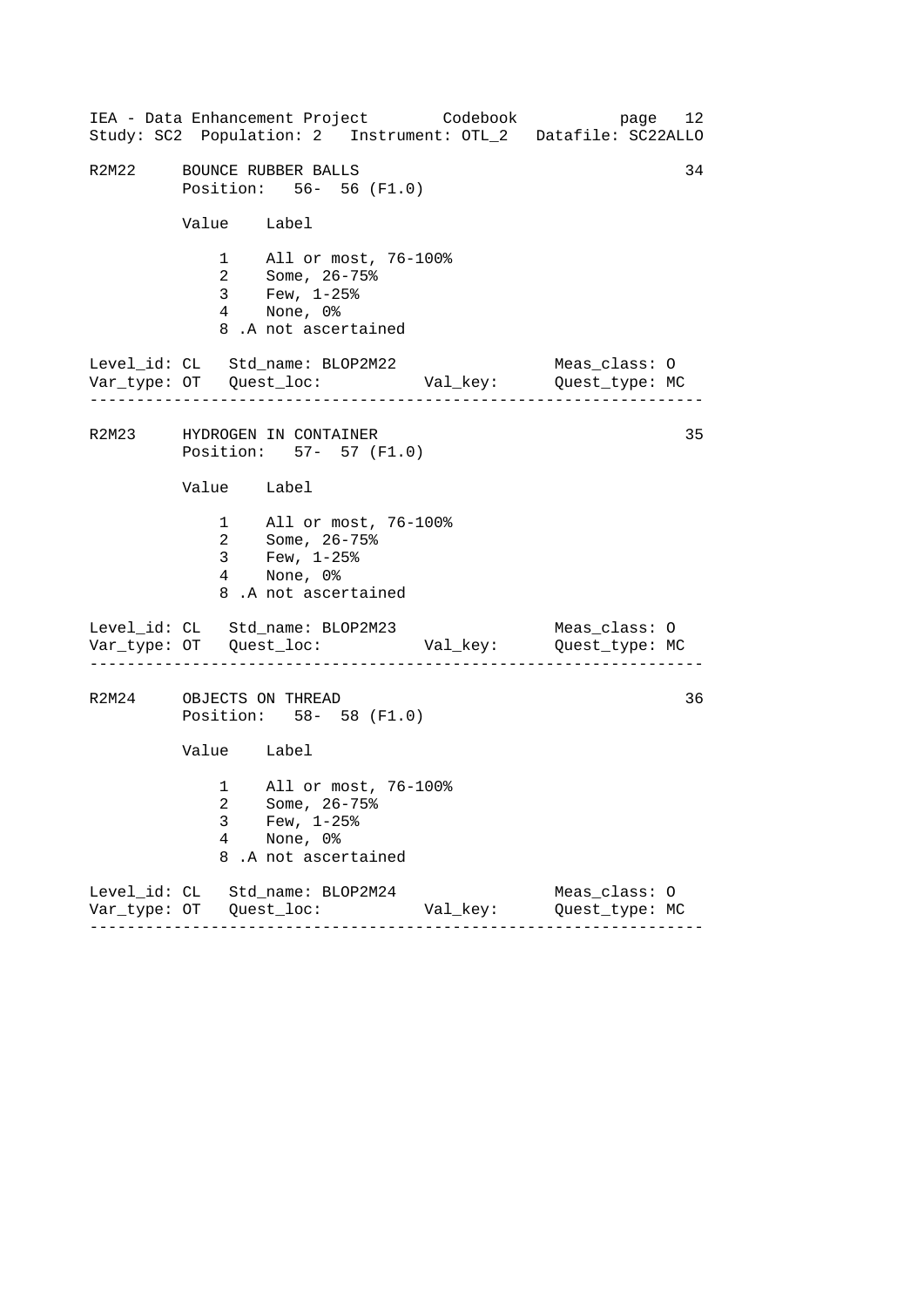------------------------------------------------------------------ ------------------------------------------------------------------ ------------------------------------------------------------------ IEA - Data Enhancement Project Codebook page 13 Study: SC2 Population: 2 Instrument: OTL\_2 Datafile: SC22ALLO R2M25 HEAT FLOW APPARATUS 37 Position: 59- 59 (F1.0) Value Label 1 All or most, 76-100% 2 Some, 26-75% 3 Few, 1-25% 4 None, 0% 8 .A not ascertained Level\_id: CL Std\_name: BLOP2M25 Meas\_class: O Var\_type: OT Quest\_loc: Val\_key: Quest\_type: MC R2M26 PIPE CHIMES 38 Position: 60- 60 (F1.0) Value Label 1 All or most, 76-100% 2 Some, 26-75% 3 Few, 1-25% 4 None, 0% 8 .A not ascertained Level\_id: CL Std\_name: BLOP2M26 Meas\_class: 0 Var\_type: OT Quest\_loc: Val\_key: Quest\_type: MC R2M27 EVAPORATION 39 Position: 61- 61 (F1.0) Value Label 1 All or most, 76-100% 2 Some, 26-75% 3 Few, 1-25% 4 None, 0% 8 .A not ascertained Level\_id: CL Std\_name: BLOP2M27 Meas\_class: O Var\_type: OT Quest\_loc: Val\_key: Quest\_type: MC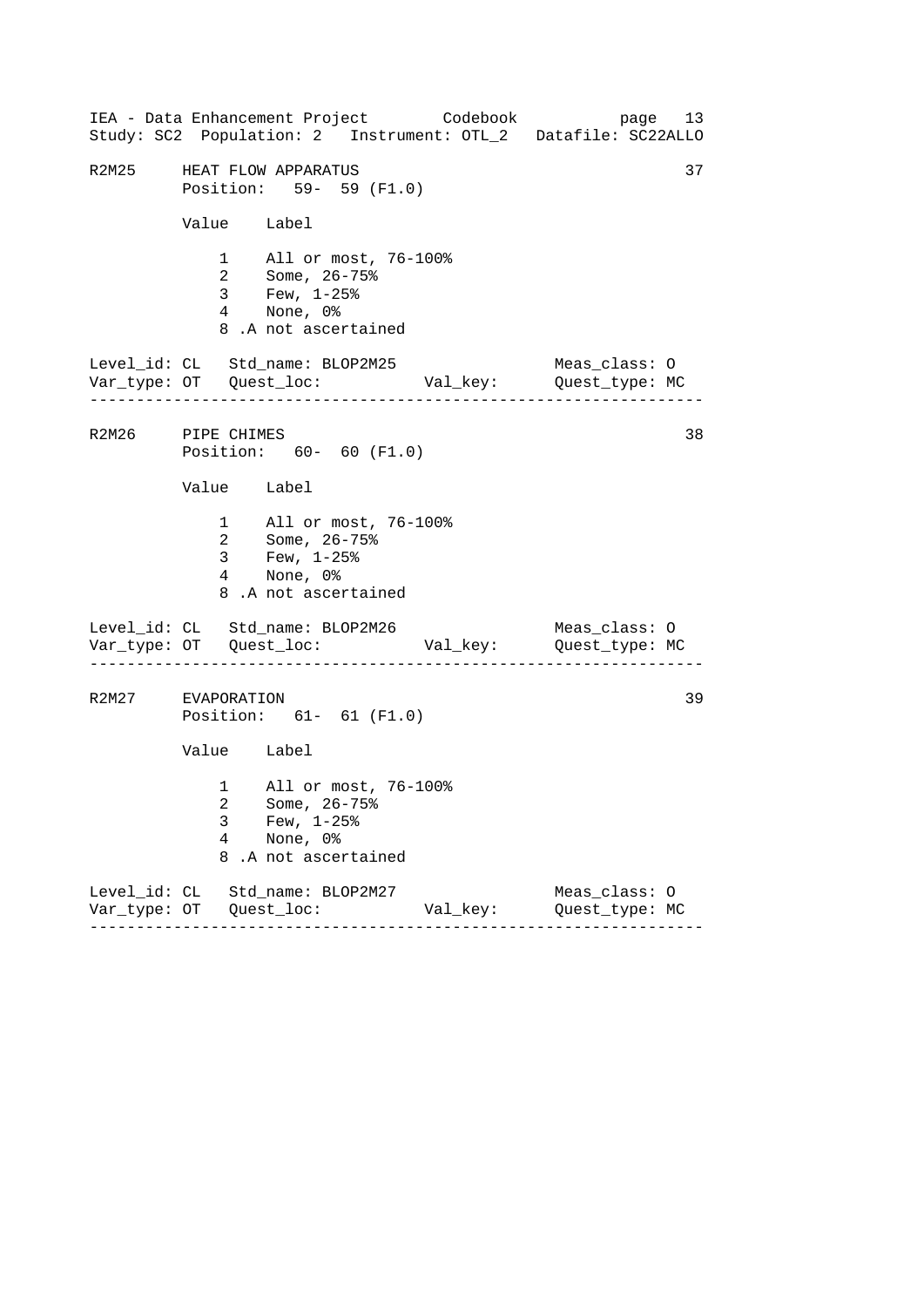|       |                             | IEA - Data Enhancement Project Codebook<br>Study: SC2 Population: 2 Instrument: OTL_2 Datafile: SC22ALLO                    |          |                                 | page 14 |
|-------|-----------------------------|-----------------------------------------------------------------------------------------------------------------------------|----------|---------------------------------|---------|
| R2M28 |                             | FLASHLIGHT BATTERIES<br>Position: 62- 62 (F1.0)                                                                             |          |                                 | 40      |
|       | Value Label                 |                                                                                                                             |          |                                 |         |
|       |                             | 1 All or most, 76-100%<br>2 Some, $26 - 75$ <sup>2</sup><br>$3$ Few, $1-25$ $^{\circ}$<br>4 None, 0%<br>8.A not ascertained |          |                                 |         |
|       | . _ _ _ _ _ _ _ _ _ _ _ _ _ | Level_id: CL Std_name: BLOP2M28                                                                                             |          | Meas_class: O                   |         |
|       | R2M29 CIRCUIT IN BOX        | Position: 63- 63 (F1.0)                                                                                                     |          |                                 | 41      |
|       | Value Label                 |                                                                                                                             |          |                                 |         |
|       |                             | 1 All or most, 76-100%<br>2 Some, 26-75%<br>3 Few, 1-25%<br>4 None, 0%<br>8.A not ascertained                               |          |                                 |         |
|       |                             | Level_id: CL Std_name: BLOP2M29                                                                                             |          | Meas_class: O                   |         |
|       | R2M30 LAMPS IN CIRCUIT      | Position: 64- 64 (F1.0)                                                                                                     |          |                                 | 42      |
|       | Value Label                 |                                                                                                                             |          |                                 |         |
|       | 3<br>4<br>8                 | 1 All or most, 76-100%<br>2 Some, 26-75%<br>Few, $1-25$ %<br>None, 0%<br>.A not ascertained                                 |          |                                 |         |
|       |                             | Level_id: CL Std_name: BLOP2M30                                                                                             | Val_key: | Meas_class: O<br>Quest_type: MC |         |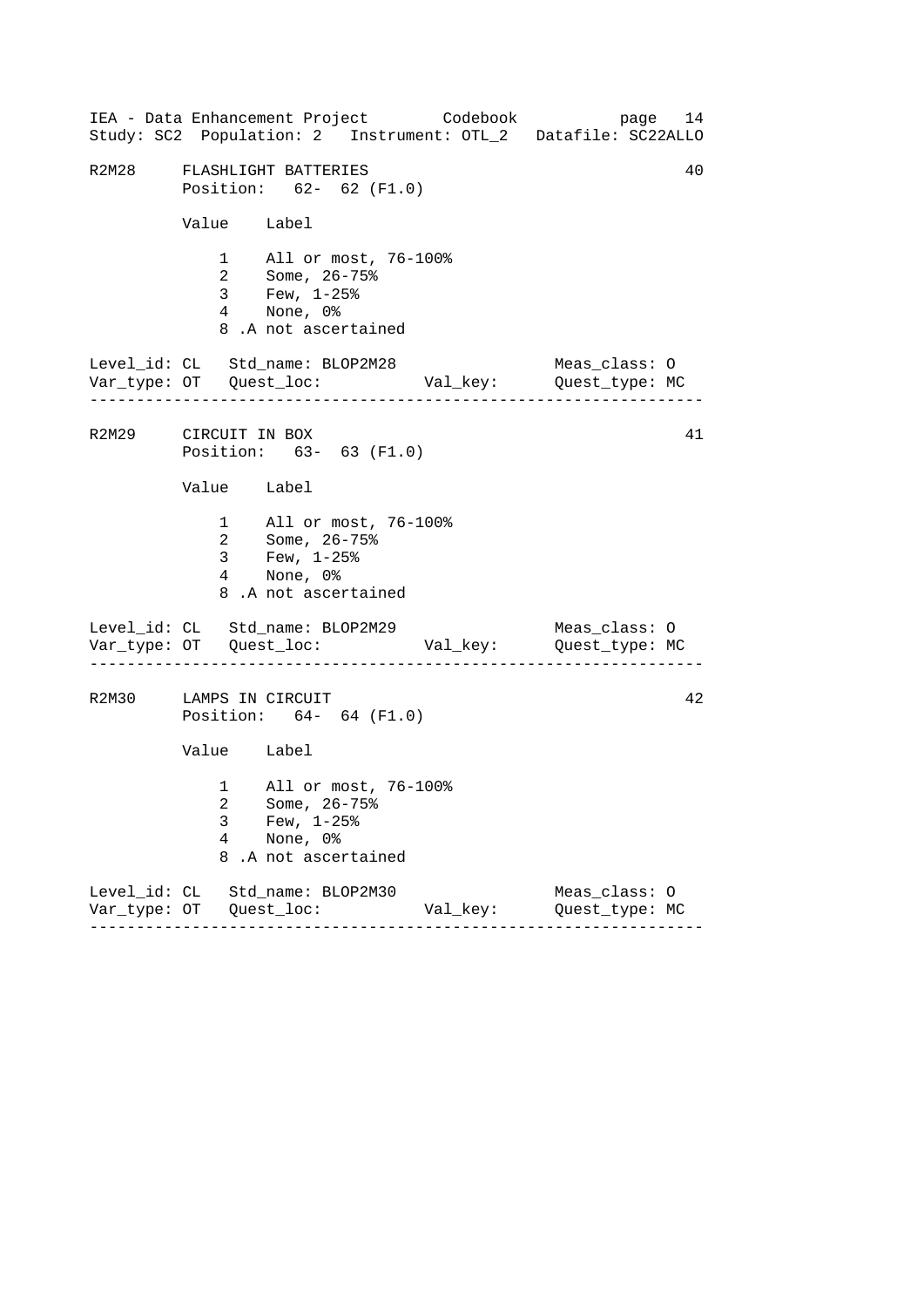------------------------------------------------------------------ ------------------------------------------------------------------ ------------------------------------------------------------------ IEA - Data Enhancement Project Codebook page 15 Study: SC2 Population: 2 Instrument: OTL\_2 Datafile: SC22ALLO R2A01 SEEDS GERMINATE 43 Position: 65- 65 (F1.0) Value Label 1 All or most, 76-100% 2 Some, 26-75% 3 Few, 1-25% 4 None, 0% 8 .A not ascertained Level\_id: CL Std\_name: BLOP2A01 Meas\_class: O Var\_type: OT Quest\_loc: Val\_key: Quest\_type: MC R2A02 NO FLOWER SEEDS UNLESS 44 Position: 66- 66 (F1.0) Value Label 1 All or most, 76-100% 2 Some, 26-75% 3 Few, 1-25% 4 None, 0% 8 .A not ascertained Level\_id: CL Std\_name: BLOP2A02 Meas\_class: 0 Var\_type: OT Quest\_loc: Val\_key: Quest\_type: MC R2A03 REHEATED MEAT 45 Position: 67- 67 (F1.0) Value Label 1 All or most, 76-100% 2 Some, 26-75% 3 Few, 1-25% 4 None, 0% 8 .A not ascertained Level\_id: CL Std\_name: BLOP2A03 Meas\_class: O Var\_type: OT Quest\_loc: Val\_key: Quest\_type: MC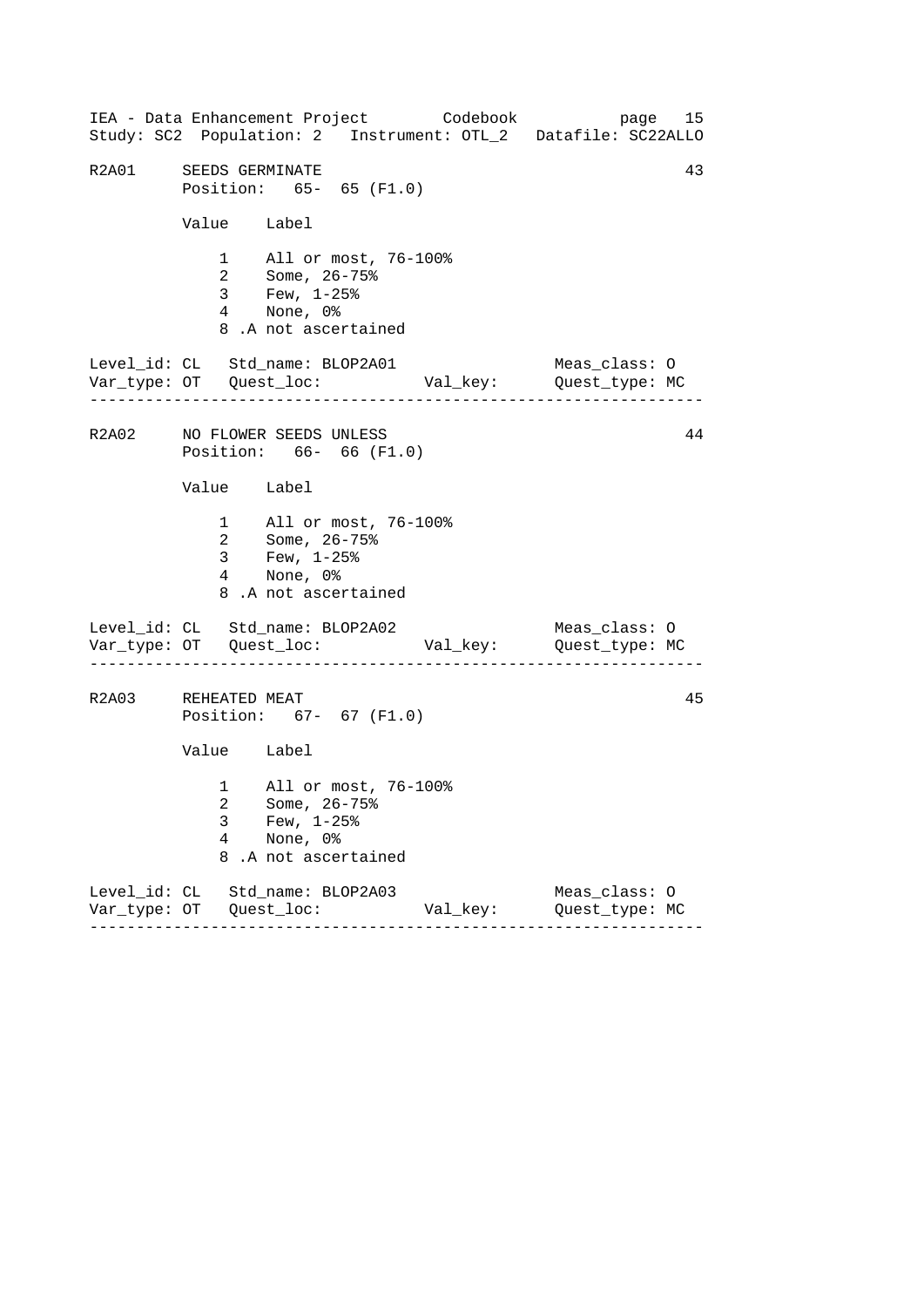------------------------------------------------------------------ ------------------------------------------------------------------ ------------------------------------------------------------------ IEA - Data Enhancement Project Codebook page 16 Study: SC2 Population: 2 Instrument: OTL\_2 Datafile: SC22ALLO R2A04 PUMPING BICYCLE TYRE 46 Position: 68- 68 (F1.0) Value Label 1 All or most, 76-100% 2 Some, 26-75% 3 Few, 1-25% 4 None, 0% 8 .A not ascertained Level\_id: CL Std\_name: BLOP2A04 Meas\_class: O Var\_type: OT Quest\_loc: Val\_key: Quest\_type: MC R2A05 CANDLES GO OUT 47 Position: 69- 69 (F1.0) Value Label 1 All or most, 76-100% 2 Some, 26-75% 3 Few, 1-25% 4 None, 0% 8 .A not ascertained Level\_id: CL Std\_name: BLOP2A05 Meas\_class: 0 Var\_type: OT Quest\_loc: Val\_key: Quest\_type: MC R2A06 FP/BP SALT WATER 48 Position: 70- 70 (F1.0) Value Label 1 All or most, 76-100% 2 Some, 26-75% 3 Few, 1-25% 4 None, 0% 8 .A not ascertained Level\_id: CL Std\_name: BLOP2A06 Meas\_class: O Var\_type: OT Quest\_loc: Val\_key: Quest\_type: MC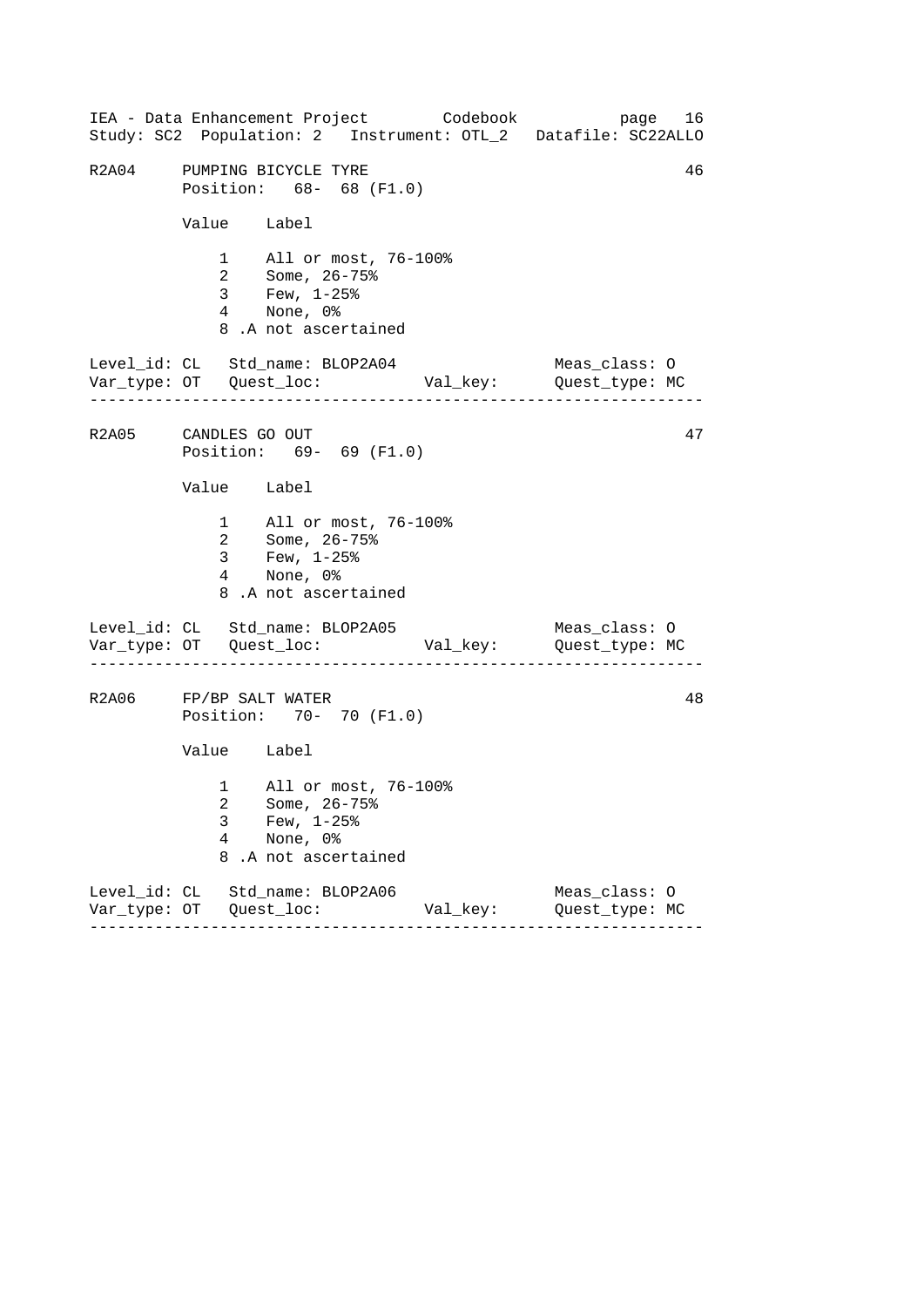------------------------------------------------------------------ ------------------------------------------------------------------ ------------------------------------------------------------------ IEA - Data Enhancement Project Codebook page 17 Study: SC2 Population: 2 Instrument: OTL\_2 Datafile: SC22ALLO R2A07 SEESAW 49 Position: 71- 71 (F1.0) Value Label 1 All or most, 76-100% 2 Some, 26-75% 3 Few, 1-25% 4 None, 0% 8 .A not ascertained Level\_id: CL Std\_name: BLOP2A07 Meas\_class: O Var\_type: OT Quest\_loc: Val\_key: Quest\_type: MC R2A08 MAMMAL BIRTHWEIGHT 50 Position: 72- 72 (F1.0) Value Label 1 All or most, 76-100% 2 Some, 26-75% 3 Few, 1-25% 4 None, 0% 8 .A not ascertained Level\_id: CL Std\_name: BLOP2A08 Meas\_class: O Var\_type: OT Quest\_loc: Val\_key: Quest\_type: MC R2A09 SPACESHIPS COMMUNICATE 51 Position: 73- 73 (F1.0) Value Label 1 All or most, 76-100% 2 Some, 26-75% 3 Few, 1-25% 4 None, 0% 8 .A not ascertained Level\_id: CL Std\_name: BLOP2A09 Meas\_class: O Var\_type: OT Quest\_loc: Val\_key: Quest\_type: MC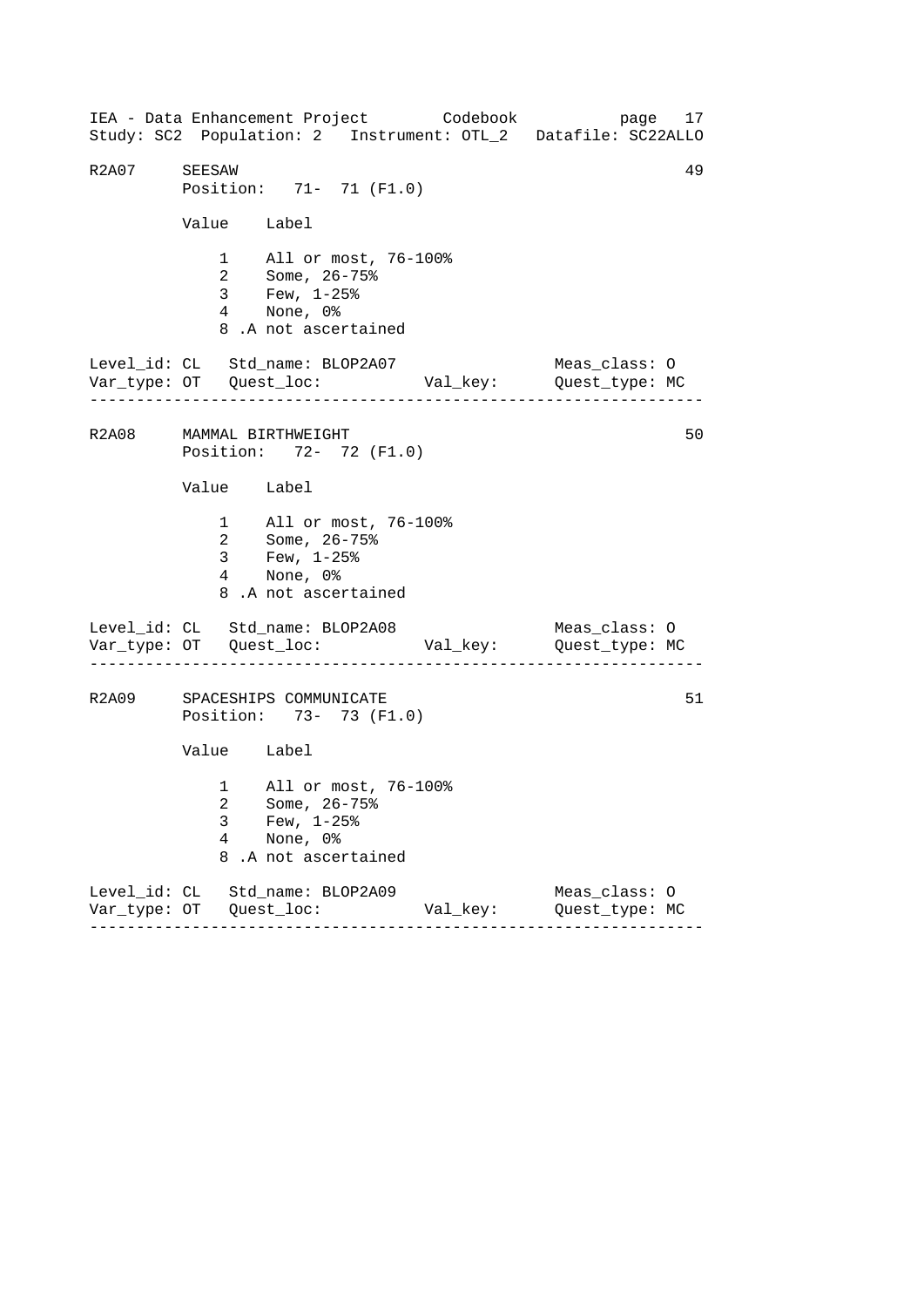------------------------------------------------------------------ ------------------------------------------------------------------ ------------------------------------------------------------------ IEA - Data Enhancement Project Codebook page 18 Study: SC2 Population: 2 Instrument: OTL\_2 Datafile: SC22ALLO R2A10 PIVOTED ROD 52 Position: 74- 74 (F1.0) Value Label 1 All or most, 76-100% 2 Some, 26-75% 3 Few, 1-25% 4 None, 0% 8 .A not ascertained Level\_id: CL Std\_name: BLOP2A10 Meas\_class: O Var\_type: OT Quest\_loc: Val\_key: Quest\_type: MC R2A11 NATIONAL OPTION/ITEM 11 53 Position: 75- 75 (F1.0) Value Label 1 All or most, 76-100% 2 Some, 26-75% 3 Few, 1-25% 4 None, 0% 8 .A not ascertained Level\_id: CL Std\_name: BLOP2A11 Meas\_class: O Var\_type: OT Quest\_loc: Val\_key: Quest\_type: MC R2A12 NATIONAL OPTION/ITEM 12 54 Position: 76- 76 (F1.0) Value Label 1 All or most, 76-100% 2 Some, 26-75% 3 Few, 1-25% 4 None, 0% 8 .A not ascertained Level\_id: CL Std\_name: BLOP2A12 Meas\_class: O Var\_type: OT Quest\_loc: Val\_key: Quest\_type: MC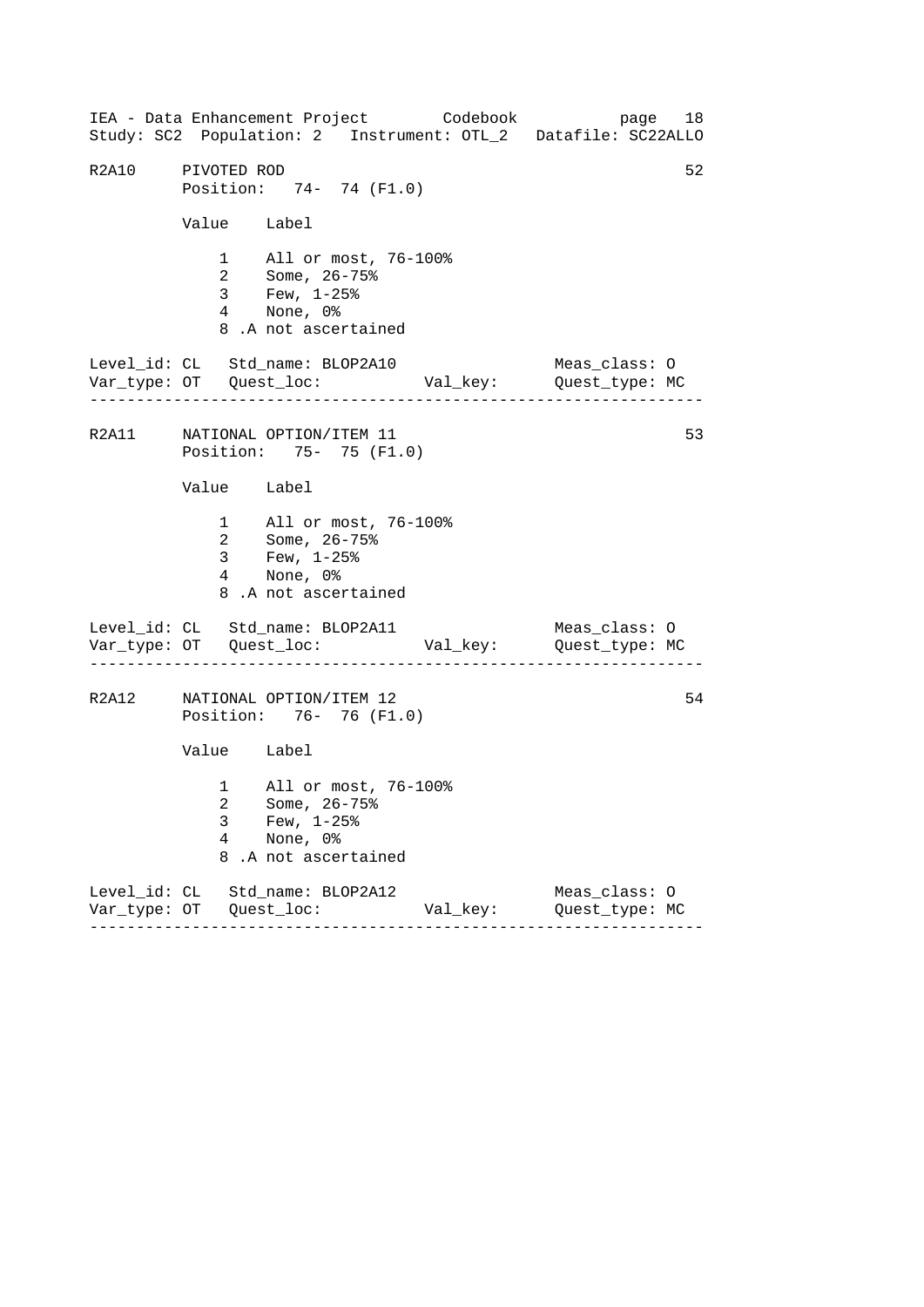------------------------------------------------------------------ ------------------------------------------------------------------ ------------------------------------------------------------------ IEA - Data Enhancement Project Codebook page 19 Study: SC2 Population: 2 Instrument: OTL\_2 Datafile: SC22ALLO R2A13 NATIONAL OPTION/ITEM 13 55 Position: 77- 77 (F1.0) Value Label 1 All or most, 76-100% 2 Some, 26-75% 3 Few, 1-25% 4 None, 0% 8 .A not ascertained Level\_id: CL Std\_name: BLOP2A13 Meas\_class: O Var\_type: OT Quest\_loc: Val\_key: Quest\_type: MC R2A14 NATIONAL OPTION/ITEM 14 56 Position: 78- 78 (F1.0) Value Label 1 All or most, 76-100% 2 Some, 26-75% 3 Few, 1-25% 4 None, 0% 8 .A not ascertained Level\_id: CL Std\_name: BLOP2A14 Meas\_class: 0 Var\_type: OT Quest\_loc: Val\_key: Quest\_type: MC R2A15 NATIONAL OPTION/ITEM 15 57 Position: 79- 79 (F1.0) Value Label 1 All or most, 76-100% 2 Some, 26-75% 3 Few, 1-25% 4 None, 0% 8 .A not ascertained Level\_id: CL Std\_name: BLOP2A15 Meas\_class: O Var\_type: OT Quest\_loc: Val\_key: Quest\_type: MC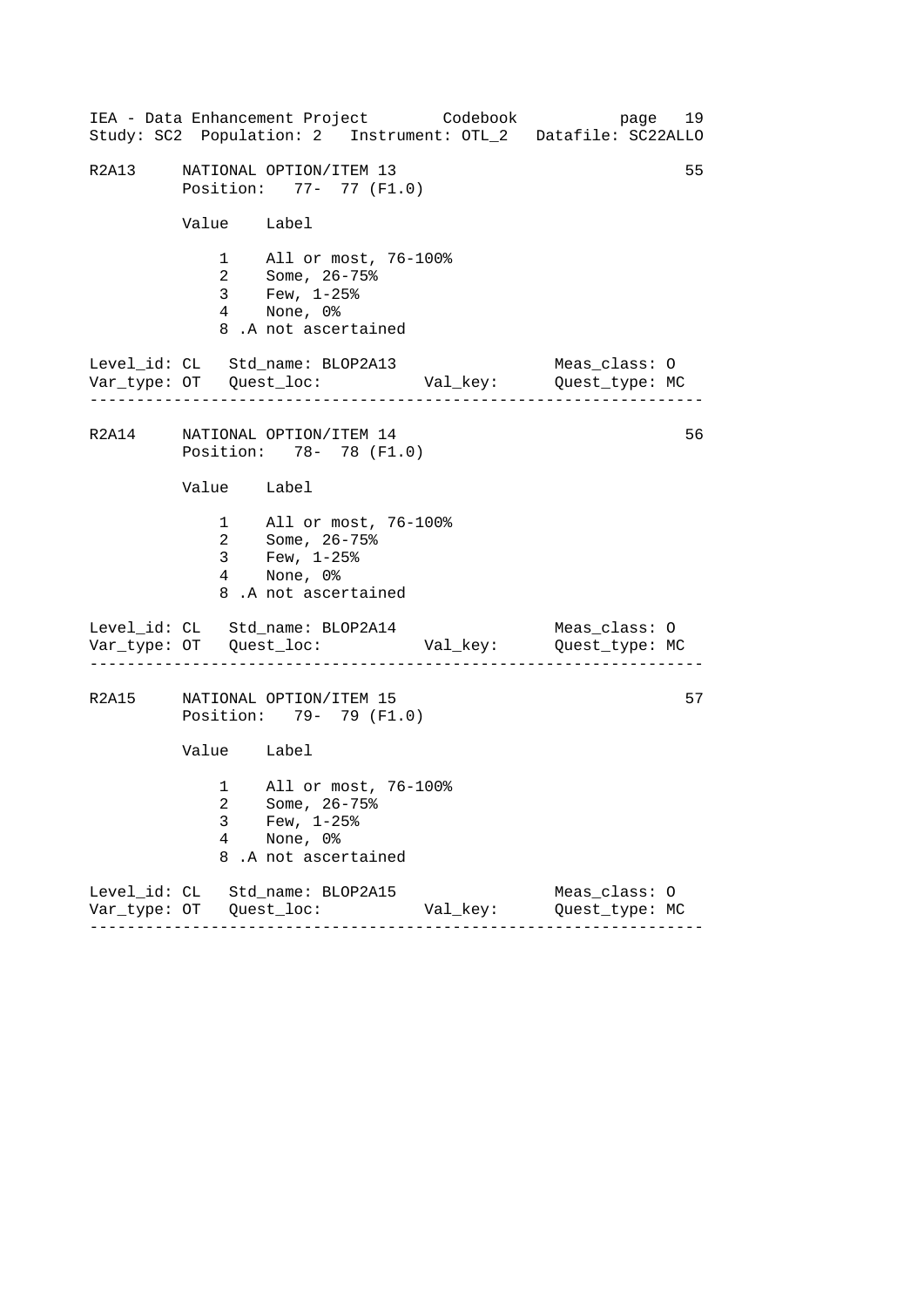------------------------------------------------------------------ ------------------------------------------------------------------ ------------------------------------------------------------------ IEA - Data Enhancement Project Codebook page 20 Study: SC2 Population: 2 Instrument: OTL\_2 Datafile: SC22ALLO R2B01 ENERGY PHOTOSYNTHESIS 58 Position: 80- 80 (F1.0) Value Label 1 All or most, 76-100% 2 Some, 26-75% 3 Few, 1-25% 4 None, 0% 8 .A not ascertained Level\_id: CL Std\_name: BLOP2B01 Meas\_class: O Var\_type: OT Quest\_loc: Val\_key: Quest\_type: MC R2B02 ORGAN NOT IN ABDOMAN 59 Position: 81- 81 (F1.0) Value Label 1 All or most, 76-100% 2 Some, 26-75% 3 Few, 1-25% 4 None, 0% 8 .A not ascertained Level\_id: CL Std\_name: BLOP2B02 Meas\_class: 0 Var\_type: OT Quest\_loc: Val\_key: Quest\_type: MC R2B03 ACETIC ACID 60 Position: 82- 82 (F1.0) Value Label 1 All or most, 76-100% 2 Some, 26-75% 3 Few, 1-25% 4 None, 0% 8 .A not ascertained Level\_id: CL Std\_name: BLOP2B03 Meas\_class: O Var\_type: OT Quest\_loc: Val\_key: Quest\_type: MC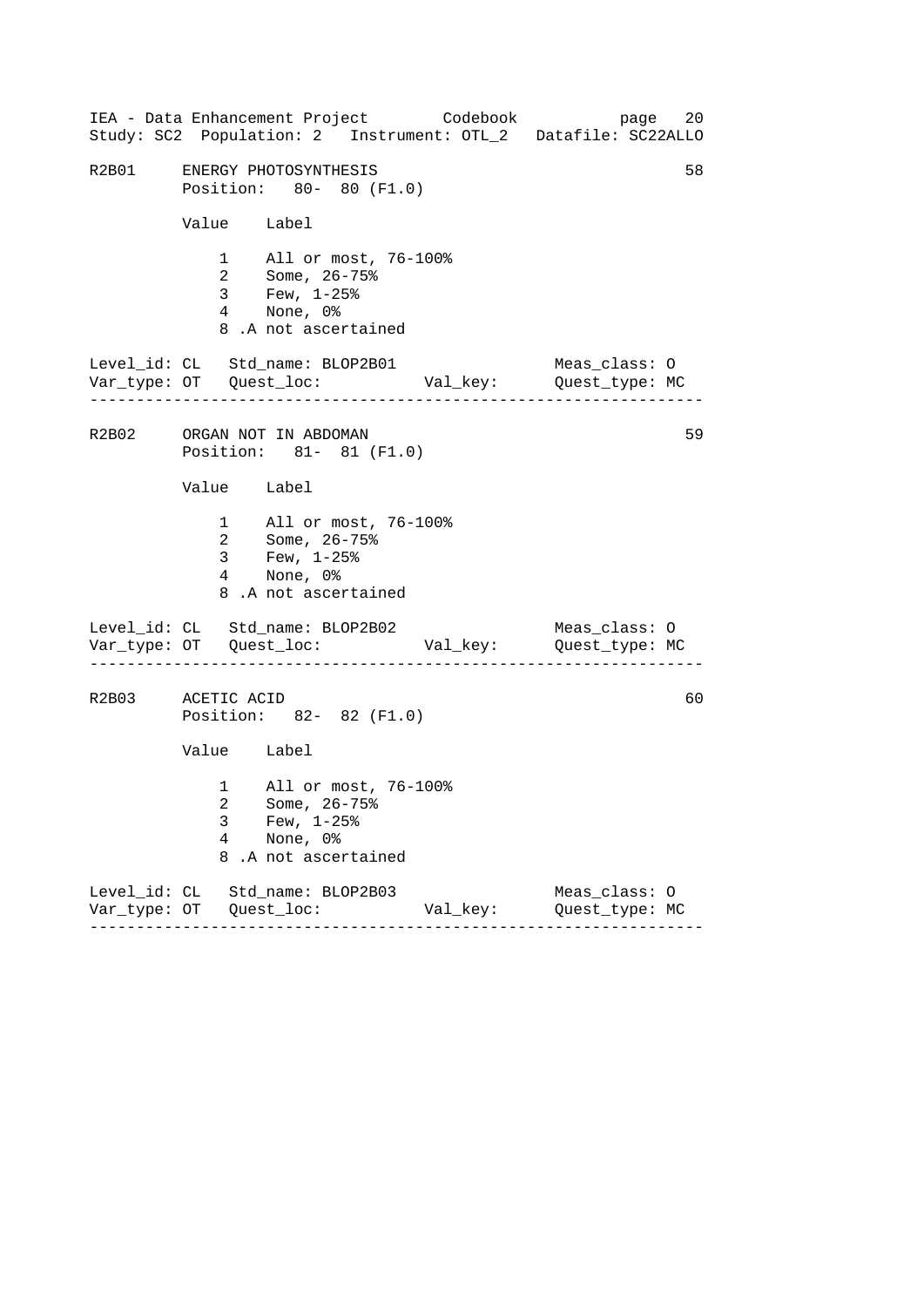|                    |             |                                                                                                    | IEA - Data Enhancement Project Codebook | 21<br>page<br>Study: SC2 Population: 2 Instrument: OTL_2 Datafile: SC22ALLO |
|--------------------|-------------|----------------------------------------------------------------------------------------------------|-----------------------------------------|-----------------------------------------------------------------------------|
| R2B04              |             | MEASURING CYLINDER<br>Position: 83- 83 (F1.0)                                                      |                                         | 61                                                                          |
|                    | Value Label |                                                                                                    |                                         |                                                                             |
|                    |             | 1 All or most, 76-100%<br>2 Some, 26-75%<br>3 Few, 1-25%<br>4 None, 0%<br>8.A not ascertained      |                                         |                                                                             |
|                    |             | Level_id: CL Std_name: BLOP2B04                                                                    |                                         | Meas_class: O                                                               |
| R2B05 JUMP ON MOON |             | Position: 84- 84 (F1.0)                                                                            |                                         | 62                                                                          |
|                    | Value Label |                                                                                                    |                                         |                                                                             |
|                    |             | 1 All or most, 76-100%<br>2 Some, 26-75%<br>3 Few, $1-25$ $%$<br>4 None, 0%<br>8.A not ascertained |                                         |                                                                             |
|                    |             | Level_id: CL Std_name: BLOP2B05                                                                    |                                         | Meas_class: O                                                               |
|                    |             | R2B06 IRON SULPHUR MIXTURE<br>Position: 85- 85 (F1.0)                                              |                                         | 63                                                                          |
|                    | Value Label |                                                                                                    |                                         |                                                                             |
|                    | 3<br>4<br>8 | 1 All or most, 76-100%<br>2 Some, 26-75%<br>Few, $1-25$ %<br>None, 0%<br>.A not ascertained        |                                         |                                                                             |
|                    |             | Level_id: CL Std_name: BLOP2B06                                                                    | Val_key:                                | Meas_class: O<br>Quest_type: MC                                             |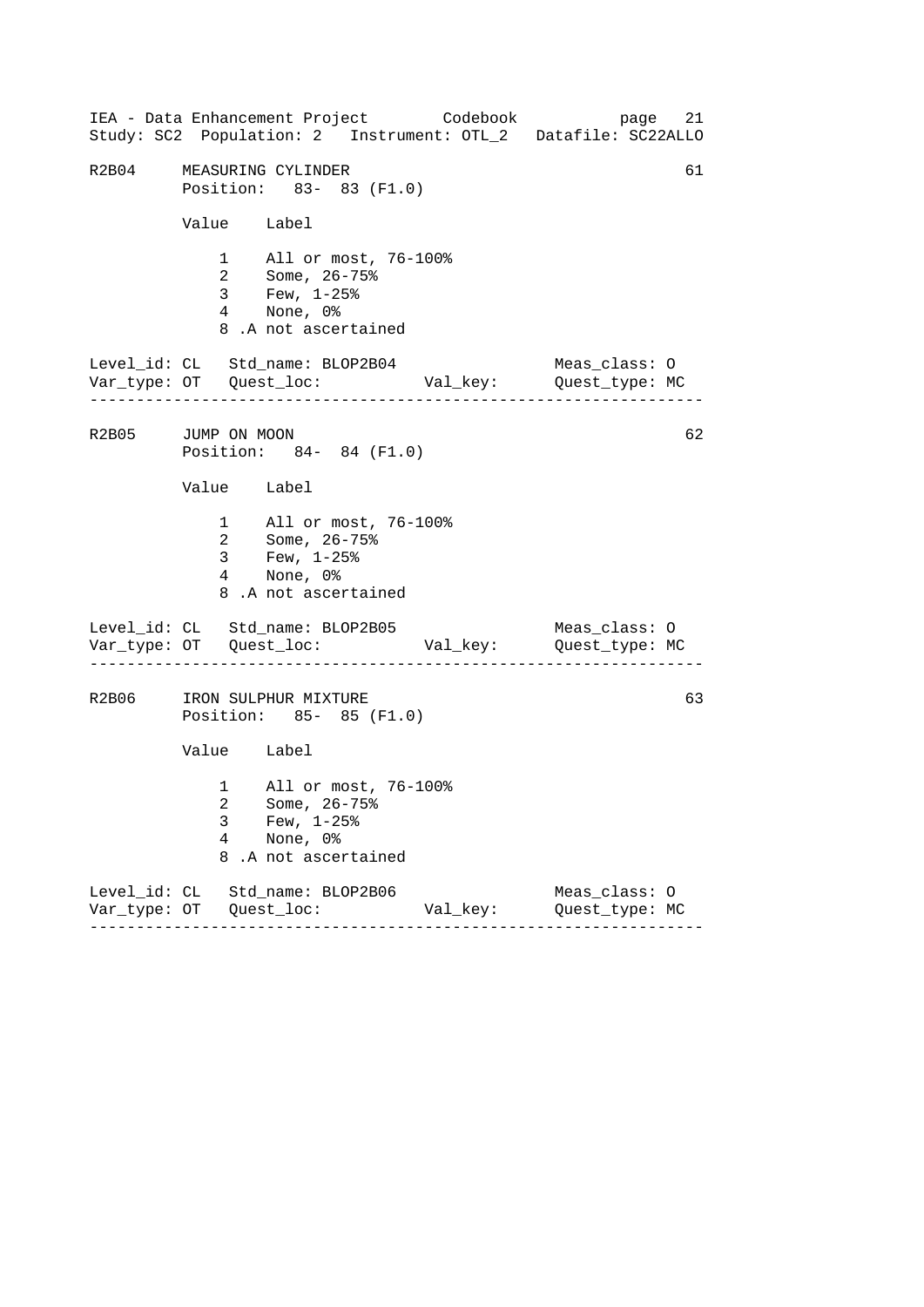------------------------------------------------------------------ ------------------------------------------------------------------ ------------------------------------------------------------------ IEA - Data Enhancement Project Codebook page 22 Study: SC2 Population: 2 Instrument: OTL\_2 Datafile: SC22ALLO R2B07 SPEED OF EVAPORATION 64 Position: 86- 86 (F1.0) Value Label 1 All or most, 76-100% 2 Some, 26-75% 3 Few, 1-25% 4 None, 0% 8 .A not ascertained Level\_id: CL Std\_name: BLOP2B07 Meas\_class: O Var\_type: OT Quest\_loc: Val\_key: Quest\_type: MC R2B08 LEVERS 65 Position: 87- 87 (F1.0) Value Label 1 All or most, 76-100% 2 Some, 26-75% 3 Few, 1-25% 4 None, 0% 8 .A not ascertained Level\_id: CL Std\_name: BLOP2B08 Meas\_class: 0 Var\_type: OT Quest\_loc: Val\_key: Quest\_type: MC R2B09 METAL TRAY COLDER 66 Position: 88- 88 (F1.0) Value Label 1 All or most, 76-100% 2 Some, 26-75% 3 Few, 1-25% 4 None, 0% 8 .A not ascertained Level\_id: CL Std\_name: BLOP2B09 Meas\_class: O Var\_type: OT Quest\_loc: Val\_key: Quest\_type: MC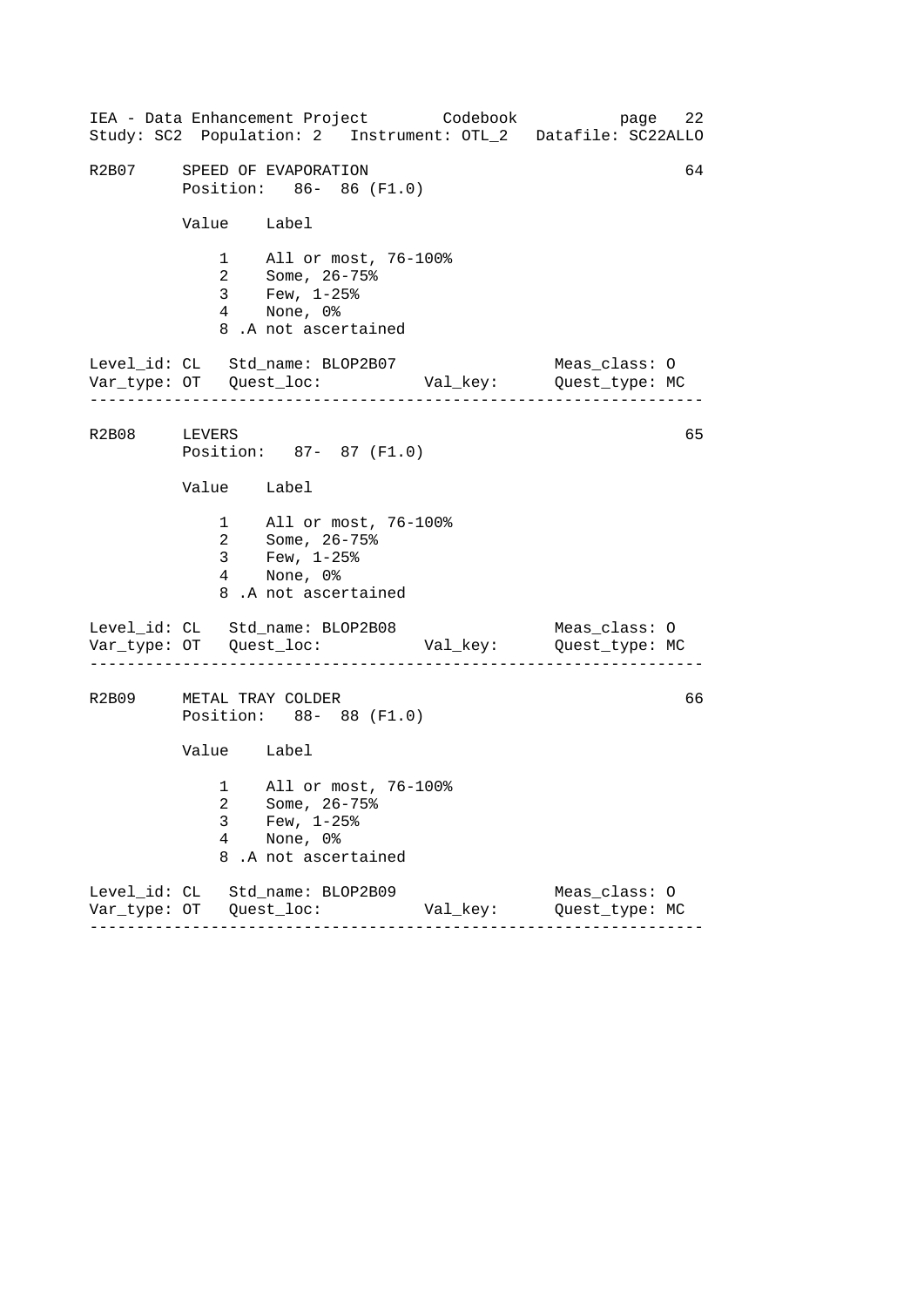------------------------------------------------------------------ ------------------------------------------------------------------ ------------------------------------------------------------------ IEA - Data Enhancement Project Codebook page 23 Study: SC2 Population: 2 Instrument: OTL\_2 Datafile: SC22ALLO R2B10 NO WATER IN BOTTLE 67 Position: 89- 89 (F1.0) Value Label 1 All or most, 76-100% 2 Some, 26-75% 3 Few, 1-25% 4 None, 0% 8 .A not ascertained Level\_id: CL Std\_name: BLOP2B10 Meas\_class: O Var\_type: OT Quest\_loc: Val\_key: Quest\_type: MC R2B11 NATIONAL OPTION/ITEM 11 68 Position: 90- 90 (F1.0) Value Label 1 All or most, 76-100% 2 Some, 26-75% 3 Few, 1-25% 4 None, 0% 8 .A not ascertained Level\_id: CL Std\_name: BLOP2B11 Meas\_class: 0 Var\_type: OT Quest\_loc: Val\_key: Quest\_type: MC R2B12 NATIONAL OPTION/ITEM 12 69 Position: 91- 91 (F1.0) Value Label 1 All or most, 76-100% 2 Some, 26-75% 3 Few, 1-25% 4 None, 0% 8 .A not ascertained Level\_id: CL Std\_name: BLOP2B12 Meas\_class: O Var\_type: OT Quest\_loc: Val\_key: Quest\_type: MC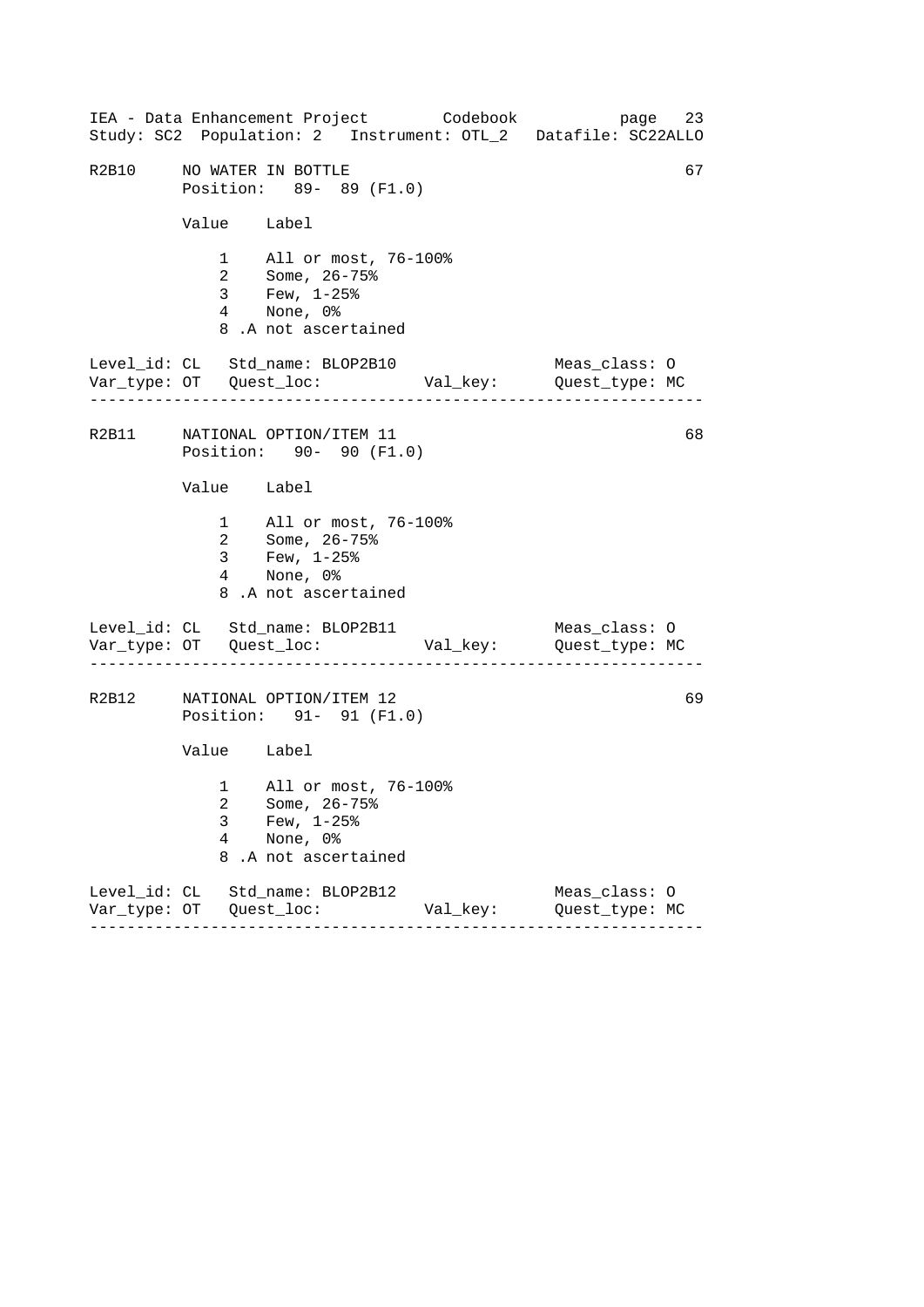------------------------------------------------------------------ ------------------------------------------------------------------ ------------------------------------------------------------------ IEA - Data Enhancement Project Codebook page 24 Study: SC2 Population: 2 Instrument: OTL\_2 Datafile: SC22ALLO R2B13 NATIONAL OPTION/ITEM 13 70 Position: 92- 92 (F1.0) Value Label 1 All or most, 76-100% 2 Some, 26-75% 3 Few, 1-25% 4 None, 0% 8 .A not ascertained Level\_id: CL Std\_name: BLOP2B13 Meas\_class: O Var\_type: OT Quest\_loc: Val\_key: Quest\_type: MC R2B14 NATIONAL OPTION/ITEM 14 71 Position: 93- 93 (F1.0) Value Label 1 All or most, 76-100% 2 Some, 26-75% 3 Few, 1-25% 4 None, 0% 8 .A not ascertained Level\_id: CL Std\_name: BLOP2B14 Meas\_class: 0 Var\_type: OT Quest\_loc: Val\_key: Quest\_type: MC R2B15 NATIONAL OPTION/ITEM 15 72 Position: 94- 94 (F1.0) Value Label 1 All or most, 76-100% 2 Some, 26-75% 3 Few, 1-25% 4 None, 0% 8 .A not ascertained Level\_id: CL Std\_name: BLOP2B15 Meas\_class: O Var\_type: OT Quest\_loc: Val\_key: Quest\_type: MC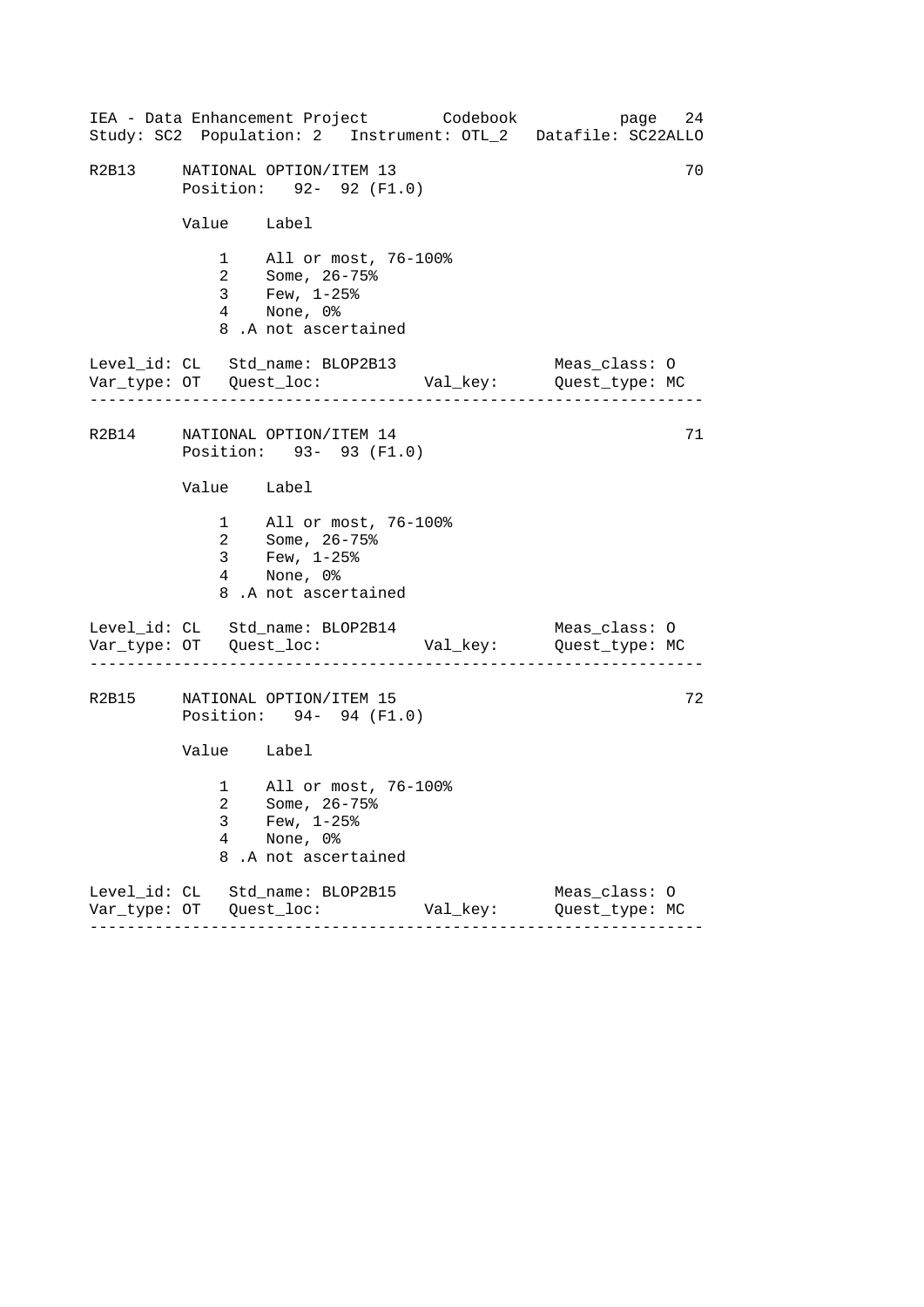------------------------------------------------------------------ ------------------------------------------------------------------ ------------------------------------------------------------------ IEA - Data Enhancement Project Codebook page 25 Study: SC2 Population: 2 Instrument: OTL\_2 Datafile: SC22ALLO R2C01 COPPER KETTLES 73 Position: 95- 95 (F1.0) Value Label 1 All or most, 76-100% 2 Some, 26-75% 3 Few, 1-25% 4 None, 0% 8 .A not ascertained Level\_id: CL Std\_name: BLOP2C01 Meas\_class: O Var\_type: OT Quest\_loc: Val\_key: Quest\_type: MC R2C02 GLASS WITH IRON FILINGS 74 Position: 96- 96 (F1.0) Value Label 1 All or most, 76-100% 2 Some, 26-75% 3 Few, 1-25% 4 None, 0% 8 .A not ascertained Level\_id: CL Std\_name: BLOP2C02 Meas\_class: 0 Var\_type: OT Quest\_loc: Val\_key: Quest\_type: MC R2C03 HEATING Z IN AIR 75 Position: 97- 97 (F1.0) Value Label 1 All or most, 76-100% 2 Some, 26-75% 3 Few, 1-25% 4 None, 0% 8 .A not ascertained Level\_id: CL Std\_name: BLOP2C03 Meas\_class: O Var\_type: OT Quest\_loc: Val\_key: Quest\_type: MC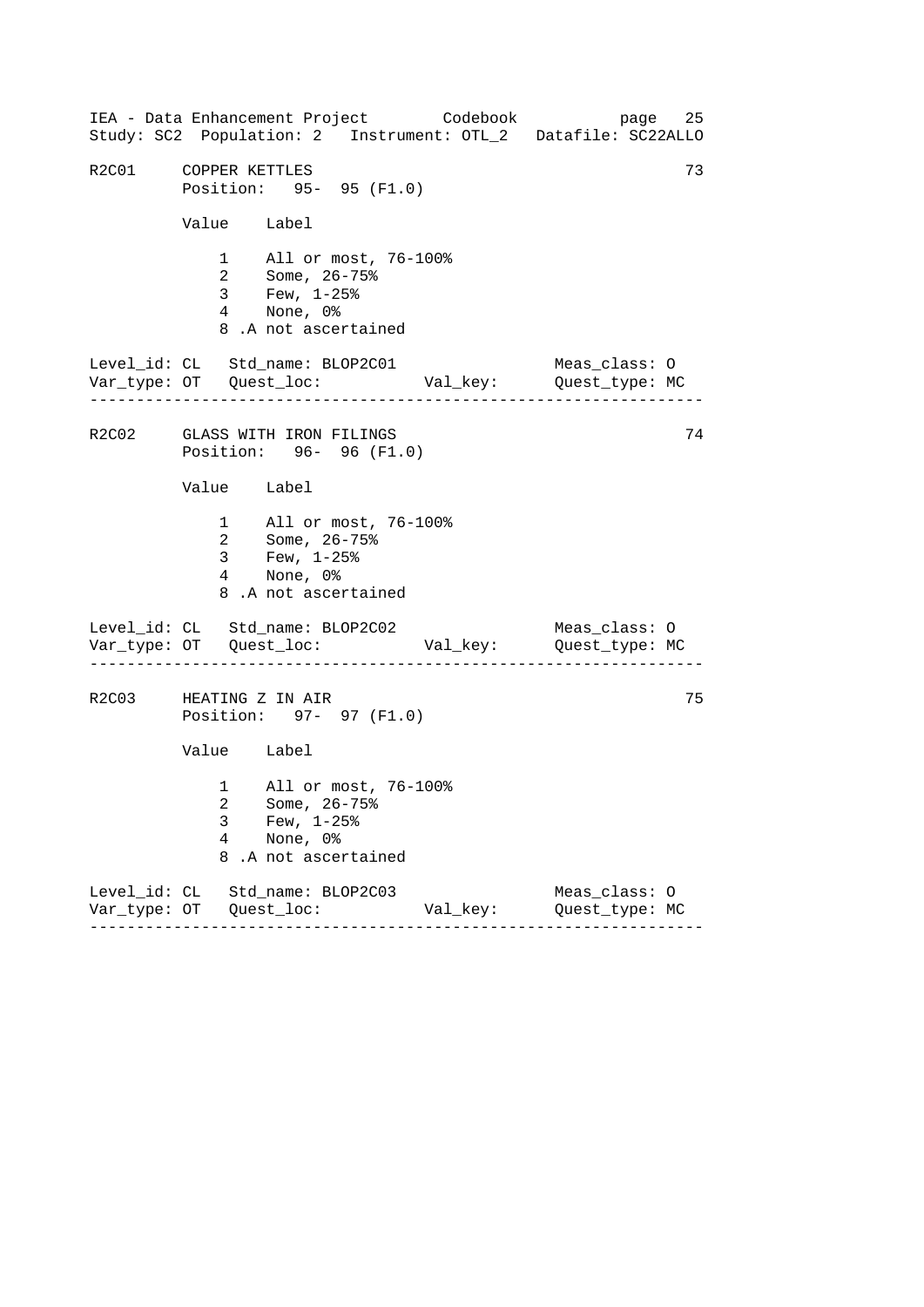------------------------------------------------------------------ ------------------------------------------------------------------ ------------------------------------------------------------------ IEA - Data Enhancement Project Codebook page 26 Study: SC2 Population: 2 Instrument: OTL\_2 Datafile: SC22ALLO R2C04 NOT MAGNETIC 76 Position: 98- 98 (F1.0) Value Label 1 All or most, 76-100% 2 Some, 26-75% 3 Few, 1-25% 4 None, 0% 8 .A not ascertained Level\_id: CL Std\_name: BLOP2C04 Meas\_class: O Var\_type: OT Quest\_loc: Val\_key: Quest\_type: MC R2C05 MAGNIFYING GLASS 77 Position: 99- 99 (F1.0) Value Label 1 All or most, 76-100% 2 Some, 26-75% 3 Few, 1-25% 4 None, 0% 8 .A not ascertained Level\_id: CL Std\_name: BLOP2C05 Meas\_class: 0 Var\_type: OT Quest\_loc: Val\_key: Quest\_type: MC R2C06 PREDICTING RAIN 78 Position: 100- 100 (F1.0) Value Label 1 All or most, 76-100% 2 Some, 26-75% 3 Few, 1-25% 4 None, 0% 8 .A not ascertained Level\_id: CL Std\_name: BLOP2C06 Meas\_class: O Var\_type: OT Quest\_loc: Val\_key: Quest\_type: MC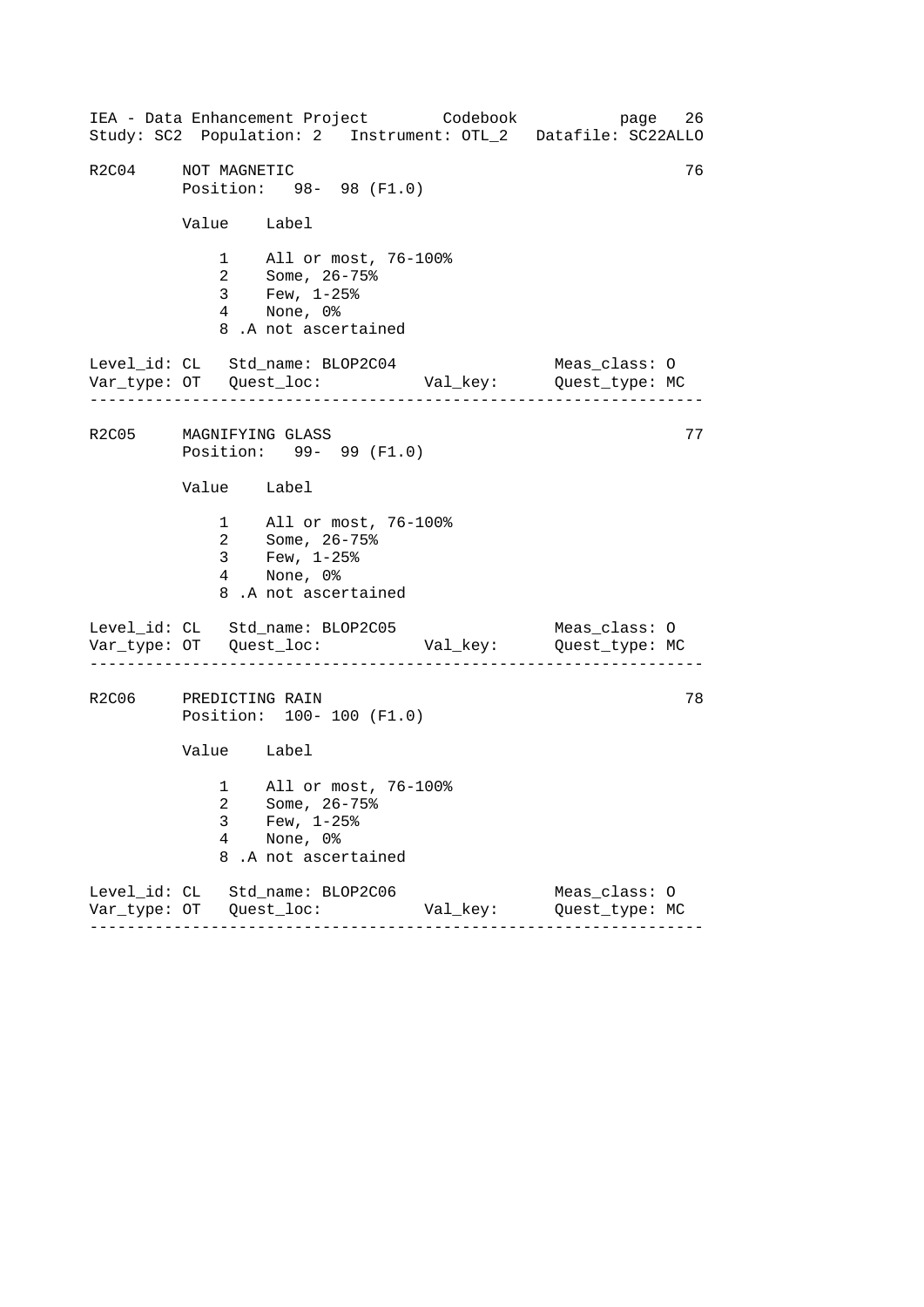|                         |                          | IEA - Data Enhancement Project Codebook<br>Study: SC2 Population: 2 Instrument: OTL_2 Datafile: SC22ALLO |          | page 27                         |    |
|-------------------------|--------------------------|----------------------------------------------------------------------------------------------------------|----------|---------------------------------|----|
| R2C07 BURY DECAYED FISH |                          | Position: 101- 101 (F1.0)                                                                                |          |                                 | 79 |
|                         | Value Label              |                                                                                                          |          |                                 |    |
|                         |                          | 1 All or most, 76-100%<br>2 Some, 26-75%<br>3 Few, 1-25%<br>4 None, 0%<br>8.A not ascertained            |          |                                 |    |
|                         |                          | Level_id: CL Std_name: BLOP2C07                                                                          |          | Meas_class: O                   |    |
|                         |                          | R2C08 MINERALS FOR PLANTS<br>Position: 102- 102 (F1.0)                                                   |          |                                 | 80 |
|                         | Value Label              |                                                                                                          |          |                                 |    |
|                         |                          | 1 All or most, 76-100%<br>2 Some, 26-75%<br>3 Few, $1-25$ %<br>4 None, 0%<br>8.A not ascertained         |          |                                 |    |
|                         |                          | Level_id: CL Std_name: BLOP2C08                                                                          |          | Meas_class: O                   |    |
|                         |                          | R2C09 FUNCTION OF KIDNEYS<br>Position: 103-103 (F1.0)                                                    |          |                                 | 81 |
|                         | Value Label              |                                                                                                          |          |                                 |    |
|                         | 3<br>$\overline{4}$<br>8 | 1 All or most, 76-100%<br>2 Some, 26-75%<br>Few, $1-25$ $%$<br>None, 0%<br>.A not ascertained            |          |                                 |    |
|                         |                          | Level_id: CL Std_name: BLOP2C09<br>$- - - - -$                                                           | Val_key: | Meas_class: 0<br>Quest_type: MC |    |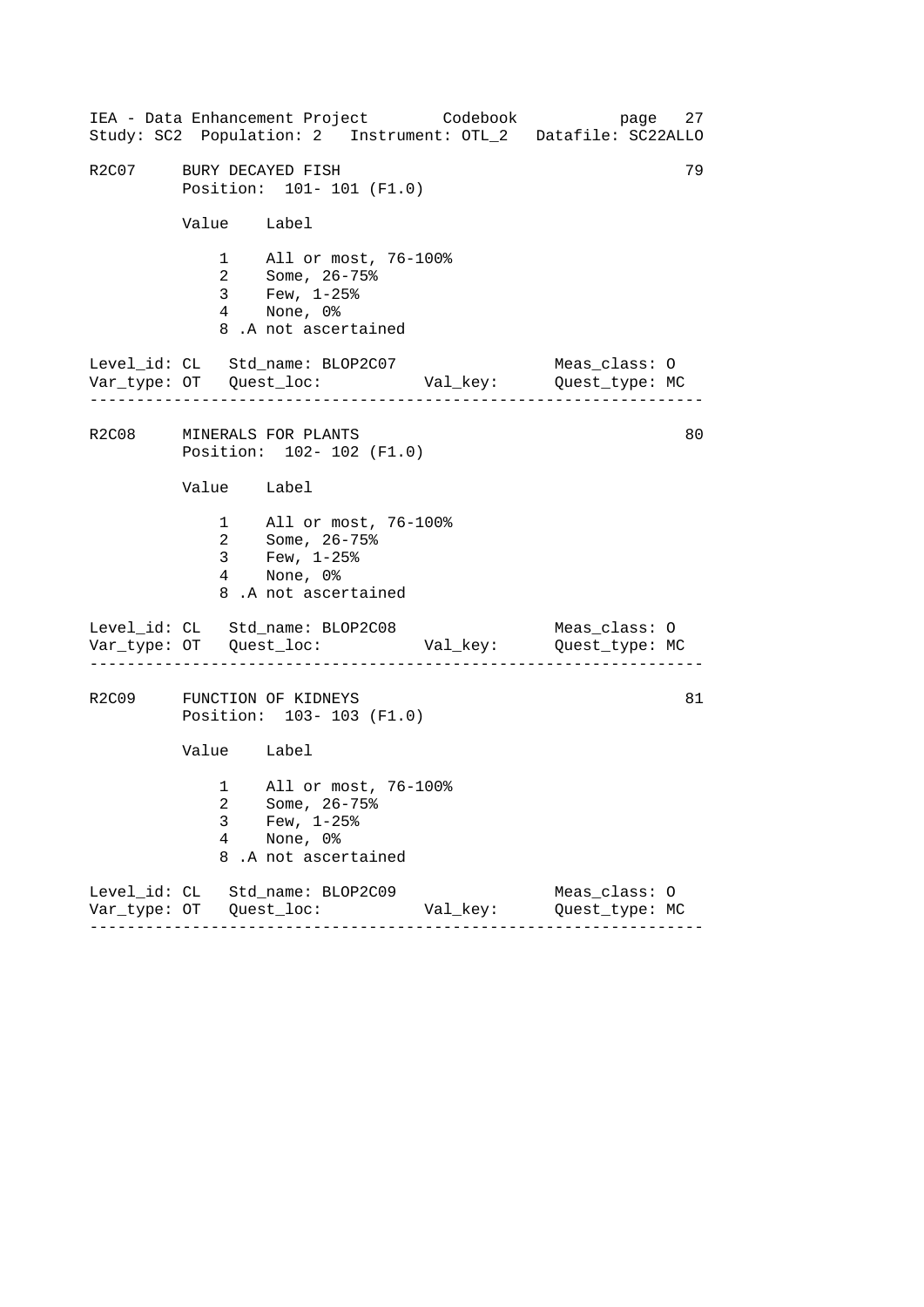------------------------------------------------------------------ ------------------------------------------------------------------ ------------------------------------------------------------------ IEA - Data Enhancement Project Codebook page 28 Study: SC2 Population: 2 Instrument: OTL\_2 Datafile: SC22ALLO R2C10 FOOD WEB BEANS 82 Position: 104- 104 (F1.0) Value Label 1 All or most, 76-100% 2 Some, 26-75% 3 Few, 1-25% 4 None, 0% 8 .A not ascertained Level\_id: CL Std\_name: BLOP2C10 Meas\_class: O Var\_type: OT Quest\_loc: Val\_key: Quest\_type: MC R2C11 NATIONAL OPTION/ITEM 11 83 Position: 105- 105 (F1.0) Value Label 1 All or most, 76-100% 2 Some, 26-75% 3 Few, 1-25% 4 None, 0% 8 .A not ascertained Level\_id: CL Std\_name: BLOP2C11 Meas\_class: O Var\_type: OT Quest\_loc: Val\_key: Quest\_type: MC R2C12 NATIONAL OPTION/ITEM 12 84 Position: 106- 106 (F1.0) Value Label 1 All or most, 76-100% 2 Some, 26-75% 3 Few, 1-25% 4 None, 0% 8 .A not ascertained Level\_id: CL Std\_name: BLOP2C12 Meas\_class: O Var\_type: OT Quest\_loc: Val\_key: Quest\_type: MC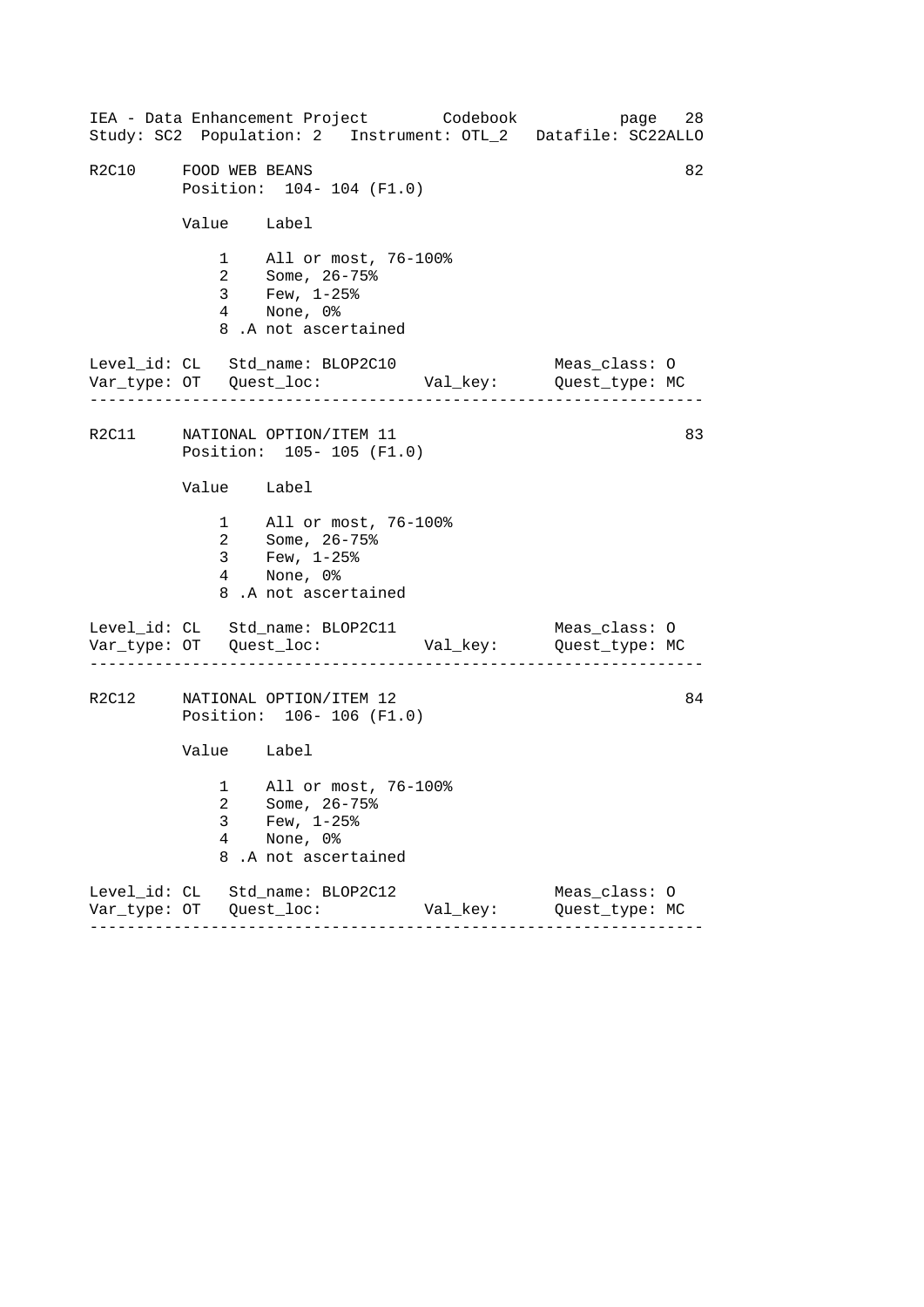|       |             | IEA - Data Enhancement Project Codebook                                                            |          | 29<br>page<br>Study: SC2 Population: 2 Instrument: OTL_2 Datafile: SC22ALLO |
|-------|-------------|----------------------------------------------------------------------------------------------------|----------|-----------------------------------------------------------------------------|
| R2C13 |             | NATIONAL OPTION/ITEM 13<br>Position: 107- 107 (F1.0)                                               |          | 85                                                                          |
|       | Value Label |                                                                                                    |          |                                                                             |
|       |             | 1 All or most, 76-100%<br>2 Some, 26-75%<br>3 Few, 1-25%<br>4 None, 0%<br>8.A not ascertained      |          |                                                                             |
|       |             | Level_id: CL Std_name: BLOP2C13                                                                    |          | Meas_class: O                                                               |
|       |             | R2C14 NATIONAL OPTION/ITEM 14<br>Position: 108-108 (F1.0)                                          |          | 86                                                                          |
|       | Value Label |                                                                                                    |          |                                                                             |
|       |             | 1 All or most, 76-100%<br>2 Some, 26-75%<br>3 Few, $1-25$ $%$<br>4 None, 0%<br>8.A not ascertained |          |                                                                             |
|       |             | Level_id: CL Std_name: BLOP2C14                                                                    |          | Meas_class: O                                                               |
| R2C15 |             | NATIONAL OPTION/ITEM 15<br>Position: 109- 109 (F1.0)                                               |          | 87                                                                          |
|       | Value Label |                                                                                                    |          |                                                                             |
|       | 3<br>4<br>8 | 1 All or most, 76-100%<br>2 Some, 26-75%<br>Few, $1-25$ $%$<br>None, 0%<br>.A not ascertained      |          |                                                                             |
|       |             | Level_id: CL Std_name: BLOP2C15                                                                    | Val_key: | Meas_class: 0<br>Quest_type: MC                                             |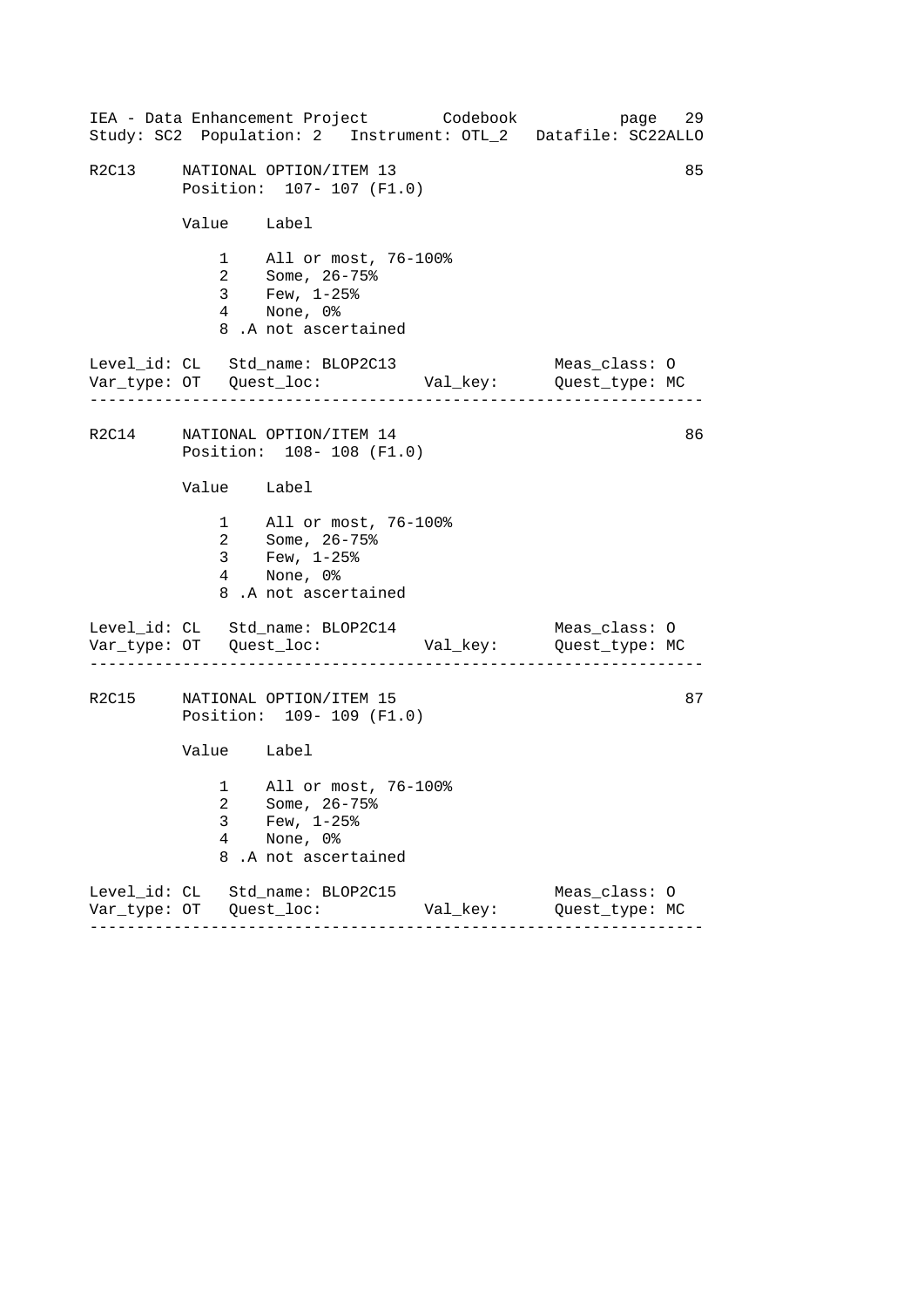------------------------------------------------------------------ ------------------------------------------------------------------ ------------------------------------------------------------------ IEA - Data Enhancement Project Codebook page 30 Study: SC2 Population: 2 Instrument: OTL\_2 Datafile: SC22ALLO R2D01 FACING NORTH 88 Position: 110- 110 (F1.0) Value Label 1 All or most, 76-100% 2 Some, 26-75% 3 Few, 1-25% 4 None, 0% 8 .A not ascertained Level\_id: CL Std\_name: BLOP2D01 Meas\_class: O Var\_type: OT Quest\_loc: Val\_key: Quest\_type: MC R2D02 THERMOMETER FOR BODY 89 Position: 111- 111 (F1.0) Value Label 1 All or most, 76-100% 2 Some, 26-75% 3 Few, 1-25% 4 None, 0% 8 .A not ascertained Level\_id: CL Std\_name: BLOP2D02 Meas\_class: 0 Var\_type: OT Quest\_loc: Val\_key: Quest\_type: MC R2D03 COMPOSITION OF SOLUTION 00 Position: 112- 112 (F1.0) Value Label 1 All or most, 76-100% 2 Some, 26-75% 3 Few,  $1-25$ %<br>4 None, 0% None, 0% 8 .A not ascertained Level\_id: CL Std\_name: BLOP2D03 Meas\_class: O Var\_type: OT Quest\_loc: Val\_key: Quest\_type: MC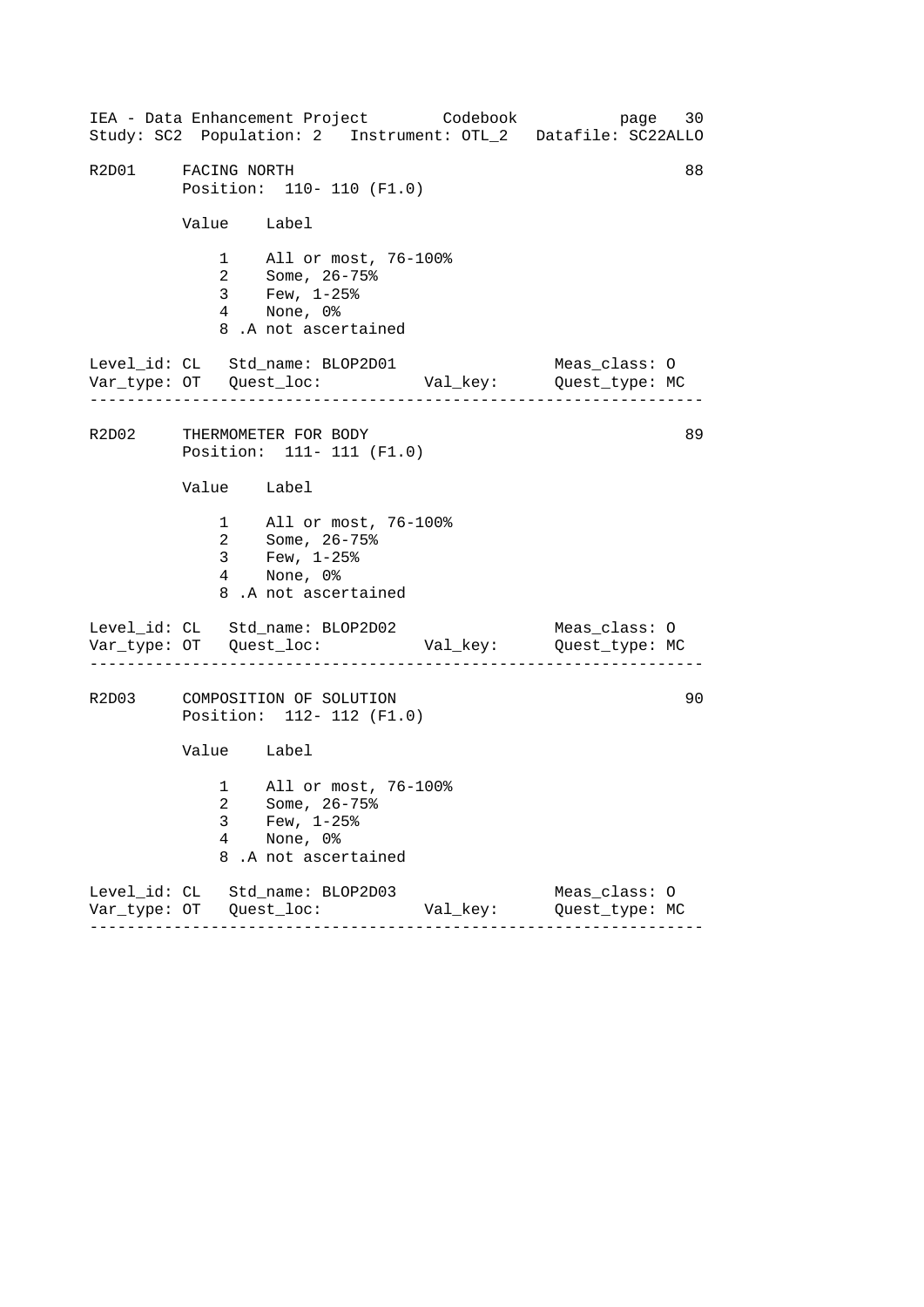------------------------------------------------------------------ ------------------------------------------------------------------ ------------------------------------------------------------------ IEA - Data Enhancement Project Codebook page 31 Study: SC2 Population: 2 Instrument: OTL\_2 Datafile: SC22ALLO R2D04 MP FIVE ELEMENTS 91 Position: 113- 113 (F1.0) Value Label 1 All or most, 76-100% 2 Some, 26-75% 3 Few, 1-25% 4 None, 0% 8 .A not ascertained Level\_id: CL Std\_name: BLOP2D04 Meas\_class: O Var\_type: OT Quest\_loc: Val\_key: Quest\_type: MC R2D05 FORMULA ALKANES 92 Position: 114- 114 (F1.0) Value Label 1 All or most, 76-100% 2 Some, 26-75% 3 Few, 1-25% 4 None, 0% 8 .A not ascertained Level\_id: CL Std\_name: BLOP2D05 Meas\_class: 0 Var\_type: OT Quest\_loc: Val\_key: Quest\_type: MC R2D06 EARTH NOT LEVEL 2008 23 Position: 115- 115 (F1.0) Value Label 1 All or most, 76-100% 2 Some, 26-75% 3 Few, 1-25%<br>4 None, 0% None, 0% 8 .A not ascertained Level\_id: CL Std\_name: BLOP2D06 Meas\_class: O Var\_type: OT Quest\_loc: Val\_key: Quest\_type: MC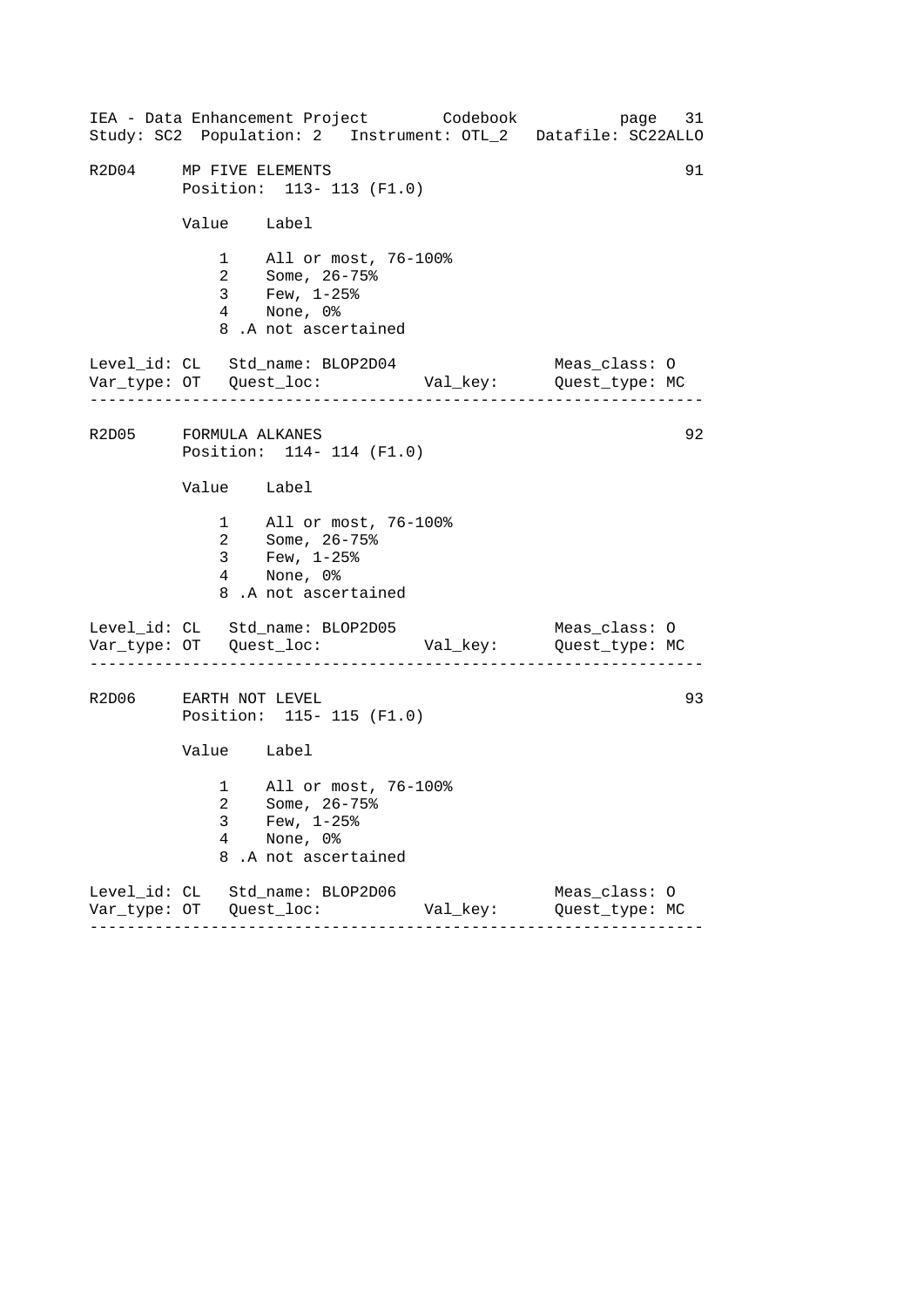------------------------------------------------------------------ ------------------------------------------------------------------ ------------------------------------------------------------------ IEA - Data Enhancement Project Codebook page 32 Study: SC2 Population: 2 Instrument: OTL\_2 Datafile: SC22ALLO R2D07 PROTEIN FOODS 34 Position: 116- 116 (F1.0) Value Label 1 All or most, 76-100% 2 Some, 26-75% 3 Few, 1-25% 4 None, 0% 8 .A not ascertained Level\_id: CL Std\_name: BLOP2D07 Meas\_class: O Var\_type: OT Quest\_loc: Val\_key: Quest\_type: MC R2D08 SWEATING HELPS BODY 95 Position: 117- 117 (F1.0) Value Label 1 All or most, 76-100% 2 Some, 26-75% 3 Few, 1-25% 4 None, 0% 8 .A not ascertained Level\_id: CL Std\_name: BLOP2D08 Meas\_class: 0 Var\_type: OT Quest\_loc: Val\_key: Quest\_type: MC R2D09 FUNCTIONS OF BLOOD 96 Position: 118- 118 (F1.0) Value Label 1 All or most, 76-100% 2 Some, 26-75% 3 Few, 1-25% 4 None, 0% 8 .A not ascertained Level\_id: CL Std\_name: BLOP2D09 Meas\_class: O Var\_type: OT Quest\_loc: Val\_key: Quest\_type: MC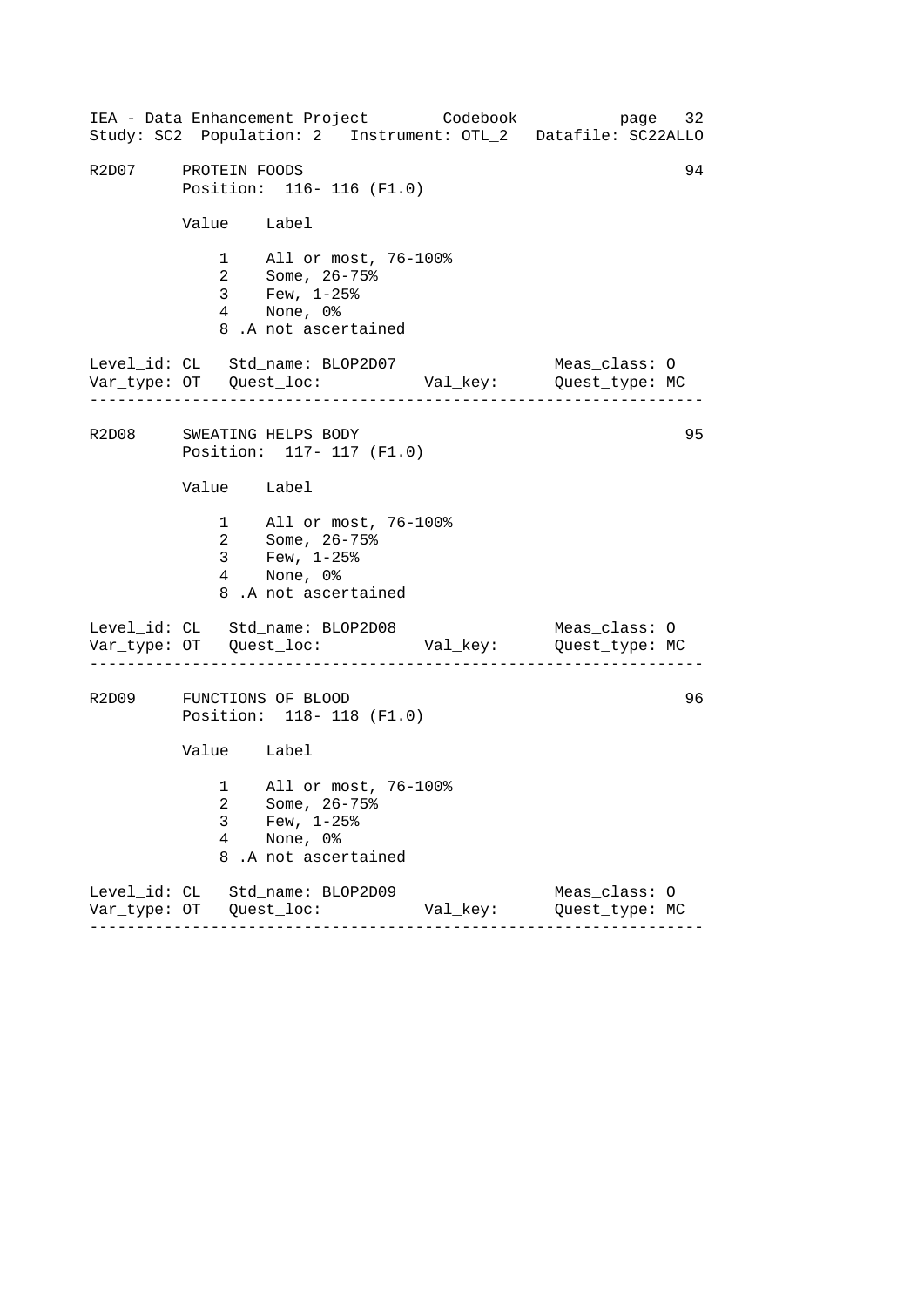|       |             | IEA - Data Enhancement Project Codebook                                                            |          | page 33<br>Study: SC2 Population: 2 Instrument: OTL_2 Datafile: SC22ALLO |
|-------|-------------|----------------------------------------------------------------------------------------------------|----------|--------------------------------------------------------------------------|
| R2D10 |             | IMPORTANCE GREEN PLANTS<br>Position: 119- 119 (F1.0)                                               |          | 97                                                                       |
|       | Value Label |                                                                                                    |          |                                                                          |
|       |             | 1 All or most, 76-100%<br>2 Some, 26-75%<br>3 Few, 1-25%<br>4 None, 0%<br>8.A not ascertained      |          |                                                                          |
|       |             | Level_id: CL Std_name: BLOP2D10                                                                    |          | Meas_class: O                                                            |
|       |             | R2D11 NATIONAL OPTION/ITEM 11<br>Position: 120- 120 (F1.0)                                         |          | 98                                                                       |
|       | Value Label |                                                                                                    |          |                                                                          |
|       |             | 1 All or most, 76-100%<br>2 Some, 26-75%<br>3 Few, $1-25$ $%$<br>4 None, 0%<br>8.A not ascertained |          |                                                                          |
|       |             | Level_id: CL Std_name: BLOP2D11                                                                    |          | Meas_class: O                                                            |
| R2D12 |             | NATIONAL OPTION/ITEM 12<br>Position: 121- 121 (F1.0)                                               |          | 99                                                                       |
|       | Value Label |                                                                                                    |          |                                                                          |
|       | 3<br>4<br>8 | 1 All or most, 76-100%<br>2 Some, 26-75%<br>Few, $1-25$ %<br>None, 0%<br>.A not ascertained        |          |                                                                          |
|       |             | Level_id: CL Std_name: BLOP2D12                                                                    | Val_key: | Meas_class: O<br>Quest_type: MC                                          |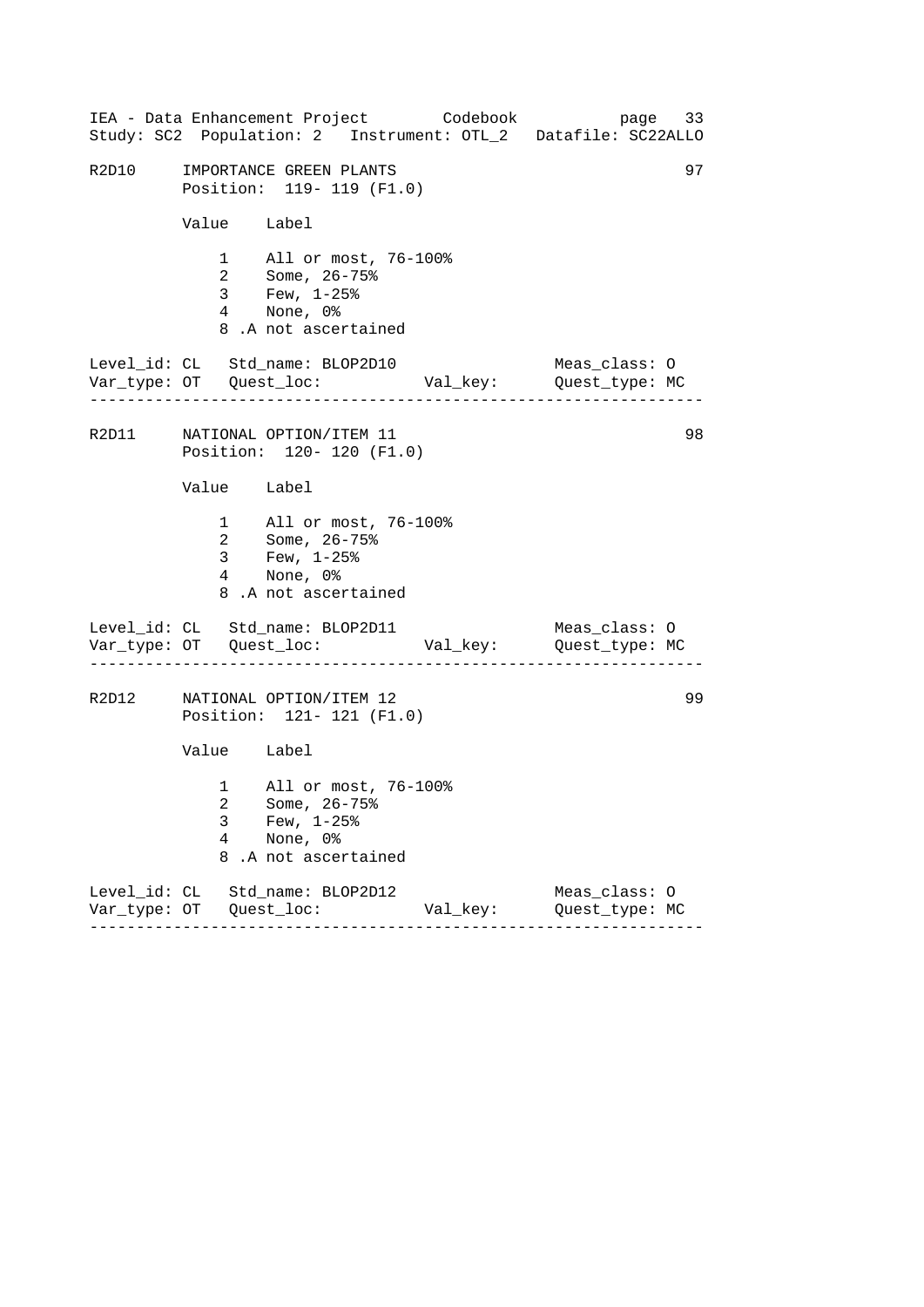|       |                          | IEA - Data Enhancement Project Codebook<br>Study: SC2 Population: 2 Instrument: OTL_2 Datafile: SC22ALLO |          | page 34                         |     |
|-------|--------------------------|----------------------------------------------------------------------------------------------------------|----------|---------------------------------|-----|
| R2D13 |                          | NATIONAL OPTION/ITEM 13<br>Position: 122- 122 (F1.0)                                                     |          |                                 | 100 |
|       | Value Label              |                                                                                                          |          |                                 |     |
|       |                          | 1 All or most, 76-100%<br>2 Some, 26-75%<br>3 Few, 1-25%<br>4 None, 0%<br>8.A not ascertained            |          |                                 |     |
|       |                          | Level_id: CL Std_name: BLOP2D13                                                                          |          | Meas_class: O                   |     |
|       |                          | R2D14 NATIONAL OPTION/ITEM 14<br>Position: 123- 123 (F1.0)                                               |          |                                 | 101 |
|       | Value Label              |                                                                                                          |          |                                 |     |
|       |                          | 1 All or most, 76-100%<br>2 Some, 26-75%<br>3 Few, $1-25$ $%$<br>4 None, 0%<br>8.A not ascertained       |          |                                 |     |
|       |                          | Level_id: CL Std_name: BLOP2D14                                                                          |          | Meas_class: O                   |     |
| R2D15 |                          | NATIONAL OPTION/ITEM 15<br>Position: 124- 124 (F1.0)                                                     |          |                                 | 102 |
|       | Value Label              |                                                                                                          |          |                                 |     |
|       | 3<br>$\overline{4}$<br>8 | 1 All or most, 76-100%<br>2 Some, 26-75%<br>Few, $1-25$ $%$<br>None, 0%<br>.A not ascertained            |          |                                 |     |
|       |                          | Level_id: CL Std_name: BLOP2D15                                                                          | Val_key: | Meas_class: 0<br>Quest_type: MC |     |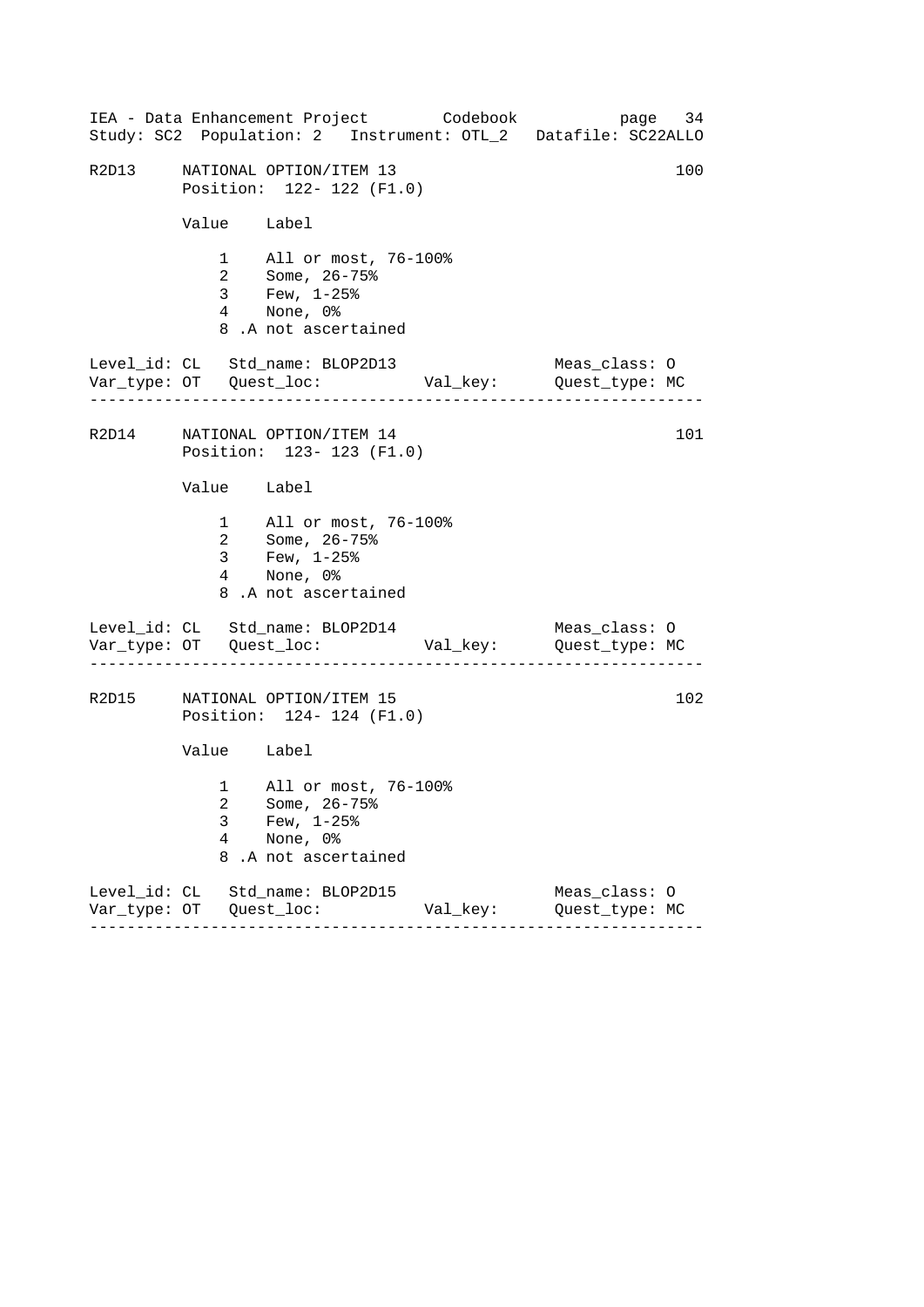------------------------------------------------------------------ ------------------------------------------------------------------ ------------------------------------------------------------------ IEA - Data Enhancement Project Codebook page 35 Study: SC2 Population: 2 Instrument: OTL\_2 Datafile: SC22ALLO G2M01 WHY CAN WE SEE THE MOON 103 Position: 125- 125 (F1.0) Value Label 1 Grade 8 or earlier 2 Grade 9 3 Grade 10 or later 4 Not at all 8 .A not ascertained Level\_id: CL Std\_name: BLOG2M01 Meas\_class: N Var\_type: OT Quest\_loc: Val\_key: Quest\_type: MC G2M02 ROCKET SHIP TO MOON Position: 126- 126 (F1.0) Value Label 1 Grade 8 or earlier 2 Grade 9 3 Grade 10 or later 4 Not at all 8 .A not ascertained Level\_id: CL Std\_name: BLOG2M02 Var\_type: OT Quest\_loc: Val\_key: Quest\_type: MC Meas\_class: N G2M03 BEAKS Position: 127- 127 (F1.0) Value Label 1 Grade 8 or earlier 2 Grade 9 3 Grade 10 or later 4 Not at all 8 .A not ascertained Level\_id: CL Std\_name: BLOG2M03 Meas\_class: N Var\_type: OT Quest\_loc: Val\_key: Quest\_type: MC 104 105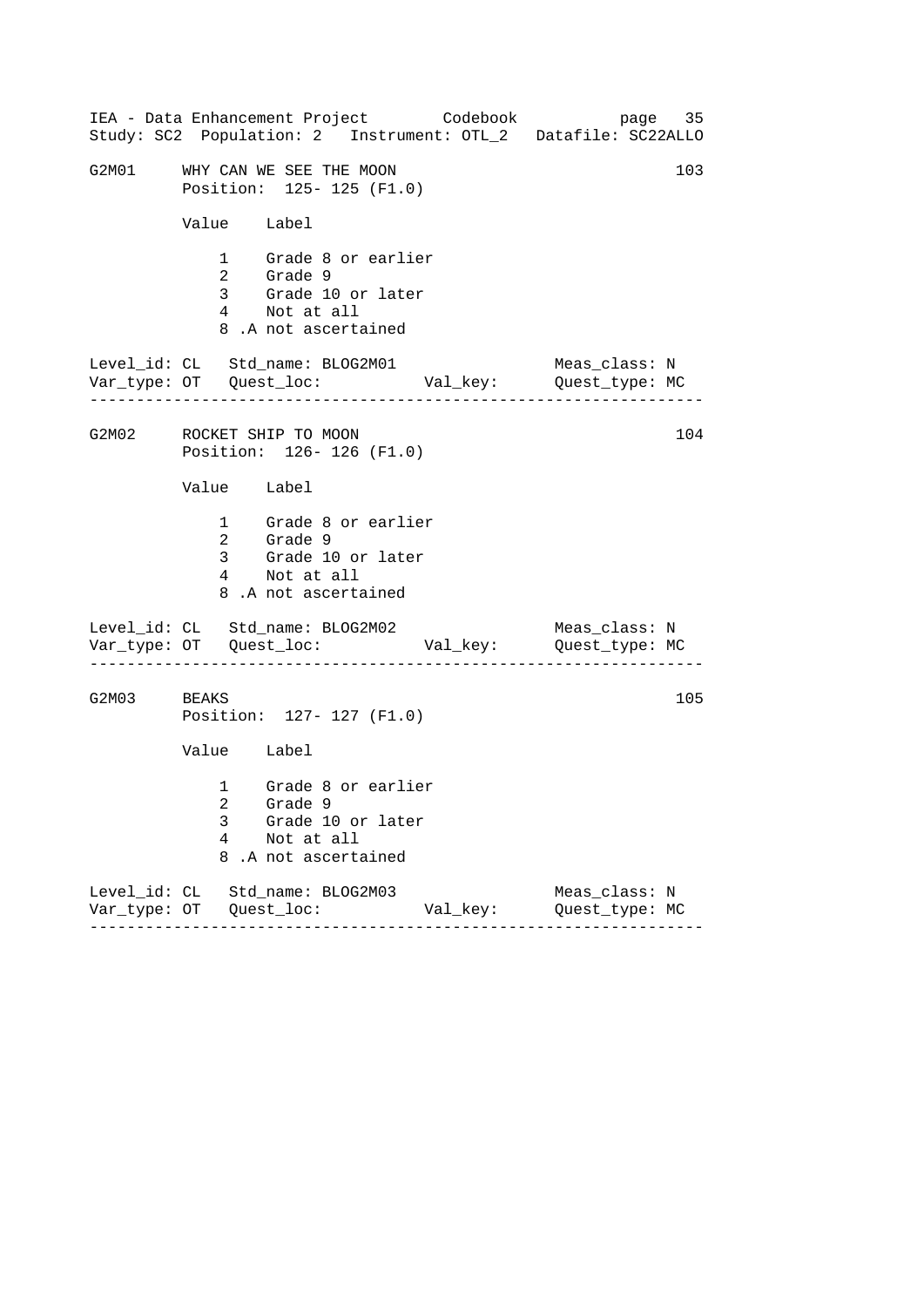------------------------------------------------------------------ ------------------------------------------------------------------ ------------------------------------------------------------------ IEA - Data Enhancement Project Codebook page 36 Study: SC2 Population: 2 Instrument: OTL\_2 Datafile: SC22ALLO G2M04 READ THERMOMETER 106 Position: 128- 128 (F1.0) Value Label 1 Grade 8 or earlier 2 Grade 9 3 Grade 10 or later 4 Not at all 8 .A not ascertained Level\_id: CL Std\_name: BLOG2M04 Meas\_class: N Var\_type: OT Quest\_loc: Val\_key: Quest\_type: MC G2M05 WHEN COOL WIND BLOWS Position: 129- 129 (F1.0) Value Label 1 Grade 8 or earlier 2 Grade 9 3 Grade 10 or later 4 Not at all 8 .A not ascertained Level\_id: CL Std\_name: BLOG2M05 Var\_type: OT Quest\_loc: Val\_key: Quest\_type: MC Meas\_class: N G2M06 MOUNTAIN Position: 130- 130 (F1.0) Value Label 1 Grade 8 or earlier 2 Grade 9 3 Grade 10 or later 4 Not at all 8 .A not ascertained Level\_id: CL Std\_name: BLOG2M06 Meas\_class: N Var\_type: OT Quest\_loc: Val\_key: Quest\_type: MC 107 108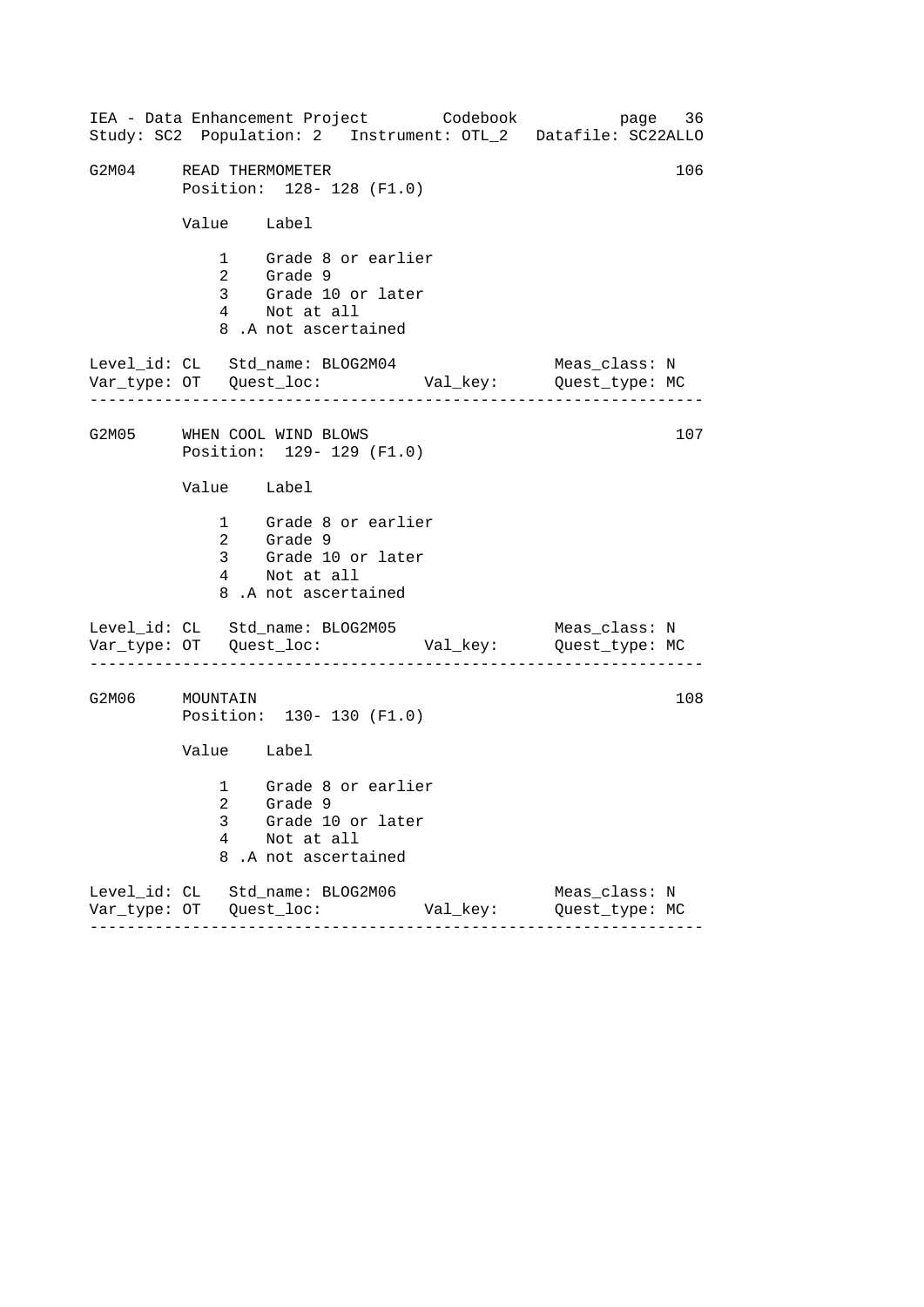|                         |                                                                | IEA - Data Enhancement Project Codebook                                                                      |          | page 37<br>Study: SC2 Population: 2 Instrument: OTL_2 Datafile: SC22ALLO |  |  |
|-------------------------|----------------------------------------------------------------|--------------------------------------------------------------------------------------------------------------|----------|--------------------------------------------------------------------------|--|--|
|                         | G2M07 FOSSILS IN MOUNTAINS<br>109<br>Position: 131- 131 (F1.0) |                                                                                                              |          |                                                                          |  |  |
|                         | Value Label                                                    |                                                                                                              |          |                                                                          |  |  |
|                         |                                                                | 1 Grade 8 or earlier<br>2 Grade 9<br>3 Grade 9<br>3 Grade 10 or later<br>4 Not at all<br>8.A not ascertained |          |                                                                          |  |  |
|                         |                                                                | Level_id: CL Std_name: BLOG2M07                                                                              |          | Meas_class: N                                                            |  |  |
| G2M08 AQUATIC ORGANISMS |                                                                | Position: 132- 132 (F1.0)                                                                                    |          | 110                                                                      |  |  |
|                         | Value Label                                                    |                                                                                                              |          |                                                                          |  |  |
|                         |                                                                | 1 Grade 8 or earlier<br>2 Grade 9<br>3 Grade 10 or later<br>4 Not at all<br>8.A not ascertained              |          |                                                                          |  |  |
|                         |                                                                | Level_id: CL Std_name: BLOG2M08                                                                              |          | Meas_class: N                                                            |  |  |
| G2M09 GIRL FOUND SKULL  |                                                                | Position: 133-133 (F1.0)                                                                                     |          | 111                                                                      |  |  |
|                         | Value Label                                                    |                                                                                                              |          |                                                                          |  |  |
|                         | 3<br>4<br>8                                                    | 1 Grade 8 or earlier<br>2 Grade 9<br>Grade 10 or later<br>Not at all<br>.A not ascertained                   |          |                                                                          |  |  |
|                         |                                                                | Level_id: CL Std_name: BLOG2M09                                                                              | Val_key: | Meas_class: N<br>Quest_type: MC                                          |  |  |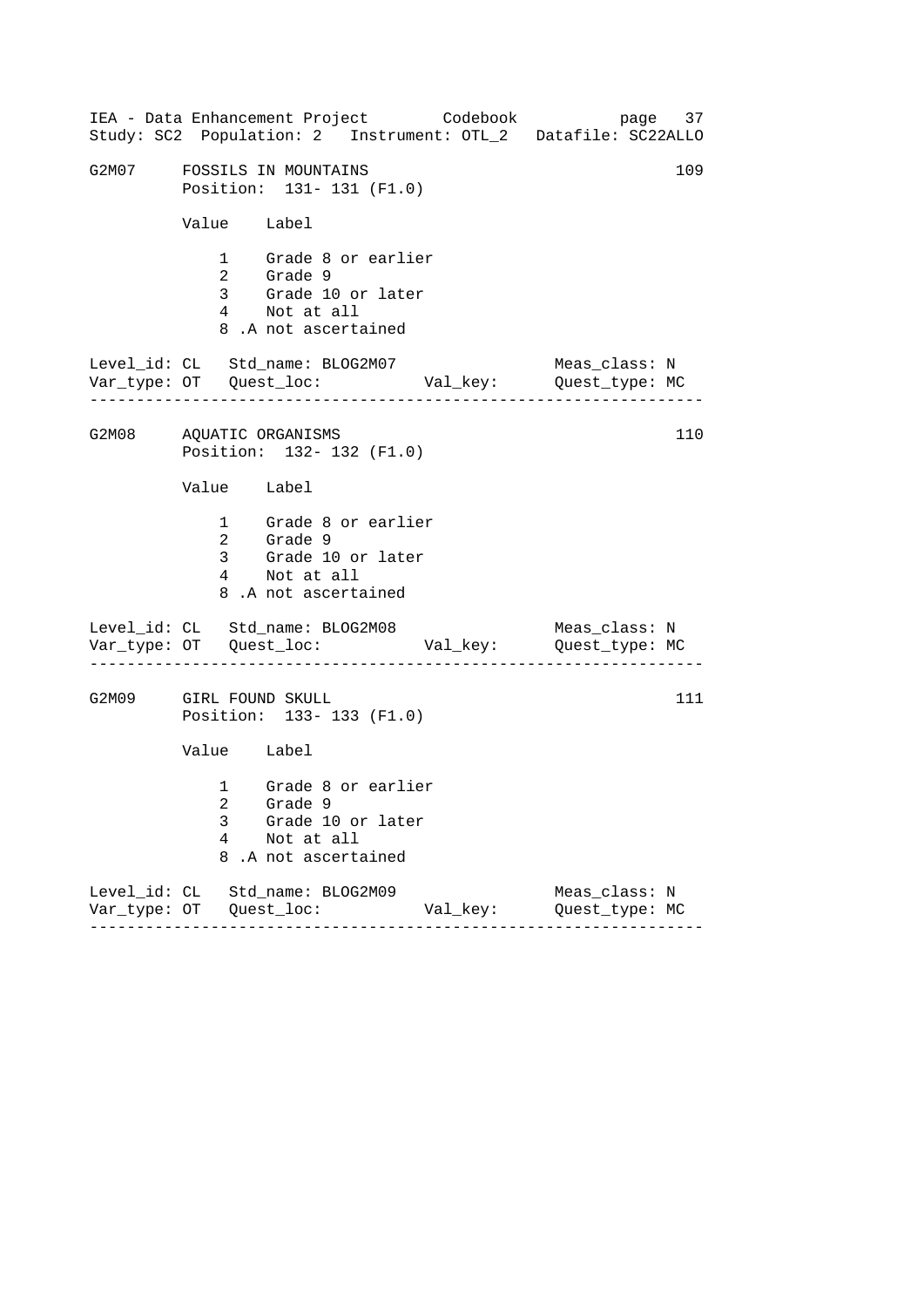|                        |             | IEA - Data Enhancement Project Codebook<br>Study: SC2 Population: 2 Instrument: OTL_2 Datafile: SC22ALLO |          | page 38                         |     |
|------------------------|-------------|----------------------------------------------------------------------------------------------------------|----------|---------------------------------|-----|
|                        |             | G2M10 RESPIRATION APPARATUS<br>Position: 134- 134 (F1.0)                                                 |          |                                 | 112 |
|                        | Value Label |                                                                                                          |          |                                 |     |
|                        |             | 1 Grade 8 or earlier<br>2 Grade 9<br>3 Grade 10 or later<br>4 Not at all<br>8.A not ascertained          |          |                                 |     |
|                        |             | Level_id: CL Std_name: BLOG2M10                                                                          |          | Meas_class: N                   |     |
| G2M11 HUMAN NERVE CELL |             | Position: 135- 135 (F1.0)                                                                                |          |                                 | 113 |
|                        | Value Label |                                                                                                          |          |                                 |     |
|                        |             | 1 Grade 8 or earlier<br>2 Grade 9<br>3 Grade 10 or later<br>4 Not at all<br>8.A not ascertained          |          |                                 |     |
|                        |             | Level_id: CL Std_name: BLOG2M11                                                                          |          | Meas_class: N                   |     |
|                        |             | G2M12 INSECT CO2 APPARATUS<br>Position: 136-136 (F1.0)                                                   |          |                                 | 114 |
|                        | Value Label |                                                                                                          |          |                                 |     |
|                        | 3<br>4<br>8 | 1 Grade 8 or earlier<br>2 Grade 9<br>Grade 10 or later<br>Not at all<br>.A not ascertained               |          |                                 |     |
|                        |             | Level_id: CL Std_name: BLOG2M12<br>--------                                                              | Val_key: | Meas_class: N<br>Quest_type: MC |     |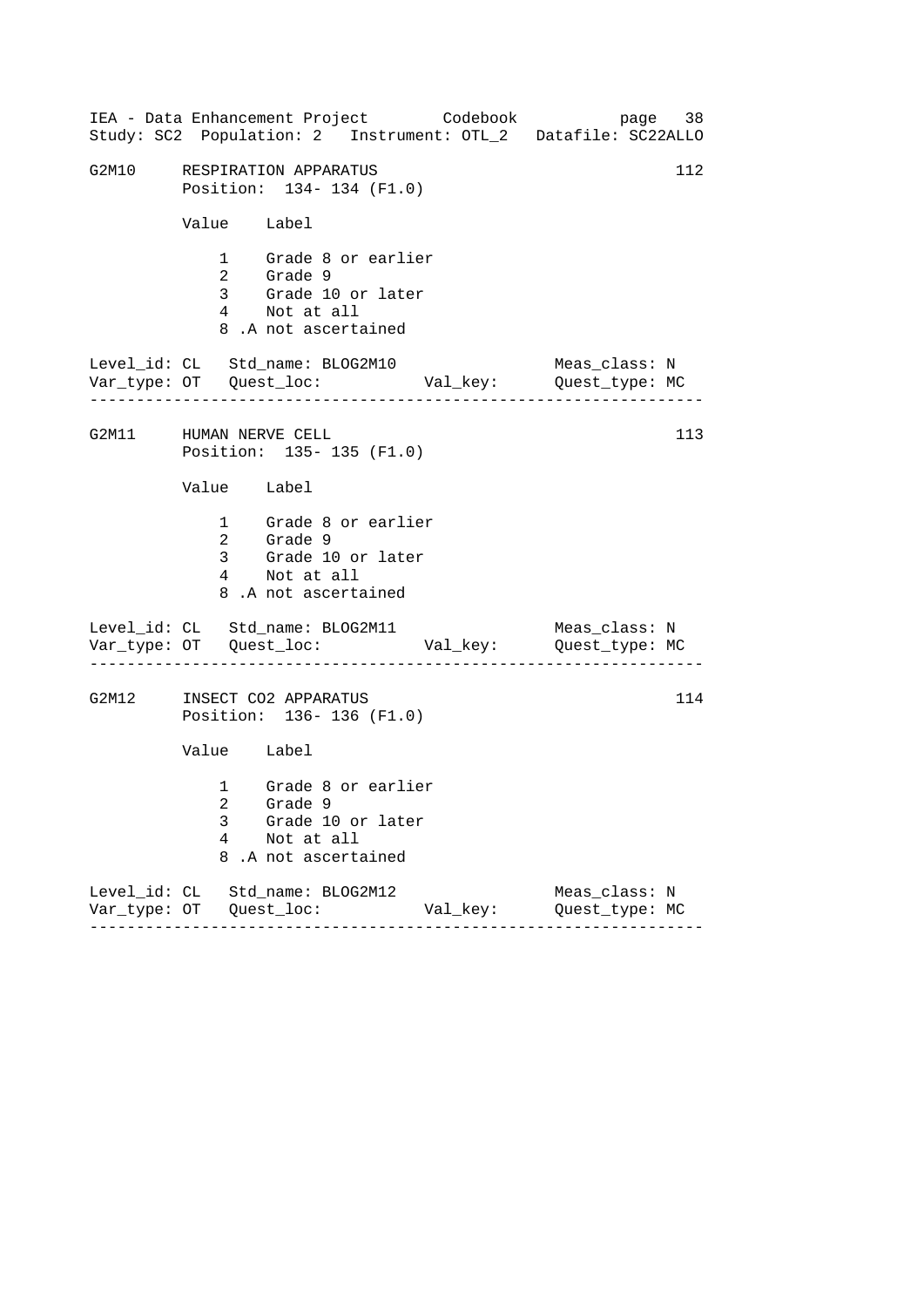| IEA - Data Enhancement Project Codebook<br>Study: SC2 Population: 2 Instrument: OTL_2 Datafile: SC22ALLO  | page 39                         |
|-----------------------------------------------------------------------------------------------------------|---------------------------------|
| G2M13 TRUE ABOUT SEEDS<br>Position: 137- 137 (F1.0)                                                       | 115                             |
| Value Label                                                                                               |                                 |
| 1 Grade 8 or earlier<br>2 Grade 9<br>3 Grade 10 or later<br>4 Not at all<br>8.A not ascertained           |                                 |
| Level_id: CL Std_name: BLOG2M13                                                                           | Meas_class: N                   |
| G2M14 BEANS SOWN IN POTS<br>Position: 138-138 (F1.0)                                                      | 116                             |
| Value Label                                                                                               |                                 |
| 1 Grade 8 or earlier<br>2 Grade 9<br>3 Grade 10 or later<br>4 Not at all<br>8.A not ascertained           |                                 |
| Level_id: CL Std_name: BLOG2M14                                                                           | Meas_class: N                   |
| G2M15 MILK IN REFRIGERATOR<br>Position: 139- 139 (F1.0)                                                   | 117                             |
| Value Label                                                                                               |                                 |
| 1 Grade 8 or earlier<br>2 Grade 9<br>Grade 10 or later<br>3<br>4<br>Not at all<br>8<br>.A not ascertained |                                 |
| Level_id: CL Std_name: BLOG2M15<br>Val_key:<br>$- - - - - - -$                                            | Meas_class: N<br>Quest_type: MC |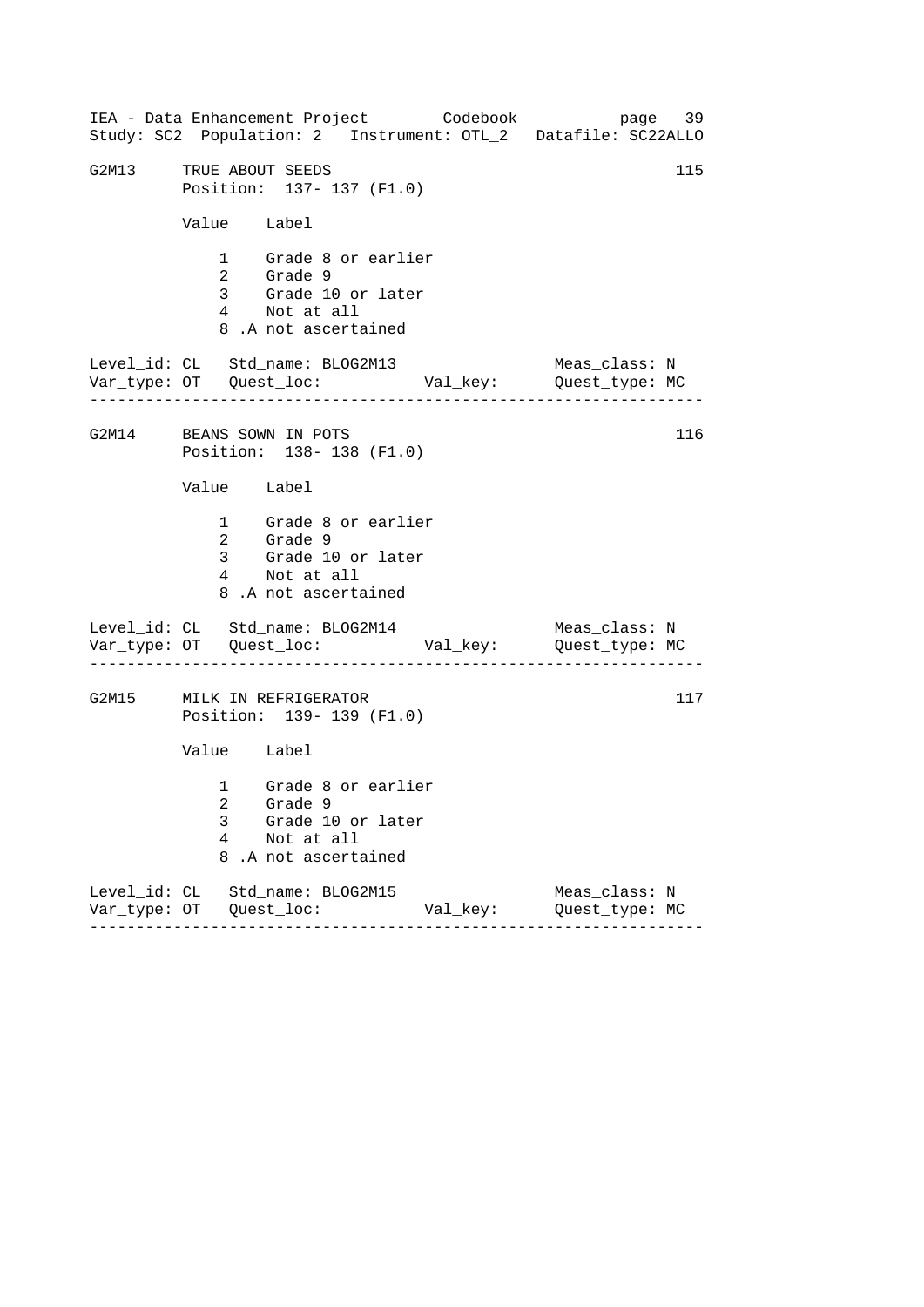| IEA - Data Enhancement Project Codebook<br>Study: SC2 Population: 2 Instrument: OTL_2 Datafile: SC22ALLO  | page 40                         |
|-----------------------------------------------------------------------------------------------------------|---------------------------------|
| G2M16 STERILE MALE INSECTS<br>Position: 140- 140 (F1.0)                                                   | 118                             |
| Value Label                                                                                               |                                 |
| 1 Grade 8 or earlier<br>2 Grade 9<br>3 Grade 10 or later<br>4 Not at all<br>8.A not ascertained           |                                 |
| Level_id: CL Std_name: BLOG2M16                                                                           | Meas_class: N                   |
| G2M17 HEAT ZINC AND SULPHUR<br>Position: 141- 141 (F1.0)                                                  | 119                             |
| Value Label                                                                                               |                                 |
| 1 Grade 8 or earlier<br>2 Grade 9<br>3 Grade 10 or later<br>4 Not at all<br>8.A not ascertained           |                                 |
| Level_id: CL Std_name: BLOG2M17                                                                           | Meas_class: N                   |
| G2M18 POISONOUS COMPOUND<br>Position: 142- 142 (F1.0)                                                     | 120                             |
| Value Label                                                                                               |                                 |
| 1 Grade 8 or earlier<br>2 Grade 9<br>3<br>Grade 10 or later<br>4<br>Not at all<br>8<br>.A not ascertained |                                 |
| Level_id: CL Std_name: BLOG2M18<br>Val_key:<br>--------                                                   | Meas_class: N<br>Quest_type: MC |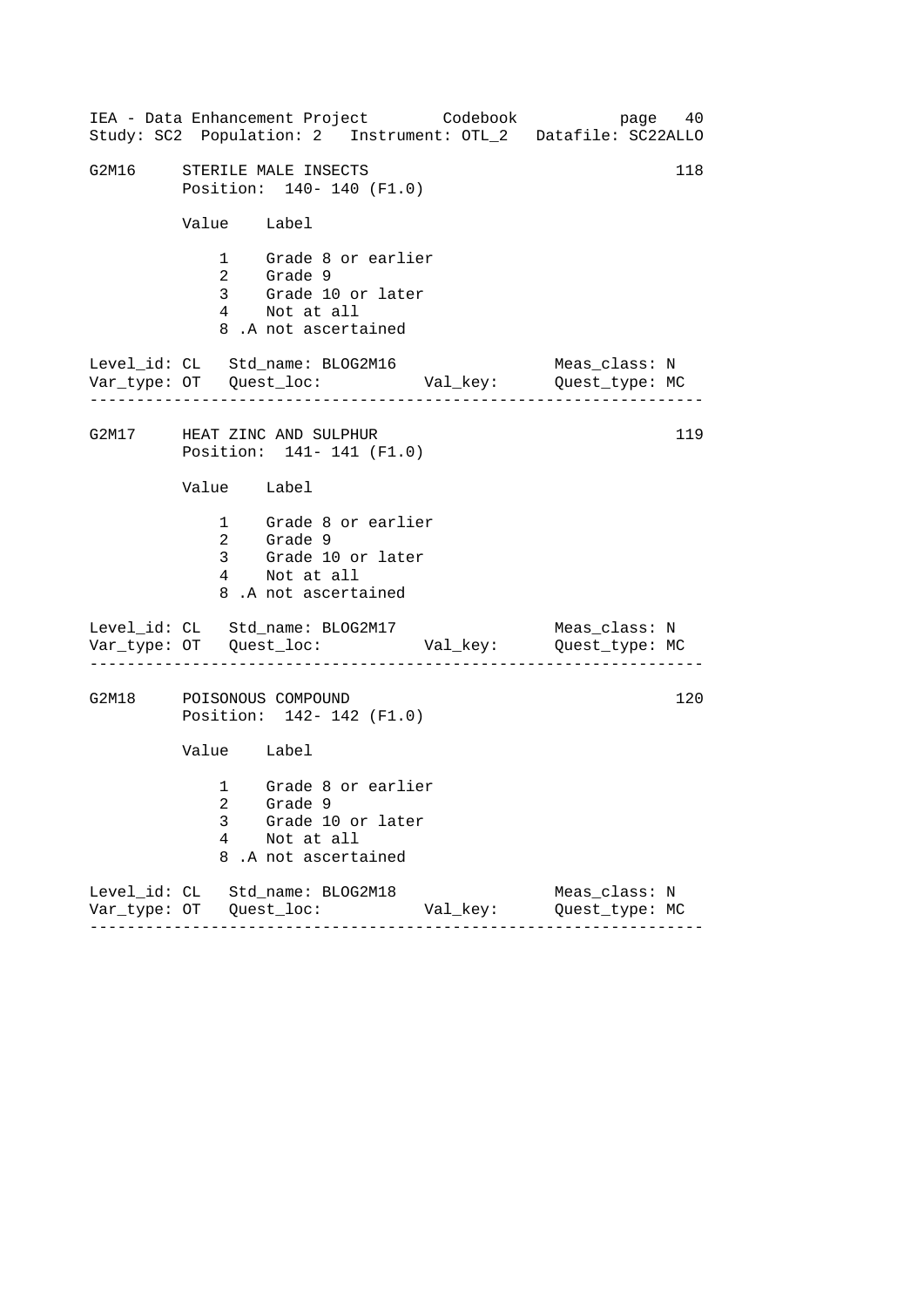|                     |             | IEA - Data Enhancement Project Codebook                                                         |          | page 41<br>Study: SC2 Population: 2 Instrument: OTL_2 Datafile: SC22ALLO |  |
|---------------------|-------------|-------------------------------------------------------------------------------------------------|----------|--------------------------------------------------------------------------|--|
| G2M19 PAINT ON IRON |             | Position: 143- 143 (F1.0)                                                                       |          | 121                                                                      |  |
|                     | Value Label |                                                                                                 |          |                                                                          |  |
|                     |             | 1 Grade 8 or earlier<br>2 Grade 9<br>3 Grade 10 or later<br>4 Not at all<br>8.A not ascertained |          |                                                                          |  |
|                     |             | Level_id: CL Std_name: BLOG2M19                                                                 |          | Meas_class: N                                                            |  |
|                     |             | G2M20 PARTICLES IN CHEM CHANGE<br>Position: 144- 144 (F1.0)                                     |          | 122                                                                      |  |
|                     | Value Label |                                                                                                 |          |                                                                          |  |
|                     |             | 1 Grade 8 or earlier<br>2 Grade 9<br>3 Grade 10 or later<br>4 Not at all<br>8.A not ascertained |          |                                                                          |  |
|                     |             | Level_id: CL Std_name: BLOG2M20                                                                 |          | Meas_class: N                                                            |  |
|                     |             | G2M21 LENGTH OF WOOD BLOCK<br>Position: 145- 145 (F1.0)                                         |          | 123                                                                      |  |
|                     | Value Label |                                                                                                 |          |                                                                          |  |
|                     | 3<br>4<br>8 | 1 Grade 8 or earlier<br>2 Grade 9<br>Grade 10 or later<br>Not at all<br>.A not ascertained      |          |                                                                          |  |
|                     |             | Level_id: CL Std_name: BLOG2M21                                                                 | Val_key: | Meas_class: N<br>Quest_type: MC                                          |  |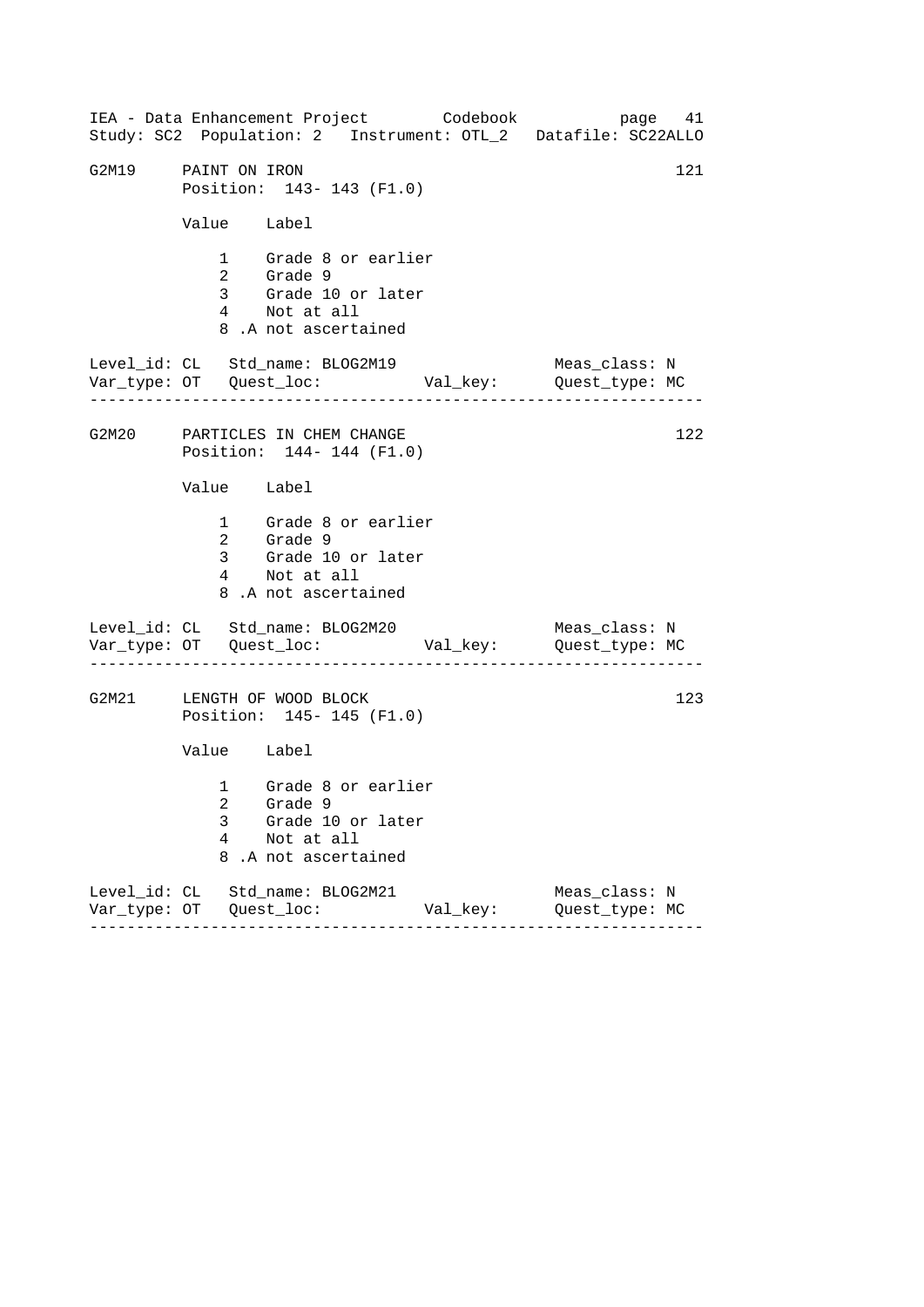|                           | IEA - Data Enhancement Project Codebook<br>Study: SC2 Population: 2 Instrument: OTL_2 Datafile: SC22ALLO |          |                                 | page 42 |
|---------------------------|----------------------------------------------------------------------------------------------------------|----------|---------------------------------|---------|
| G2M22 BOUNCE RUBBER BALLS | Position: 146- 146 (F1.0)                                                                                |          |                                 | 124     |
| Value Label               |                                                                                                          |          |                                 |         |
|                           | 1 Grade 8 or earlier<br>2 Grade 9<br>3 Grade 10 or later<br>4 Not at all<br>8.A not ascertained          |          |                                 |         |
|                           | Level_id: CL Std_name: BLOG2M22                                                                          |          | Meas_class: N                   |         |
|                           | G2M23 HYDROGEN IN CONTAINER<br>Position: 147- 147 (F1.0)                                                 |          |                                 | 125     |
| Value Label               |                                                                                                          |          |                                 |         |
|                           | 1 Grade 8 or earlier<br>2 Grade 9<br>3 Grade 10 or later<br>4 Not at all<br>8.A not ascertained          |          |                                 |         |
|                           | Level_id: CL Std_name: BLOG2M23<br>______________________                                                |          | Meas_class: N                   |         |
| G2M24 OBJECTS ON THREAD   | Position: 148-148 (F1.0)                                                                                 |          |                                 | 126     |
| Value Label               |                                                                                                          |          |                                 |         |
| 3<br>4<br>8               | 1 Grade 8 or earlier<br>2 Grade 9<br>Grade 10 or later<br>Not at all<br>.A not ascertained               |          |                                 |         |
|                           | Level_id: CL Std_name: BLOG2M24<br>-------                                                               | Val_key: | Meas_class: N<br>Quest_type: MC |         |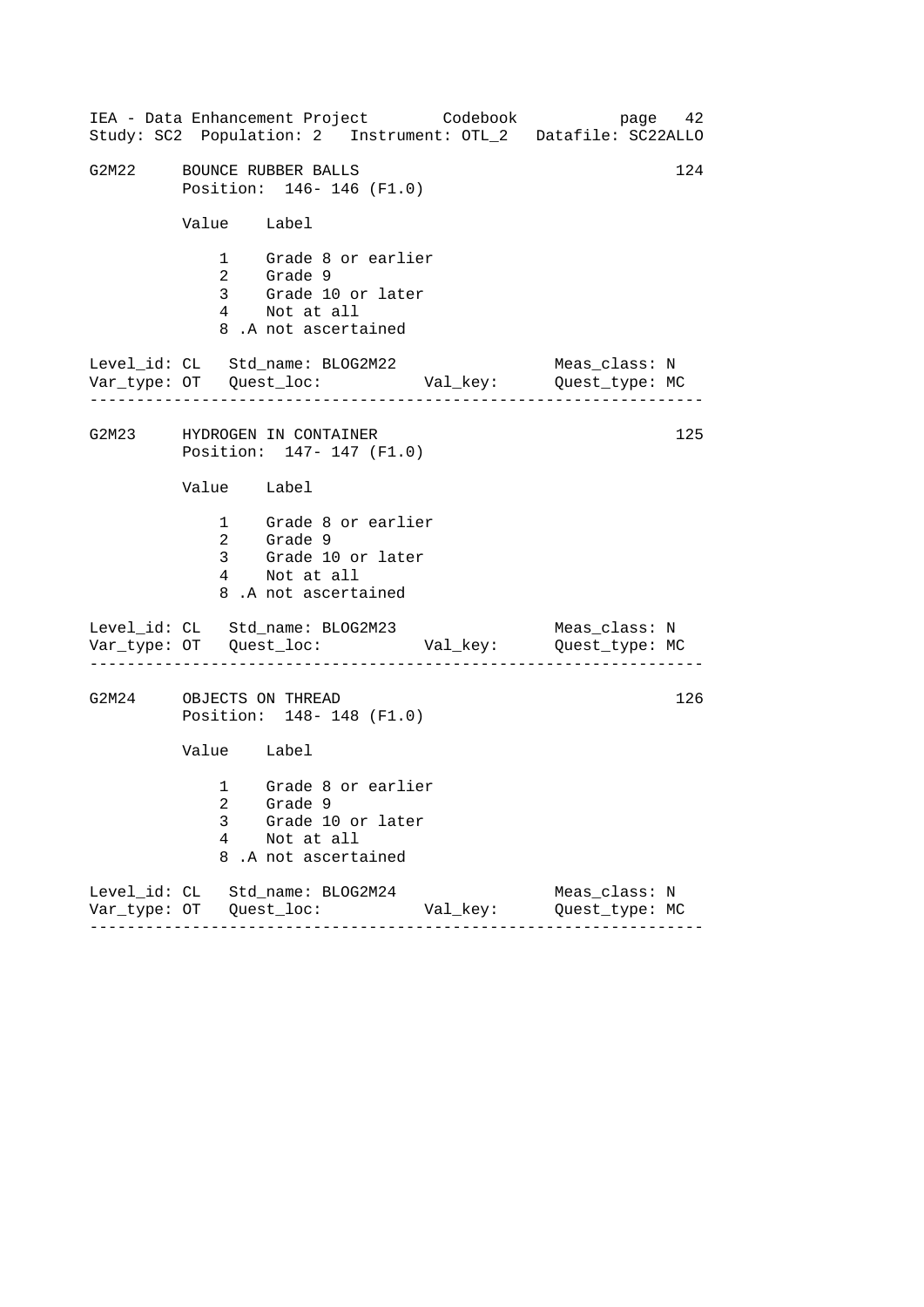|                   |                | IEA - Data Enhancement Project Codebook                                                         |          | page 43<br>Study: SC2 Population: 2 Instrument: OTL_2 Datafile: SC22ALLO |
|-------------------|----------------|-------------------------------------------------------------------------------------------------|----------|--------------------------------------------------------------------------|
| G2M25             |                | HEAT FLOW APPARATUS<br>Position: 149- 149 (F1.0)                                                |          | 127                                                                      |
|                   | Value Label    |                                                                                                 |          |                                                                          |
|                   | $\overline{2}$ | 1 Grade 8 or earlier<br>Grade 9<br>3 Grade 10 or later<br>4 Not at all<br>8.A not ascertained   |          |                                                                          |
|                   |                | Level_id: CL Std_name: BLOG2M25<br>- - - - - - - - <b>-</b>                                     |          | Meas_class: N                                                            |
| G2M26 PIPE CHIMES |                | Position: 150- 150 (F1.0)                                                                       |          | 128                                                                      |
|                   | Value Label    |                                                                                                 |          |                                                                          |
|                   |                | 1 Grade 8 or earlier<br>2 Grade 9<br>3 Grade 10 or later<br>4 Not at all<br>8.A not ascertained |          |                                                                          |
|                   |                | Level_id: CL Std_name: BLOG2M26                                                                 |          | Meas_class: N                                                            |
| G2M27 EVAPORATION |                | Position: 151- 151 (F1.0)                                                                       |          | 129                                                                      |
|                   | Value Label    |                                                                                                 |          |                                                                          |
|                   | 3<br>4<br>8    | 1 Grade 8 or earlier<br>2 Grade 9<br>Grade 10 or later<br>Not at all<br>.A not ascertained      |          |                                                                          |
|                   |                | Level_id: CL Std_name: BLOG2M27                                                                 | Val_key: | Meas_class: N<br>Quest_type: MC                                          |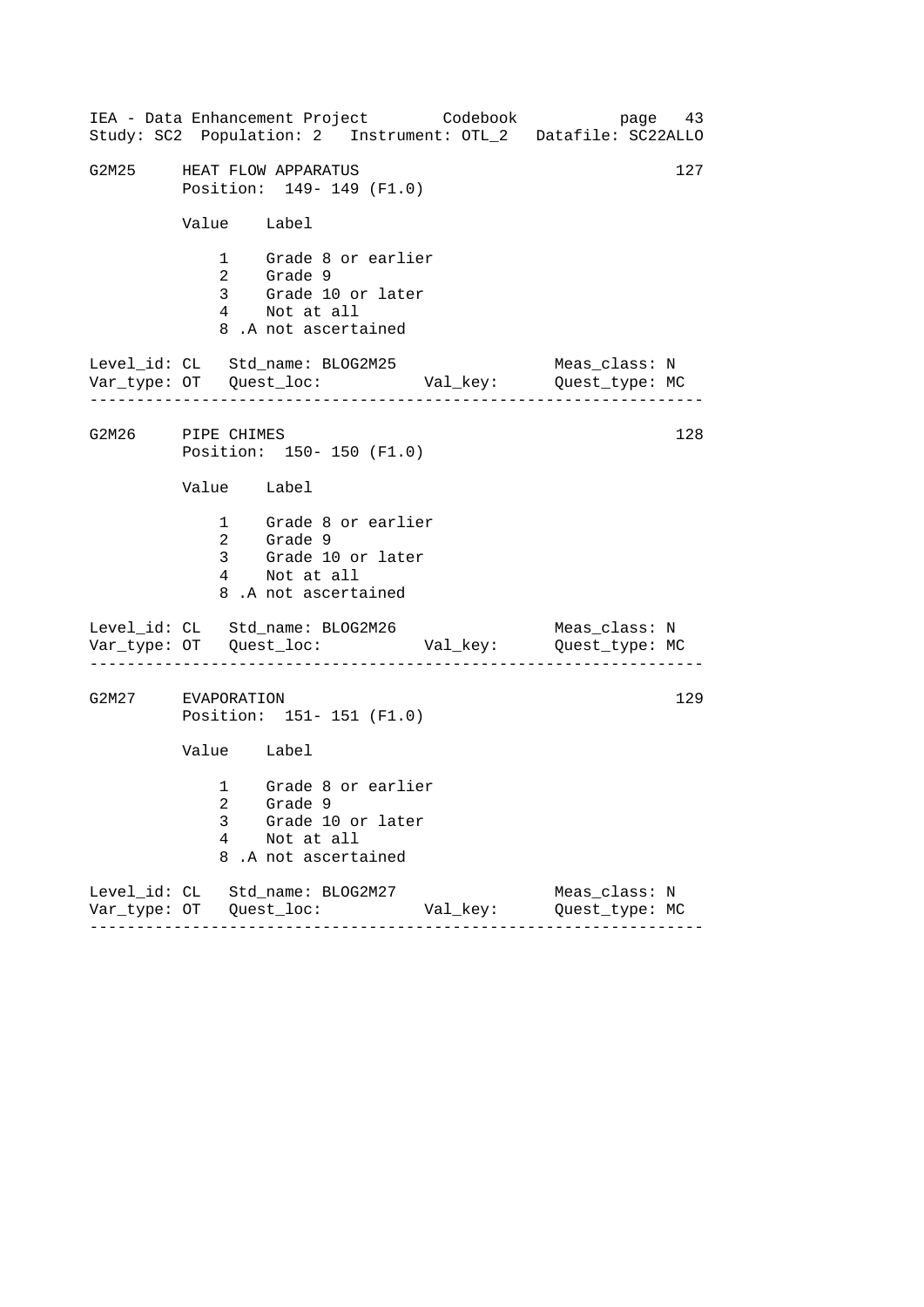|                        |             | IEA - Data Enhancement Project Codebook                                                                      |          | page 44<br>Study: SC2 Population: 2 Instrument: OTL_2 Datafile: SC22ALLO |
|------------------------|-------------|--------------------------------------------------------------------------------------------------------------|----------|--------------------------------------------------------------------------|
|                        |             | G2M28 FLASHLIGHT BATTERIES<br>Position: 152- 152 (F1.0)                                                      |          | 130                                                                      |
|                        | Value Label |                                                                                                              |          |                                                                          |
|                        |             | 1 Grade 8 or earlier<br>2 Grade 9<br>3 Grade 9<br>3 Grade 10 or later<br>4 Not at all<br>8.A not ascertained |          |                                                                          |
|                        |             | Level_id: CL Std_name: BLOG2M28                                                                              |          | Meas_class: N                                                            |
| G2M29 CIRCUIT IN BOX   |             | Position: 153-153 (F1.0)                                                                                     |          | 131                                                                      |
|                        | Value Label |                                                                                                              |          |                                                                          |
|                        |             | 1 Grade 8 or earlier<br>2 Grade 9<br>3 Grade 10 or later<br>4 Not at all<br>8.A not ascertained              |          |                                                                          |
|                        |             | Level_id: CL Std_name: BLOG2M29                                                                              |          | Meas_class: N                                                            |
| G2M30 LAMPS IN CIRCUIT |             | Position: 154-154 (F1.0)                                                                                     |          | 132                                                                      |
|                        | Value Label |                                                                                                              |          |                                                                          |
|                        | 3<br>4<br>8 | 1 Grade 8 or earlier<br>2 Grade 9<br>Grade 10 or later<br>Not at all<br>.A not ascertained                   |          |                                                                          |
|                        |             | Level_id: CL Std_name: BLOG2M30                                                                              | Val_key: | Meas_class: N<br>Quest_type: MC                                          |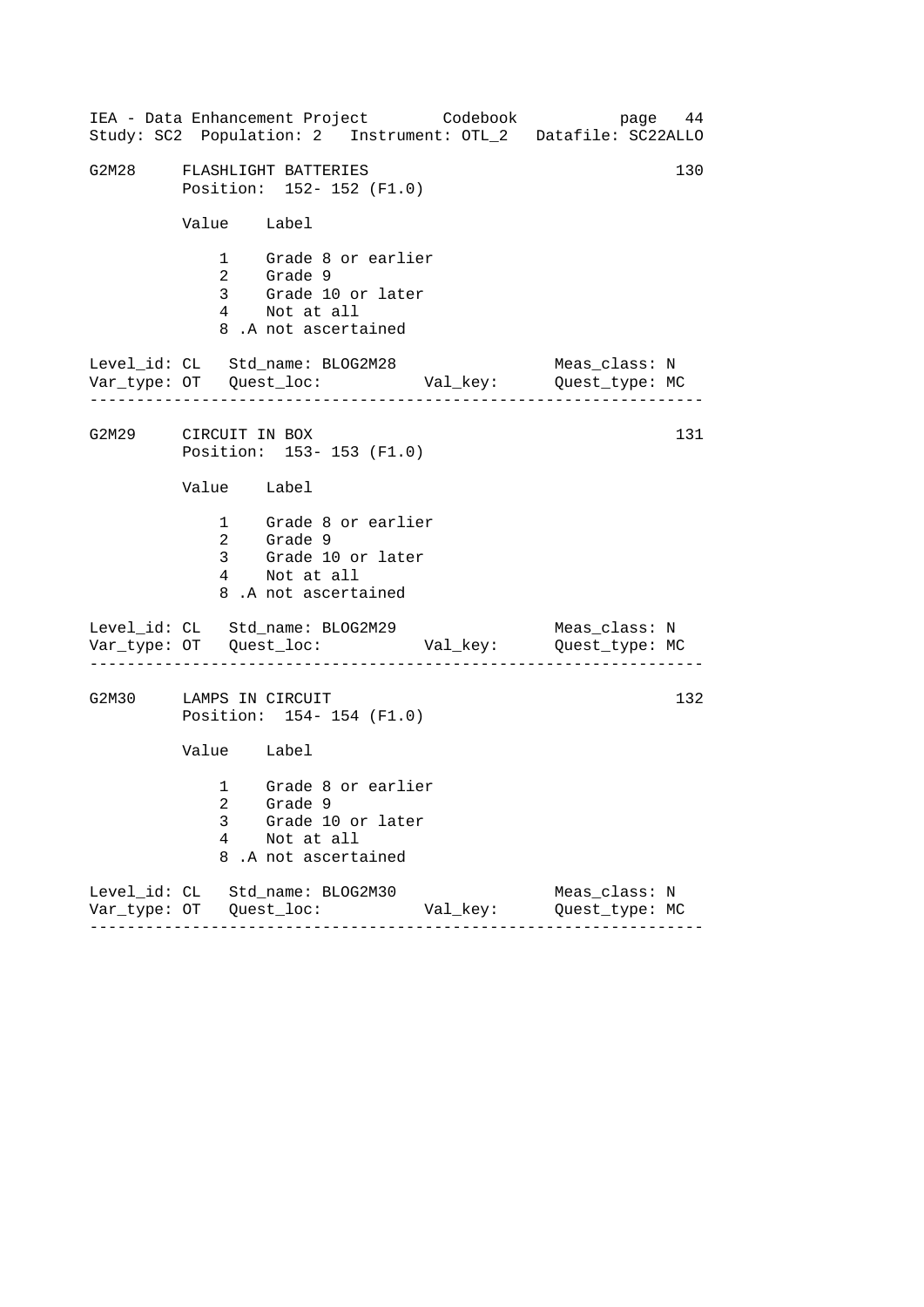------------------------------------------------------------------ ------------------------------------------------------------------ ------------------------------------------------------------------ IEA - Data Enhancement Project Codebook page 45 Study: SC2 Population: 2 Instrument: OTL\_2 Datafile: SC22ALLO G2A01 SEEDS GERMINATE 133 Position: 155- 155 (F1.0) Value Label 1 Grade 8 or earlier 2 Grade 9 3 Grade 10 or later 4 Not at all 8 .A not ascertained Level\_id: CL Std\_name: BLOG2A01 Meas\_class: N Var\_type: OT Quest\_loc: Val\_key: Quest\_type: MC G2A02 NO FLOWER SEEDS UNLESS Position: 156- 156 (F1.0) Value Label 1 Grade 8 or earlier 2 Grade 9 3 Grade 10 or later 4 Not at all 8 .A not ascertained Level\_id: CL Std\_name: BLOG2A02 Var\_type: OT Quest\_loc: Val\_key: Quest\_type: MC Meas\_class: N G2A03 REHEATED MEAT Position: 157- 157 (F1.0) Value Label 1 Grade 8 or earlier 2 Grade 9 3 Grade 10 or later 4 Not at all 8 .A not ascertained Level\_id: CL Std\_name: BLOG2A03 Meas\_class: N Var\_type: OT Quest\_loc: Val\_key: Quest\_type: MC 134 135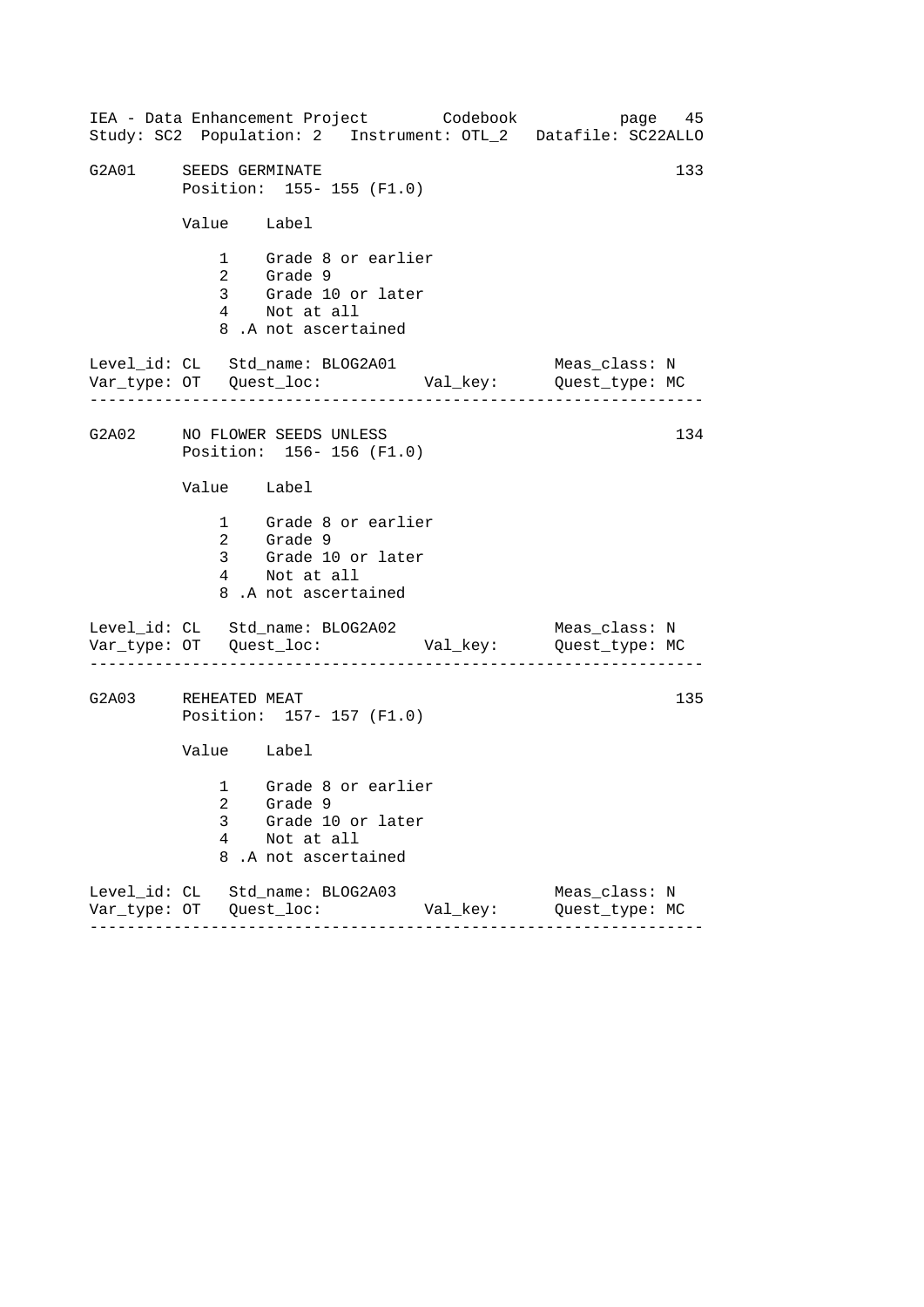| IEA - Data Enhancement Project Codebook<br>Study: SC2 Population: 2 Instrument: OTL_2 Datafile: SC22ALLO  | page 46                         |
|-----------------------------------------------------------------------------------------------------------|---------------------------------|
| G2A04 PUMPING BICYCLE TYRE<br>Position: 158-158 (F1.0)                                                    | 136                             |
| Value Label                                                                                               |                                 |
| 1 Grade 8 or earlier<br>2 Grade 9<br>3 Grade 10 or later<br>4 Not at all<br>8.A not ascertained           |                                 |
| Level_id: CL Std_name: BLOG2A04                                                                           | Meas_class: N                   |
| G2A05 CANDLES GO OUT<br>Position: 159-159 (F1.0)                                                          | 137                             |
| Value Label                                                                                               |                                 |
| 1 Grade 8 or earlier<br>2 Grade 9<br>3 Grade 10 or later<br>4 Not at all<br>8.A not ascertained           |                                 |
| Level_id: CL Std_name: BLOG2A05                                                                           | Meas_class: N                   |
| G2A06 FP/BP SALT WATER<br>Position: 160- 160 (F1.0)                                                       | 138                             |
| Value Label                                                                                               |                                 |
| 1 Grade 8 or earlier<br>2 Grade 9<br>Grade 10 or later<br>3<br>4<br>Not at all<br>8<br>.A not ascertained |                                 |
| Level_id: CL Std_name: BLOG2A06<br>Val_key:                                                               | Meas_class: N<br>Quest_type: MC |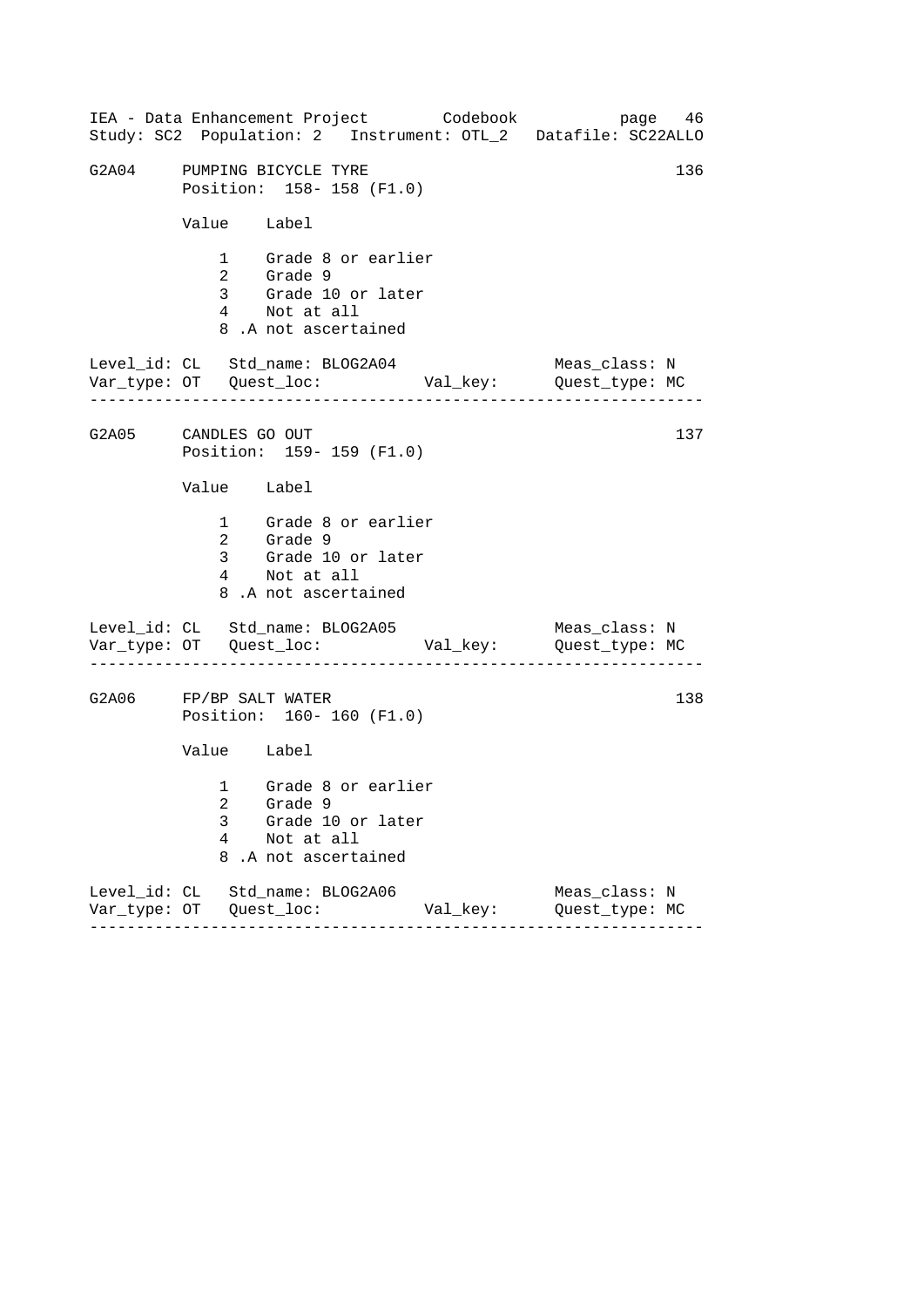------------------------------------------------------------------ ------------------------------------------------------------------ ------------------------------------------------------------------ IEA - Data Enhancement Project Codebook page 47 Study: SC2 Population: 2 Instrument: OTL\_2 Datafile: SC22ALLO G2A07 SEESAW 139 Position: 161- 161 (F1.0) Value Label 1 Grade 8 or earlier 2 Grade 9 3 Grade 10 or later 4 Not at all 8 .A not ascertained Level\_id: CL Std\_name: BLOG2A07 Meas\_class: N Var\_type: OT Quest\_loc: Val\_key: Quest\_type: MC G2A08 MAMMAL BIRTHWEIGHT Position: 162- 162 (F1.0) Value Label 1 Grade 8 or earlier 2 Grade 9 3 Grade 10 or later 4 Not at all 8 .A not ascertained Level\_id: CL Std\_name: BLOG2A08 Var\_type: OT Quest\_loc: Val\_key: Quest\_type: MC Meas\_class: N G2A09 SPACESHIPS COMMUNICATE Position: 163- 163 (F1.0) Value Label 1 Grade 8 or earlier 2 Grade 9 3 Grade 10 or later 4 Not at all 8 .A not ascertained Level\_id: CL Std\_name: BLOG2A09 Meas\_class: N Var\_type: OT Quest\_loc: Val\_key: Quest\_type: MC 140 141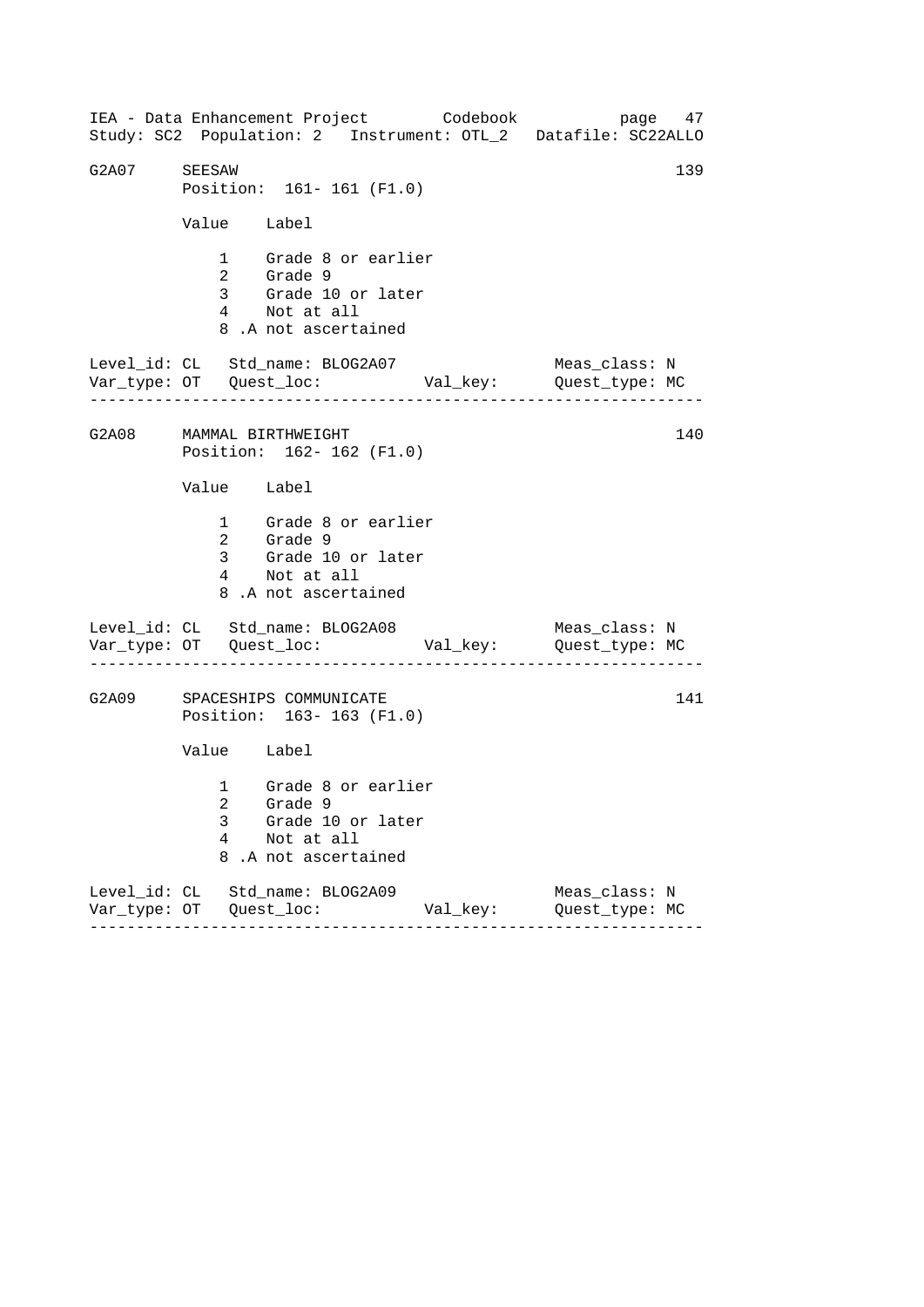|                   |             | IEA - Data Enhancement Project Codebook<br>Study: SC2 Population: 2 Instrument: OTL_2 Datafile: SC22ALLO |          | page 48                         |     |
|-------------------|-------------|----------------------------------------------------------------------------------------------------------|----------|---------------------------------|-----|
| G2A10 PIVOTED ROD |             | Position: 164-164 (F1.0)                                                                                 |          |                                 | 142 |
|                   | Value Label |                                                                                                          |          |                                 |     |
|                   |             | 1 Grade 8 or earlier<br>2 Grade 9<br>3 Grade 10 or later<br>4 Not at all<br>8.A not ascertained          |          |                                 |     |
|                   |             | Level_id: CL Std_name: BLOG2A10                                                                          |          | Meas_class: N                   |     |
|                   |             | G2A11 NATIONAL OPTION/ITEM 11<br>Position: 165-165 (F1.0)                                                |          |                                 | 143 |
|                   | Value Label |                                                                                                          |          |                                 |     |
|                   |             | 1 Grade 8 or earlier<br>2 Grade 9<br>3 Grade 10 or later<br>4 Not at all<br>8.A not ascertained          |          |                                 |     |
|                   |             | Level_id: CL Std_name: BLOG2A11                                                                          |          | Meas_class: N                   |     |
|                   |             | G2A12 NATIONAL OPTION/ITEM 12<br>Position: 166-166 (F1.0)                                                |          |                                 | 144 |
|                   | Value Label |                                                                                                          |          |                                 |     |
|                   | 3<br>4      | 1 Grade 8 or earlier<br>2 Grade 9<br>Grade 10 or later<br>Not at all<br>8.A not ascertained              |          |                                 |     |
|                   |             | Level_id: CL Std_name: BLOG2A12                                                                          | Val_key: | Meas_class: N<br>Quest_type: MC |     |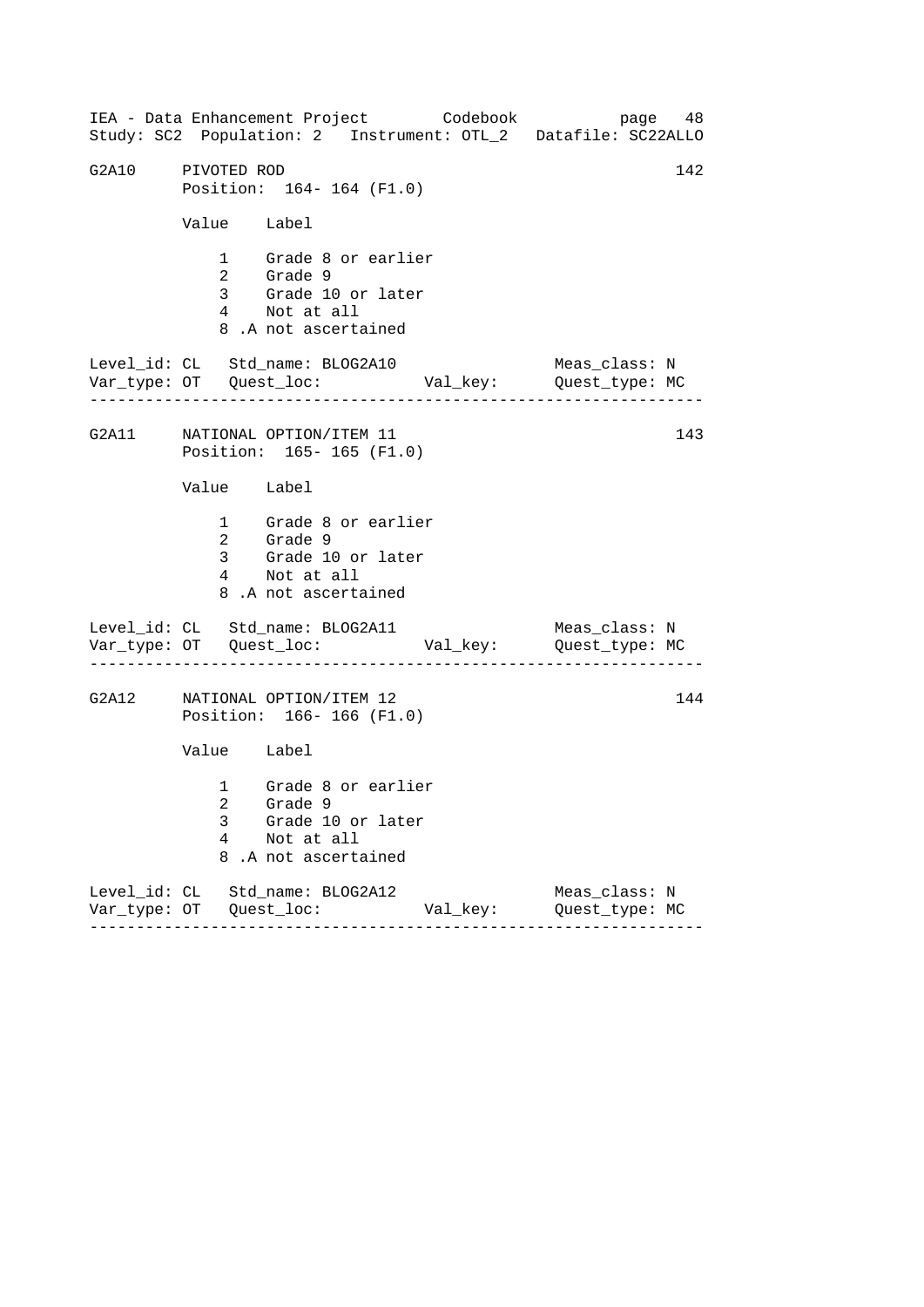|             | IEA - Data Enhancement Project Codebook                                                         |          | page 49<br>Study: SC2 Population: 2 Instrument: OTL_2 Datafile: SC22ALLO |  |
|-------------|-------------------------------------------------------------------------------------------------|----------|--------------------------------------------------------------------------|--|
|             | G2A13 NATIONAL OPTION/ITEM 13<br>Position: 167- 167 (F1.0)                                      |          | 145                                                                      |  |
| Value Label |                                                                                                 |          |                                                                          |  |
|             | 1 Grade 8 or earlier<br>2 Grade 9<br>3 Grade 10 or later<br>4 Not at all<br>8.A not ascertained |          |                                                                          |  |
|             | Level_id: CL Std_name: BLOG2A13                                                                 |          | Meas_class: N                                                            |  |
|             | G2A14 NATIONAL OPTION/ITEM 14<br>Position: 168-168 (F1.0)                                       |          | 146                                                                      |  |
| Value Label |                                                                                                 |          |                                                                          |  |
|             | 1 Grade 8 or earlier<br>2 Grade 9<br>3 Grade 10 or later<br>4 Not at all<br>8.A not ascertained |          |                                                                          |  |
|             | Level_id: CL Std_name: BLOG2A14                                                                 |          | Meas_class: N                                                            |  |
|             | G2A15 NATIONAL OPTION/ITEM 15<br>Position: 169-169 (F1.0)                                       |          | 147                                                                      |  |
| Value Label |                                                                                                 |          |                                                                          |  |
| 3<br>4<br>8 | 1 Grade 8 or earlier<br>2 Grade 9<br>Grade 10 or later<br>Not at all<br>.A not ascertained      |          |                                                                          |  |
|             | Level_id: CL Std_name: BLOG2A15                                                                 | Val_key: | Meas_class: N<br>Quest_type: MC                                          |  |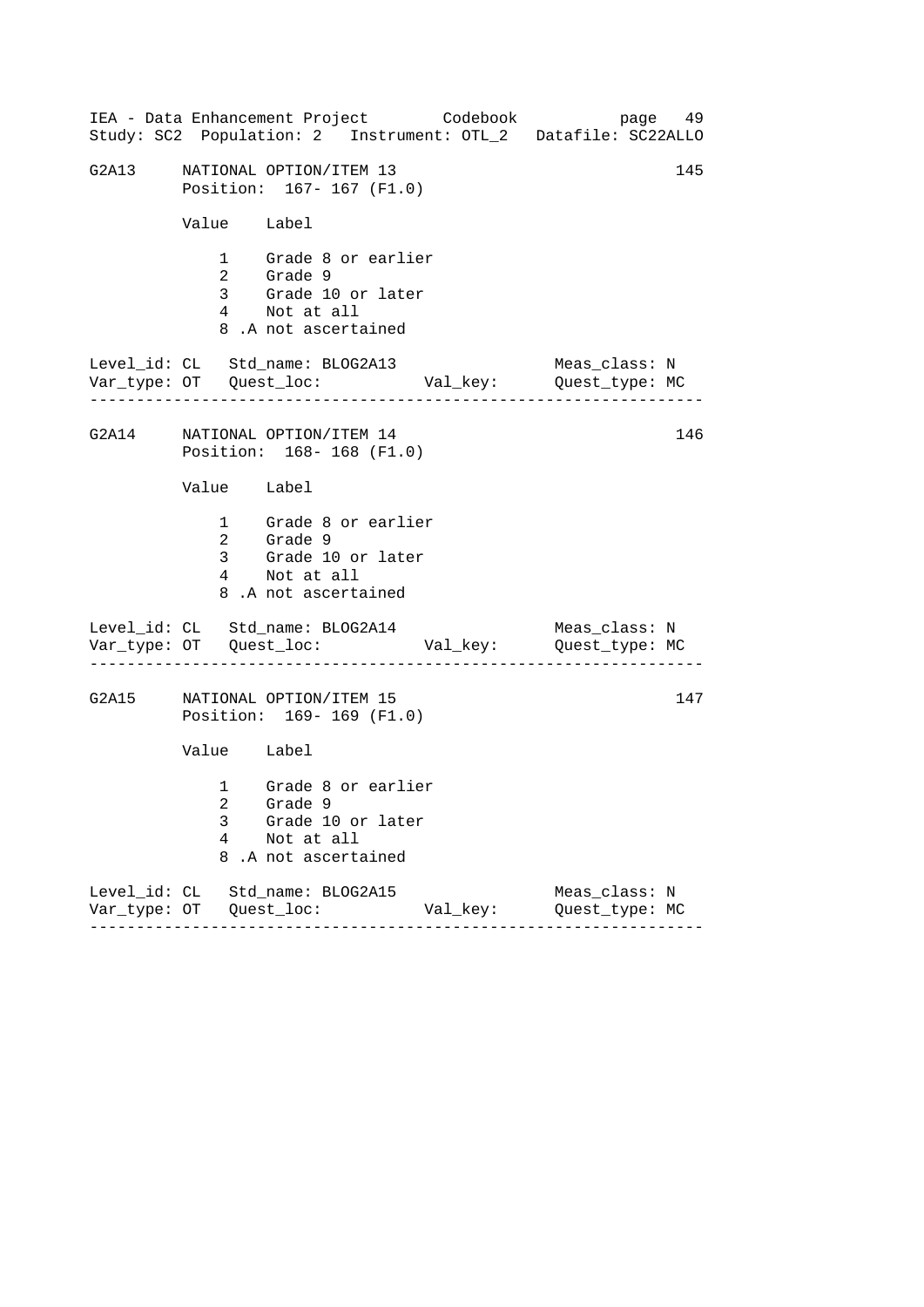|                   | IEA - Data Enhancement Project Codebook<br>Study: SC2 Population: 2 Instrument: OTL_2 Datafile: SC22ALLO  | page 50                         |
|-------------------|-----------------------------------------------------------------------------------------------------------|---------------------------------|
|                   | G2B01 ENERGY PHOTOSYNTHESIS<br>Position: 170- 170 (F1.0)                                                  | 148                             |
|                   | Value Label                                                                                               |                                 |
|                   | 1 Grade 8 or earlier<br>2 Grade 9<br>3 Grade 10 or later<br>4 Not at all<br>8.A not ascertained           |                                 |
|                   | Level_id: CL Std_name: BLOG2B01                                                                           | Meas_class: N                   |
|                   | G2B02 ORGAN NOT IN ABDOMAN<br>Position: 171- 171 (F1.0)                                                   | 149                             |
|                   | Value Label                                                                                               |                                 |
|                   | 1 Grade 8 or earlier<br>2 Grade 9<br>3 Grade 10 or later<br>4 Not at all<br>8.A not ascertained           |                                 |
|                   | Level_id: CL Std_name: BLOG2B02                                                                           | Meas_class: N                   |
| G2B03 ACETIC ACID | Position: 172- 172 (F1.0)                                                                                 | 150                             |
|                   | Value Label                                                                                               |                                 |
|                   | 1 Grade 8 or earlier<br>2 Grade 9<br>3<br>Grade 10 or later<br>4<br>Not at all<br>8<br>.A not ascertained |                                 |
|                   | Level_id: CL Std_name: BLOG2B03<br>Val_key:                                                               | Meas_class: N<br>Quest_type: MC |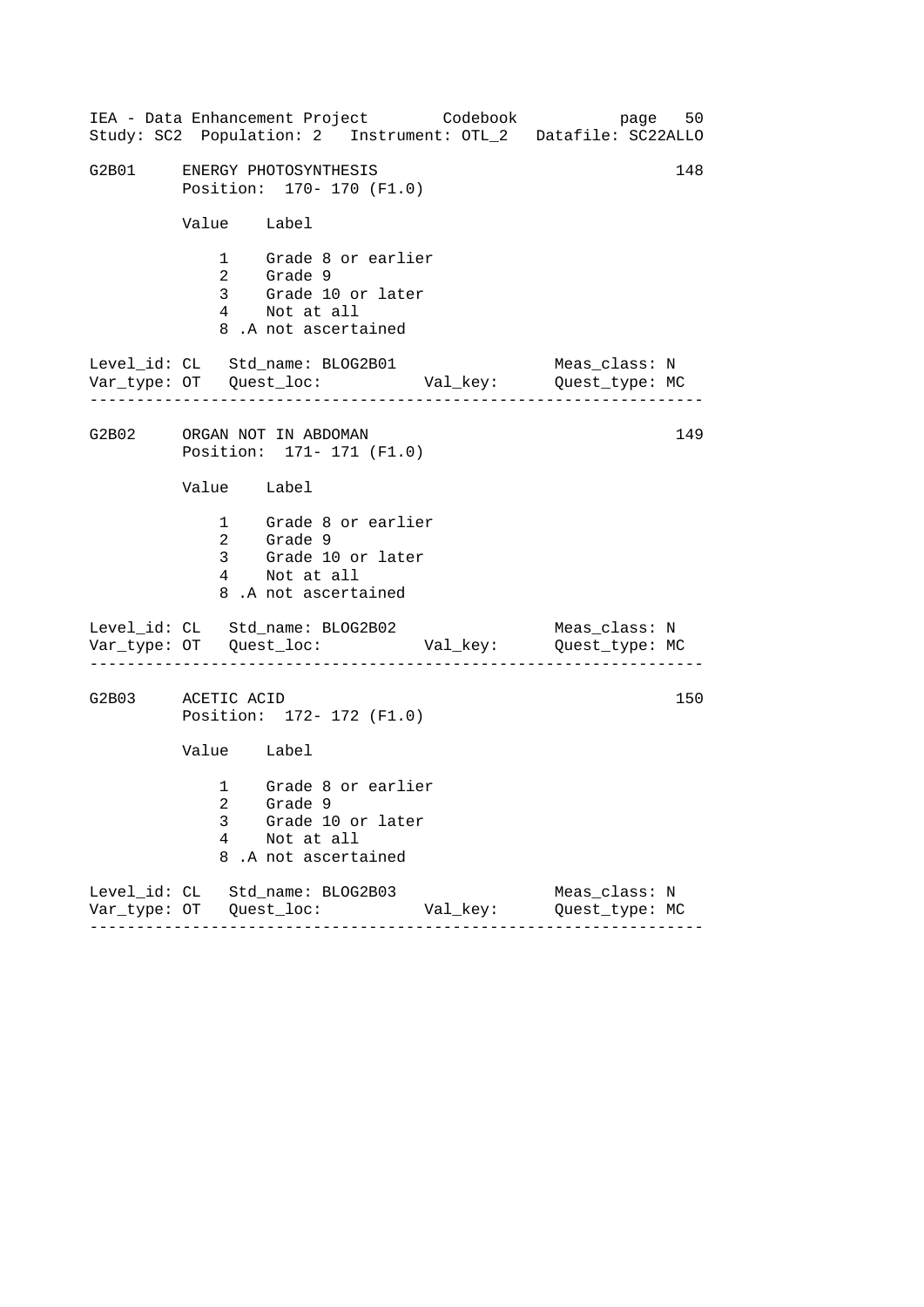|                    |             | IEA - Data Enhancement Project Codebook                                                                      |          | page 51<br>Study: SC2 Population: 2 Instrument: OTL_2 Datafile: SC22ALLO |
|--------------------|-------------|--------------------------------------------------------------------------------------------------------------|----------|--------------------------------------------------------------------------|
| G2B04              |             | MEASURING CYLINDER<br>Position: 173- 173 (F1.0)                                                              |          | 151                                                                      |
|                    | Value Label |                                                                                                              |          |                                                                          |
|                    |             | 1 Grade 8 or earlier<br>2 Grade 9<br>3 Grade 9<br>3 Grade 10 or later<br>4 Not at all<br>8.A not ascertained |          |                                                                          |
|                    |             | Level_id: CL Std_name: BLOG2B04                                                                              |          | Meas_class: N                                                            |
| G2B05 JUMP ON MOON |             | Position: 174- 174 (F1.0)                                                                                    |          | 152                                                                      |
|                    | Value Label |                                                                                                              |          |                                                                          |
|                    |             | 1 Grade 8 or earlier<br>2 Grade 9<br>3 Grade 10 or later<br>4 Not at all<br>8.A not ascertained              |          |                                                                          |
|                    |             | Level_id: CL Std_name: BLOG2B05                                                                              |          | Meas_class: N                                                            |
| G2B06              |             | IRON SULPHUR MIXTURE<br>Position: 175- 175 (F1.0)                                                            |          | 153                                                                      |
|                    | Value Label |                                                                                                              |          |                                                                          |
|                    | 3<br>4<br>8 | 1 Grade 8 or earlier<br>2 Grade 9<br>Grade 10 or later<br>Not at all<br>.A not ascertained                   |          |                                                                          |
|                    |             | Level_id: CL Std_name: BLOG2B06                                                                              | Val_key: | Meas_class: N<br>Quest_type: MC                                          |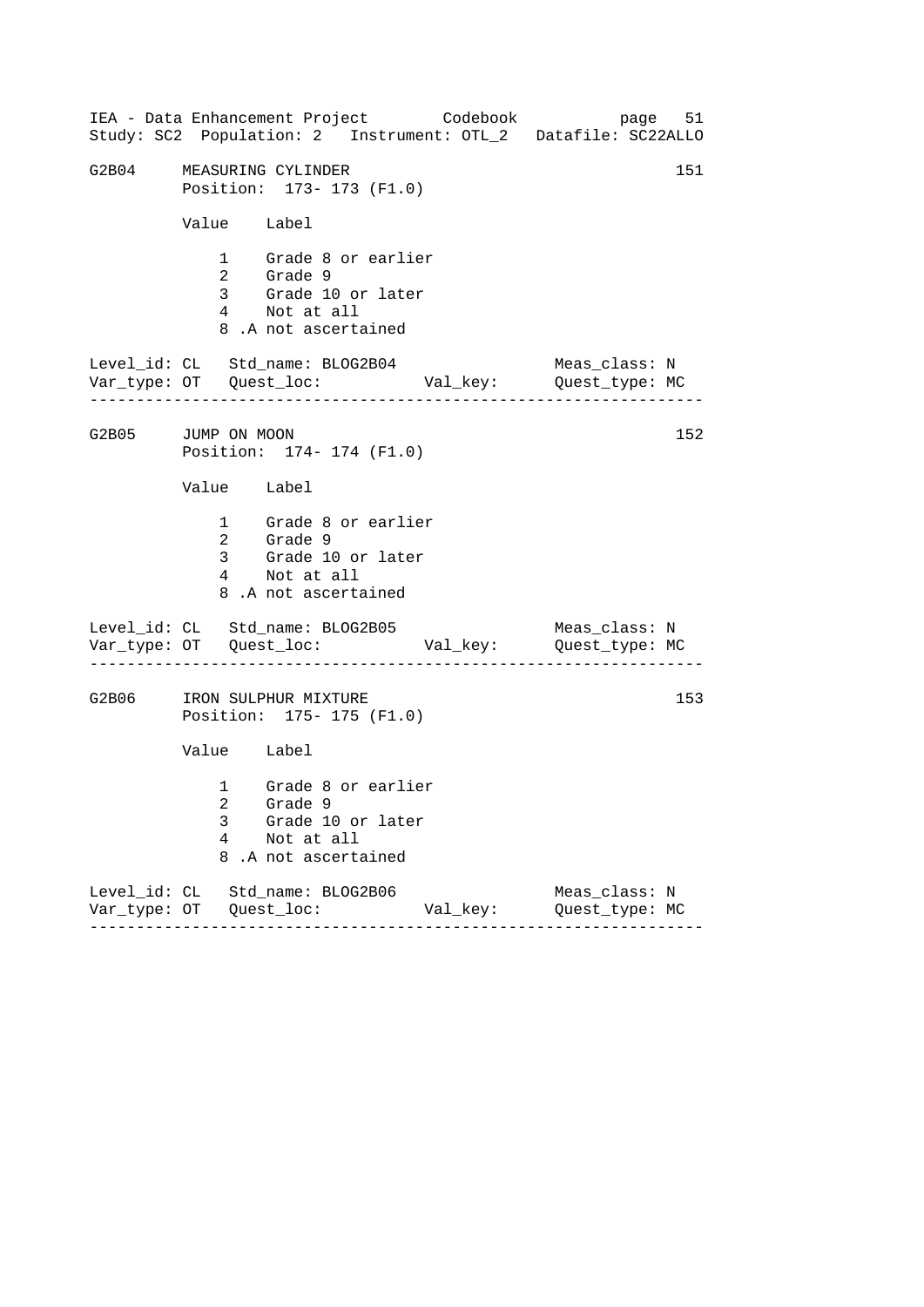|                         |             | IEA - Data Enhancement Project Codebook<br>Study: SC2 Population: 2 Instrument: OTL_2 Datafile: SC22ALLO |          | page 52                         |     |
|-------------------------|-------------|----------------------------------------------------------------------------------------------------------|----------|---------------------------------|-----|
|                         |             | G2B07 SPEED OF EVAPORATION<br>Position: 176- 176 (F1.0)                                                  |          |                                 | 154 |
|                         | Value Label |                                                                                                          |          |                                 |     |
|                         |             | 1 Grade 8 or earlier<br>2 Grade 9<br>3 Grade 10 or later<br>4 Not at all<br>8.A not ascertained          |          |                                 |     |
|                         |             | Level_id: CL Std_name: BLOG2B07                                                                          |          | Meas_class: N                   |     |
| G2B08 LEVERS            |             | Position: 177- 177 (F1.0)                                                                                |          |                                 | 155 |
|                         | Value Label |                                                                                                          |          |                                 |     |
|                         |             | 1 Grade 8 or earlier<br>2 Grade 9<br>3 Grade 10 or later<br>4 Not at all<br>8.A not ascertained          |          |                                 |     |
|                         |             | Level_id: CL Std_name: BLOG2B08                                                                          |          | Meas_class: N                   |     |
| G2B09 METAL TRAY COLDER |             | Position: 178- 178 (F1.0)                                                                                |          |                                 | 156 |
|                         | Value Label |                                                                                                          |          |                                 |     |
|                         | 3<br>4<br>8 | 1 Grade 8 or earlier<br>2 Grade 9<br>Grade 10 or later<br>Not at all<br>.A not ascertained               |          |                                 |     |
|                         |             | Level_id: CL Std_name: BLOG2B09<br>-------                                                               | Val_key: | Meas_class: N<br>Quest_type: MC |     |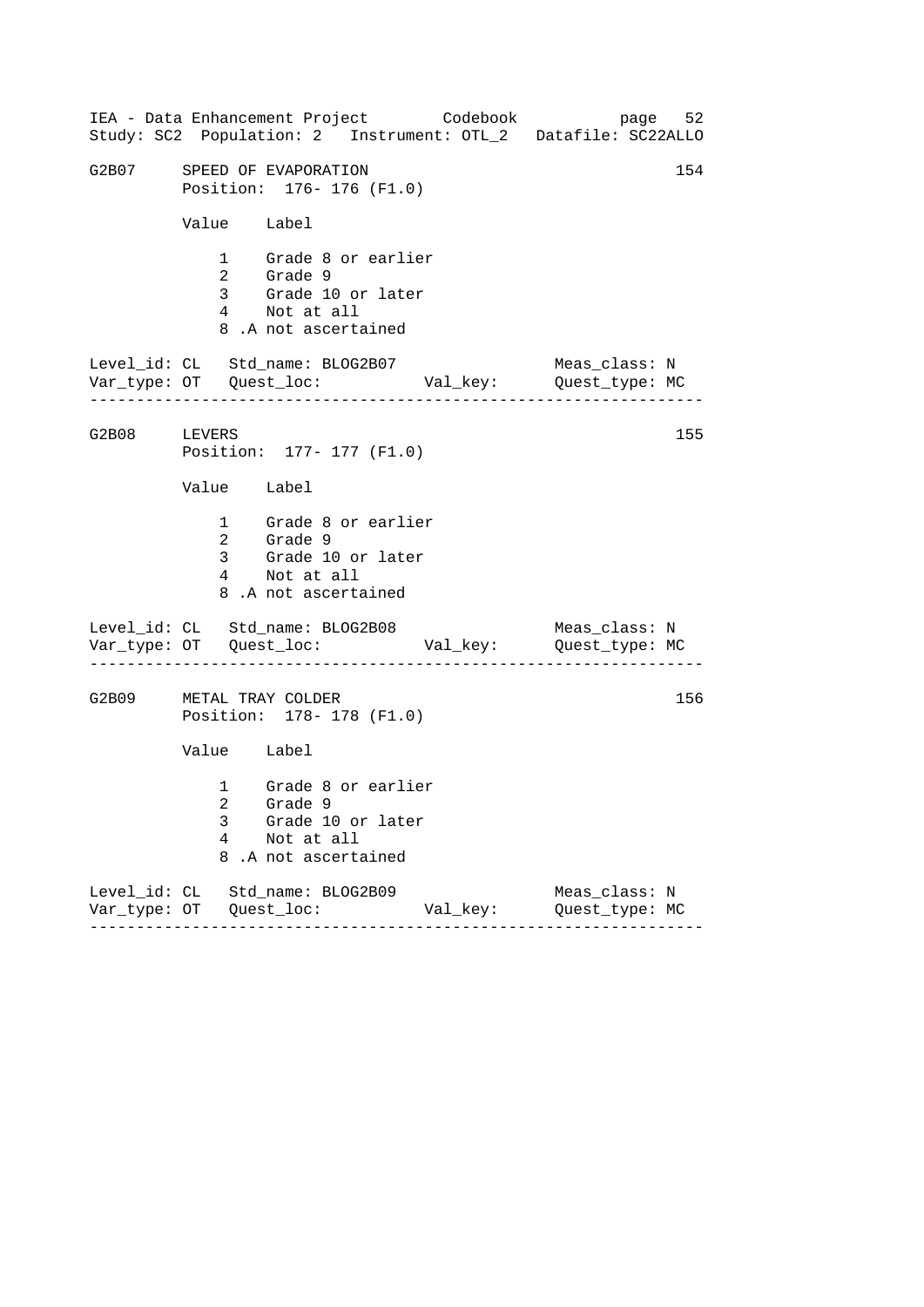|       |             | IEA - Data Enhancement Project Codebook<br>Study: SC2 Population: 2 Instrument: OTL_2 Datafile: SC22ALLO |          |                                 | page 53 |
|-------|-------------|----------------------------------------------------------------------------------------------------------|----------|---------------------------------|---------|
| G2B10 |             | NO WATER IN BOTTLE<br>Position: 179- 179 (F1.0)                                                          |          |                                 | 157     |
|       | Value Label |                                                                                                          |          |                                 |         |
|       |             | 1 Grade 8 or earlier<br>2 Grade 9<br>3 Grade 10 or later<br>4 Not at all<br>8.A not ascertained          |          |                                 |         |
|       |             | Level_id: CL Std_name: BLOG2B10                                                                          |          | Meas_class: N                   |         |
|       |             | G2B11 NATIONAL OPTION/ITEM 11<br>Position: 180- 180 (F1.0)                                               |          |                                 | 158     |
|       | Value Label |                                                                                                          |          |                                 |         |
|       |             | 1 Grade 8 or earlier<br>2 Grade 9<br>3 Grade 10 or later<br>4 Not at all<br>8.A not ascertained          |          |                                 |         |
|       |             | Level_id: CL Std_name: BLOG2B11<br>.                                                                     |          | Meas_class: N                   |         |
|       |             | G2B12 NATIONAL OPTION/ITEM 12<br>Position: 181- 181 (F1.0)                                               |          |                                 | 159     |
|       | Value Label |                                                                                                          |          |                                 |         |
|       | 3<br>4<br>8 | 1 Grade 8 or earlier<br>2 Grade 9<br>Grade 10 or later<br>Not at all<br>.A not ascertained               |          |                                 |         |
|       |             | Level_id: CL Std_name: BLOG2B12<br>-------                                                               | Val_key: | Meas_class: N<br>Quest_type: MC |         |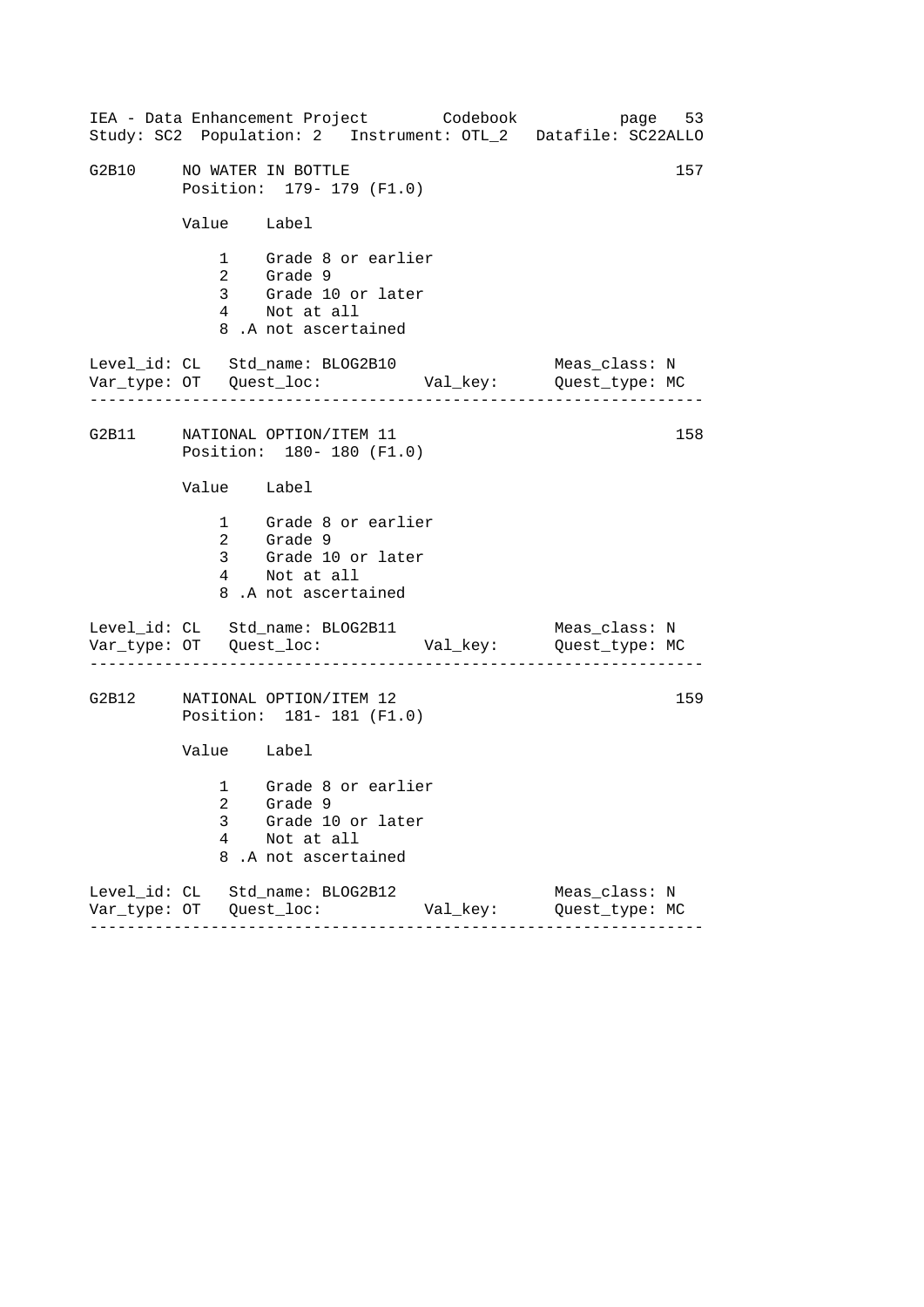|             | IEA - Data Enhancement Project Codebook<br>Study: SC2 Population: 2 Instrument: OTL_2 Datafile: SC22ALLO |          | page 54                         |     |
|-------------|----------------------------------------------------------------------------------------------------------|----------|---------------------------------|-----|
|             | G2B13 NATIONAL OPTION/ITEM 13<br>Position: 182- 182 (F1.0)                                               |          |                                 | 160 |
| Value Label |                                                                                                          |          |                                 |     |
|             | 1 Grade 8 or earlier<br>2 Grade 9<br>3 Grade 10 or later<br>4 Not at all<br>8.A not ascertained          |          |                                 |     |
|             | Level_id: CL Std_name: BLOG2B13                                                                          |          | Meas_class: N                   |     |
|             | G2B14 NATIONAL OPTION/ITEM 14<br>Position: 183-183 (F1.0)                                                |          |                                 | 161 |
| Value Label |                                                                                                          |          |                                 |     |
|             | 1 Grade 8 or earlier<br>2 Grade 9<br>3 Grade 10 or later<br>4 Not at all<br>8.A not ascertained          |          |                                 |     |
|             | Level_id: CL Std_name: BLOG2B14                                                                          |          | Meas_class: N                   |     |
|             | G2B15 NATIONAL OPTION/ITEM 15<br>Position: 184-184 (F1.0)                                                |          |                                 | 162 |
| Value Label |                                                                                                          |          |                                 |     |
| 3<br>4<br>8 | 1 Grade 8 or earlier<br>2 Grade 9<br>Grade 10 or later<br>Not at all<br>.A not ascertained               |          |                                 |     |
|             | Level_id: CL Std_name: BLOG2B15                                                                          | Val_key: | Meas_class: N<br>Quest_type: MC |     |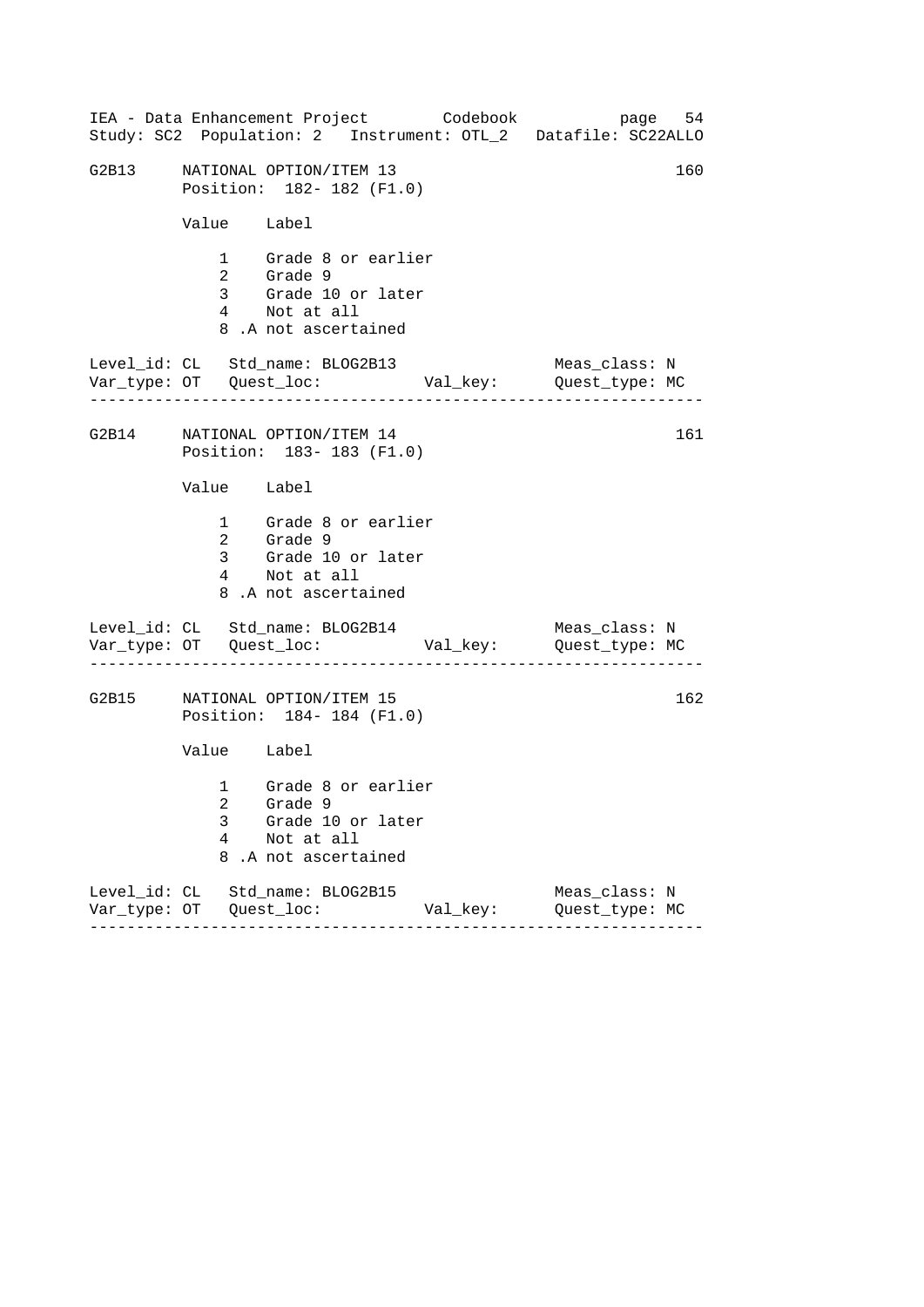| IEA - Data Enhancement Project Codebook<br>Study: SC2 Population: 2 Instrument: OTL_2 Datafile: SC22ALLO  | page 55                         |
|-----------------------------------------------------------------------------------------------------------|---------------------------------|
| G2C01 COPPER KETTLES<br>Position: 185-185 (F1.0)                                                          | 163                             |
| Value Label                                                                                               |                                 |
| 1 Grade 8 or earlier<br>2 Grade 9<br>3 Grade 10 or later<br>4 Not at all<br>8.A not ascertained           |                                 |
| Level_id: CL Std_name: BLOG2C01                                                                           | Meas_class: N                   |
| G2C02 GLASS WITH IRON FILINGS<br>Position: 186-186 (F1.0)                                                 | 164                             |
| Value Label                                                                                               |                                 |
| 1 Grade 8 or earlier<br>2 Grade 9<br>3 Grade 10 or later<br>4 Not at all<br>8.A not ascertained           |                                 |
| Level_id: CL Std_name: BLOG2C02<br>---------------------                                                  | Meas_class: N                   |
| G2C03 HEATING Z IN AIR<br>Position: 187- 187 (F1.0)                                                       | 165                             |
| Value Label                                                                                               |                                 |
| 1 Grade 8 or earlier<br>2 Grade 9<br>Grade 10 or later<br>3<br>4<br>Not at all<br>8<br>.A not ascertained |                                 |
| Level_id: CL Std_name: BLOG2C03<br>Val_key:                                                               | Meas_class: N<br>Quest_type: MC |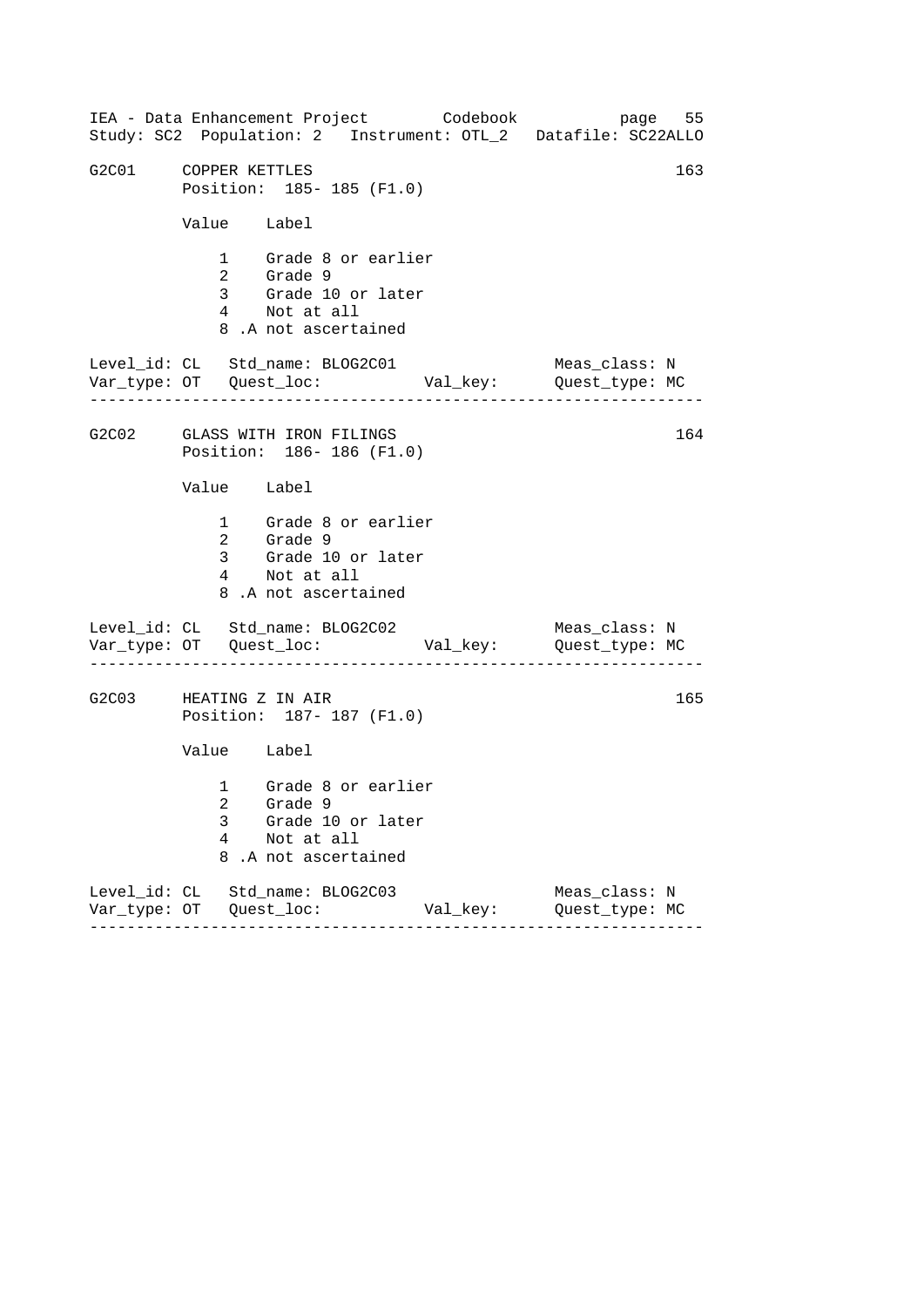------------------------------------------------------------------ ------------------------------------------------------------------ ------------------------------------------------------------------ IEA - Data Enhancement Project Codebook page 56 Study: SC2 Population: 2 Instrument: OTL\_2 Datafile: SC22ALLO G2C04 NOT MAGNETIC Position: 188- 188 (F1.0) Value Label 1 Grade 8 or earlier 2 Grade 9 3 Grade 10 or later 4 Not at all 8 .A not ascertained Level\_id: CL Std\_name: BLOG2C04 Meas\_class: N Var\_type: OT Quest\_loc: Val\_key: Quest\_type: MC G2C05 MAGNIFYING GLASS Position: 189- 189 (F1.0) Value Label 1 Grade 8 or earlier 2 Grade 9 3 Grade 10 or later 4 Not at all 8 .A not ascertained Level\_id: CL Std\_name: BLOG2C05 Var\_type: OT Quest\_loc: Val\_key: Quest\_type: MC Meas\_class: N G2C06 PREDICTING RAIN Position: 190- 190 (F1.0) Value Label 1 Grade 8 or earlier 2 Grade 9 3 Grade 10 or later 4 Not at all 8 .A not ascertained Level\_id: CL Std\_name: BLOG2C06 Meas\_class: N Var\_type: OT Quest\_loc: Val\_key: Quest\_type: MC 167 168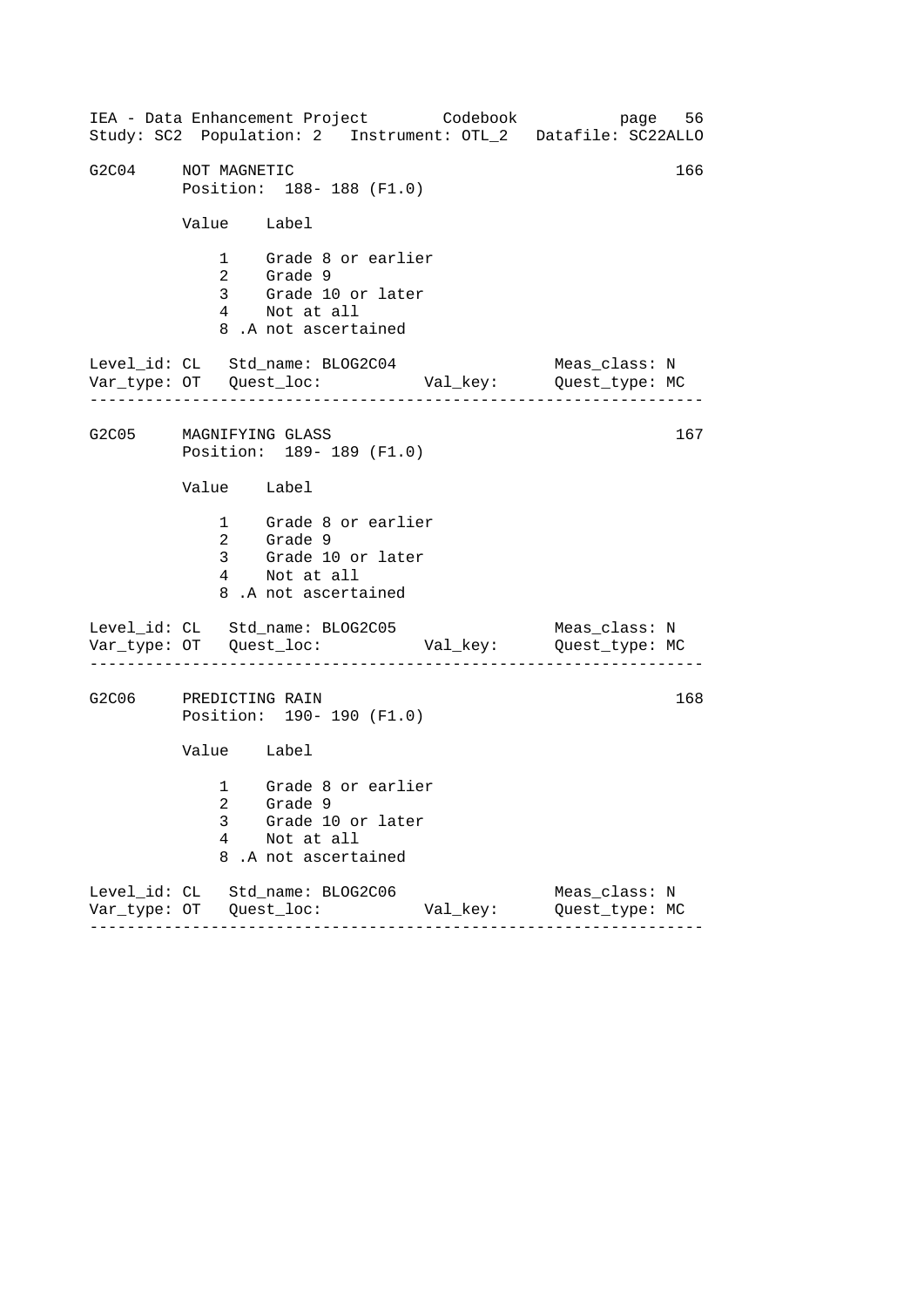|                         |             | IEA - Data Enhancement Project Codebook<br>Study: SC2 Population: 2 Instrument: OTL_2 Datafile: SC22ALLO |          | page 57                         |     |
|-------------------------|-------------|----------------------------------------------------------------------------------------------------------|----------|---------------------------------|-----|
| G2C07 BURY DECAYED FISH |             | Position: 191- 191 (F1.0)                                                                                |          |                                 | 169 |
|                         | Value Label |                                                                                                          |          |                                 |     |
|                         |             | 1 Grade 8 or earlier<br>2 Grade 9<br>3 Grade 10 or later<br>4 Not at all<br>8.A not ascertained          |          |                                 |     |
|                         |             | Level_id: CL Std_name: BLOG2C07                                                                          |          | Meas_class: N                   |     |
|                         |             | G2C08 MINERALS FOR PLANTS<br>Position: 192- 192 (F1.0)                                                   |          |                                 | 170 |
|                         | Value Label |                                                                                                          |          |                                 |     |
|                         |             | 1 Grade 8 or earlier<br>2 Grade 9<br>3 Grade 10 or later<br>4 Not at all<br>8.A not ascertained          |          |                                 |     |
|                         |             | Level_id: CL Std_name: BLOG2C08<br>_____________________                                                 |          | Meas_class: N                   |     |
|                         |             | G2C09 FUNCTION OF KIDNEYS<br>Position: 193- 193 (F1.0)                                                   |          |                                 | 171 |
|                         | Value Label |                                                                                                          |          |                                 |     |
|                         | 3<br>4<br>8 | 1 Grade 8 or earlier<br>2 Grade 9<br>Grade 10 or later<br>Not at all<br>.A not ascertained               |          |                                 |     |
|                         |             | Level_id: CL Std_name: BLOG2C09<br>-------                                                               | Val_key: | Meas_class: N<br>Quest_type: MC |     |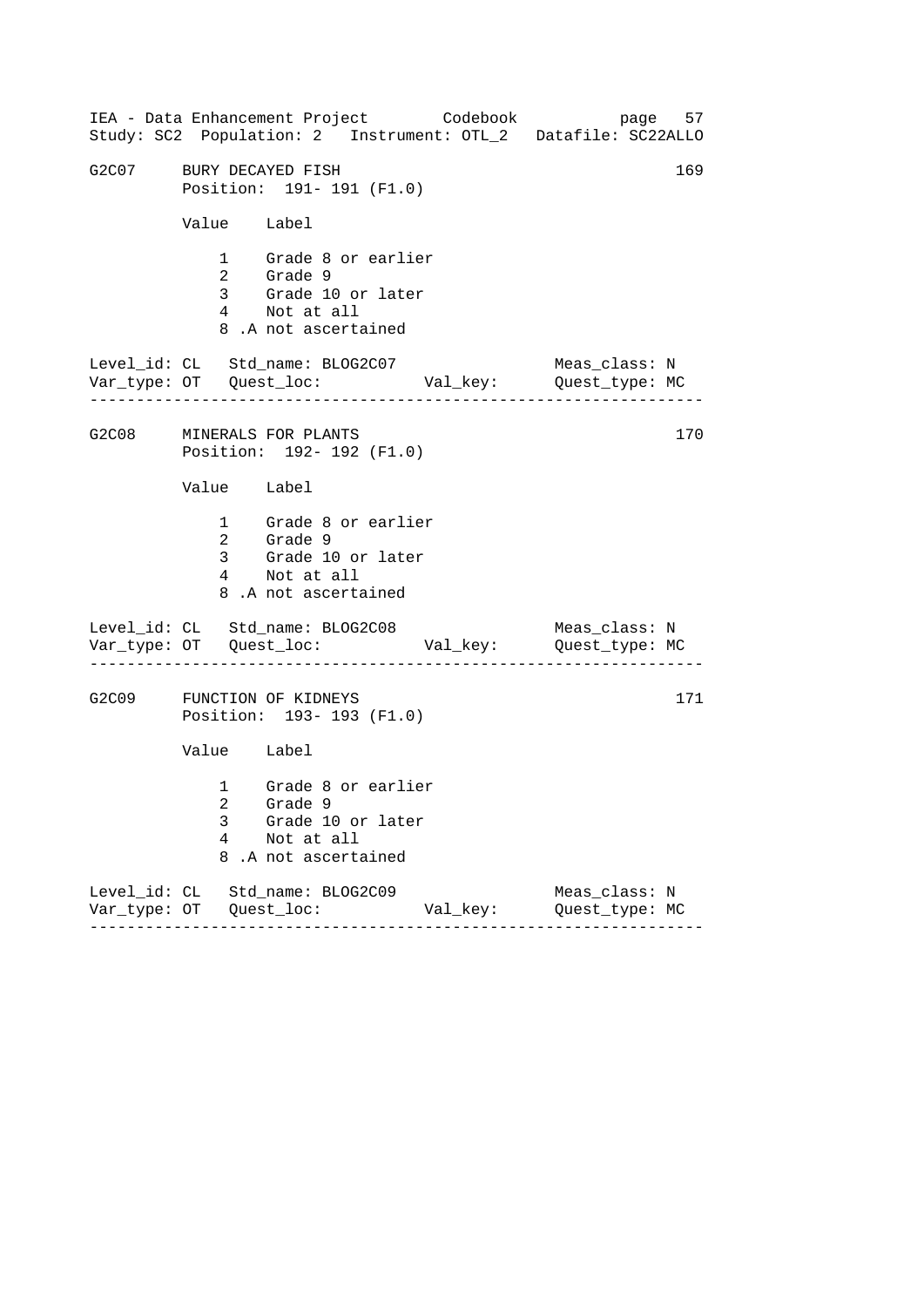|                      |             | IEA - Data Enhancement Project Codebook<br>Study: SC2 Population: 2 Instrument: OTL_2 Datafile: SC22ALLO |               |                                 | page 58 |
|----------------------|-------------|----------------------------------------------------------------------------------------------------------|---------------|---------------------------------|---------|
| G2C10 FOOD WEB BEANS |             | Position: 194- 194 (F1.0)                                                                                |               |                                 | 172     |
|                      | Value Label |                                                                                                          |               |                                 |         |
|                      |             | 1 Grade 8 or earlier<br>2 Grade 9<br>3 Grade 10 or later<br>4 Not at all<br>8.A not ascertained          |               |                                 |         |
|                      |             | Level_id: CL Std_name: BLOG2C10                                                                          |               | Meas_class: N                   |         |
|                      |             | G2C11 NATIONAL OPTION/ITEM 11<br>Position: 195- 195 (F1.0)                                               |               |                                 | 173     |
|                      | Value Label |                                                                                                          |               |                                 |         |
|                      |             | 1 Grade 8 or earlier<br>2 Grade 9<br>3 Grade 10 or later<br>4 Not at all<br>8.A not ascertained          |               |                                 |         |
|                      |             | Level_id: CL Std_name: BLOG2C11                                                                          |               | Meas_class: N                   |         |
|                      |             | G2C12 NATIONAL OPTION/ITEM 12<br>Position: 196-196 (F1.0)                                                |               |                                 | 174     |
|                      | Value Label |                                                                                                          |               |                                 |         |
|                      | 3<br>4<br>8 | 1 Grade 8 or earlier<br>2 Grade 9<br>Grade 10 or later<br>Not at all<br>.A not ascertained               |               |                                 |         |
|                      | . <u>.</u>  | Level_id: CL Std_name: BLOG2C12<br>- - - - - - - - - - -                                                 | Val_key:<br>. | Meas_class: N<br>Quest_type: MC |         |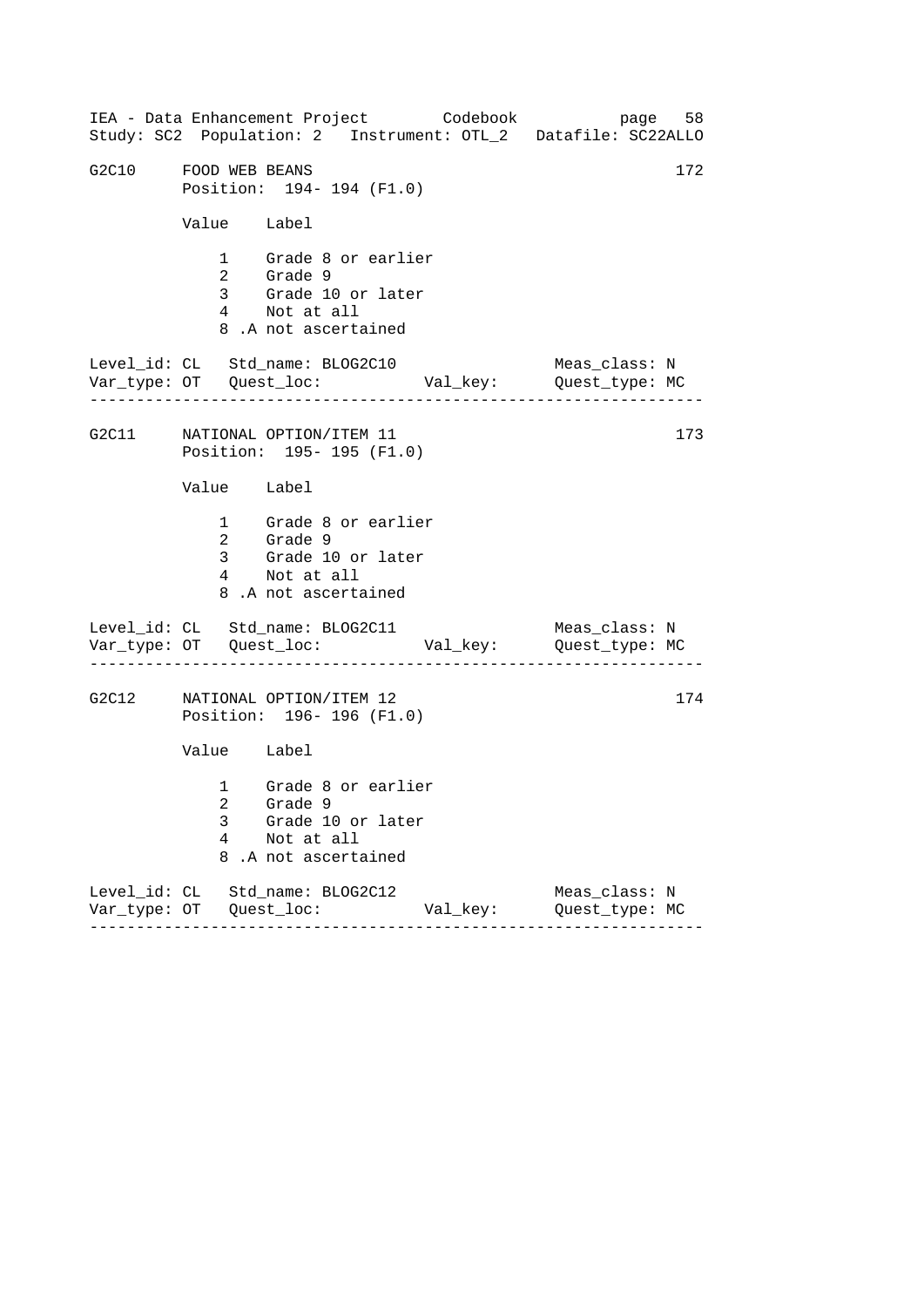|       |             | IEA - Data Enhancement Project Codebook<br>Study: SC2 Population: 2 Instrument: OTL_2 Datafile: SC22ALLO     |          | page 59                         |     |
|-------|-------------|--------------------------------------------------------------------------------------------------------------|----------|---------------------------------|-----|
|       |             | G2C13 NATIONAL OPTION/ITEM 13<br>Position: 197- 197 (F1.0)                                                   |          |                                 | 175 |
|       | Value Label |                                                                                                              |          |                                 |     |
|       |             | 1 Grade 8 or earlier<br>2 Grade 9<br>3 Grade 9<br>3 Grade 10 or later<br>4 Not at all<br>8.A not ascertained |          |                                 |     |
|       |             | Level_id: CL Std_name: BLOG2C13                                                                              |          | Meas_class: N                   |     |
|       |             | G2C14 NATIONAL OPTION/ITEM 14<br>Position: 198-198 (F1.0)                                                    |          |                                 | 176 |
|       | Value Label |                                                                                                              |          |                                 |     |
|       |             | 1 Grade 8 or earlier<br>2 Grade 9<br>3 Grade 10 or later<br>4 Not at all<br>8.A not ascertained              |          |                                 |     |
|       |             | Level_id: CL Std_name: BLOG2C14                                                                              |          | Meas_class: N                   |     |
| G2C15 |             | NATIONAL OPTION/ITEM 15<br>Position: 199- 199 (F1.0)                                                         |          |                                 | 177 |
|       | Value Label |                                                                                                              |          |                                 |     |
|       | 3<br>4<br>8 | 1 Grade 8 or earlier<br>2 Grade 9<br>Grade 10 or later<br>Not at all<br>.A not ascertained                   |          |                                 |     |
|       |             | Level_id: CL Std_name: BLOG2C15                                                                              | Val_key: | Meas_class: N<br>Quest_type: MC |     |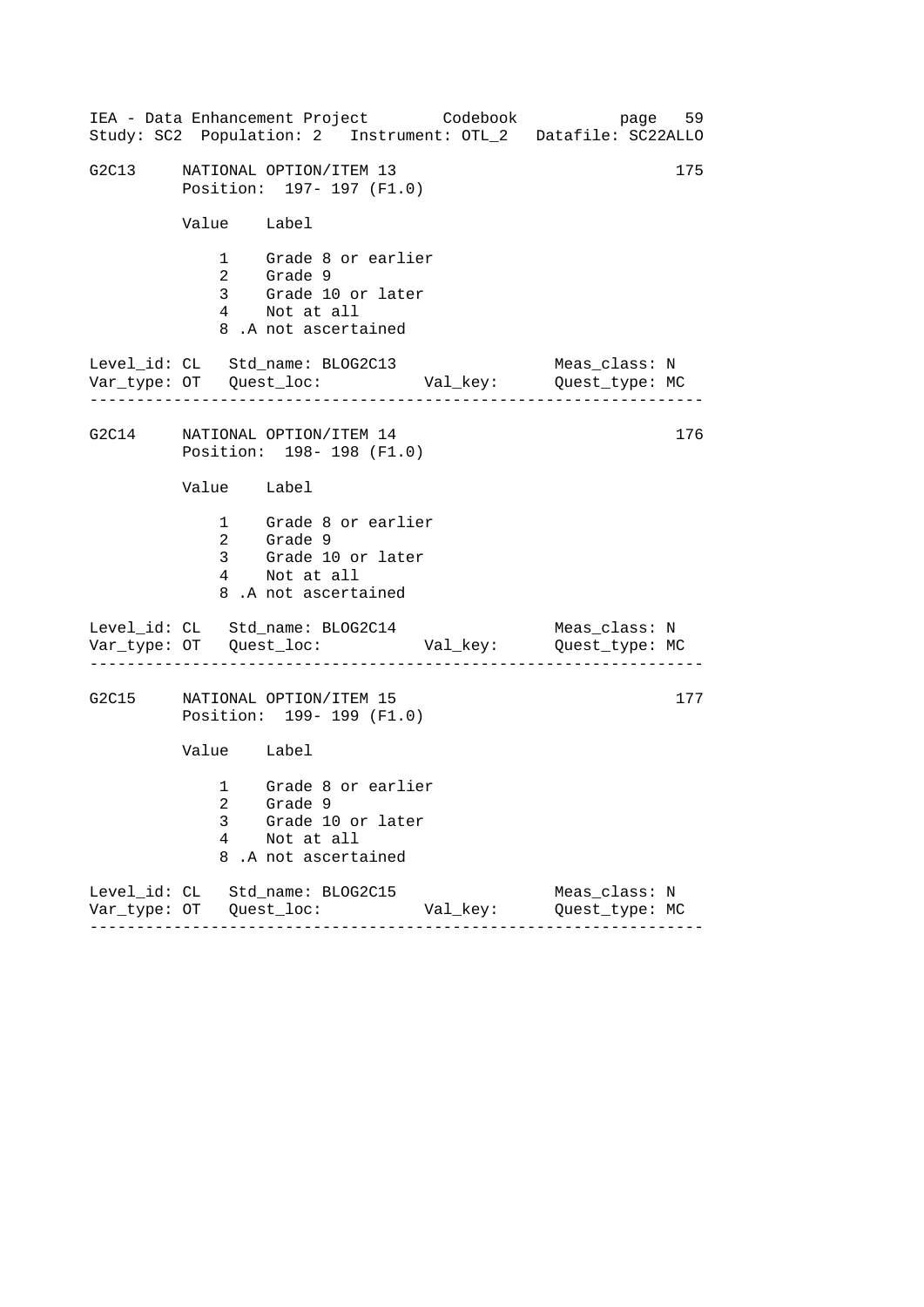------------------------------------------------------------------ ------------------------------------------------------------------ ------------------------------------------------------------------ IEA - Data Enhancement Project Codebook page 60 Study: SC2 Population: 2 Instrument: OTL\_2 Datafile: SC22ALLO G2D01 FACING NORTH 178 Position: 200- 200 (F1.0) Value Label 1 Grade 8 or earlier 2 Grade 9 3 Grade 10 or later 4 Not at all 8 .A not ascertained Level\_id: CL Std\_name: BLOG2D01 Meas\_class: N Var\_type: OT Quest\_loc: Val\_key: Quest\_type: MC G2D02 THERMOMETER FOR BODY Position: 201- 201 (F1.0) Value Label 1 Grade 8 or earlier 2 Grade 9 3 Grade 10 or later 4 Not at all 8 .A not ascertained Level\_id: CL Std\_name: BLOG2D02 Var\_type: OT Quest\_loc: Val\_key: Quest\_type: MC Meas\_class: N G2D03 COMPOSITION OF SOLUTION Position: 202- 202 (F1.0) Value Label 1 Grade 8 or earlier 2 Grade 9 3 Grade 10 or later 4 Not at all 8 .A not ascertained Level\_id: CL Std\_name: BLOG2D03 Meas\_class: N Var\_type: OT Quest\_loc: Val\_key: Quest\_type: MC 179 180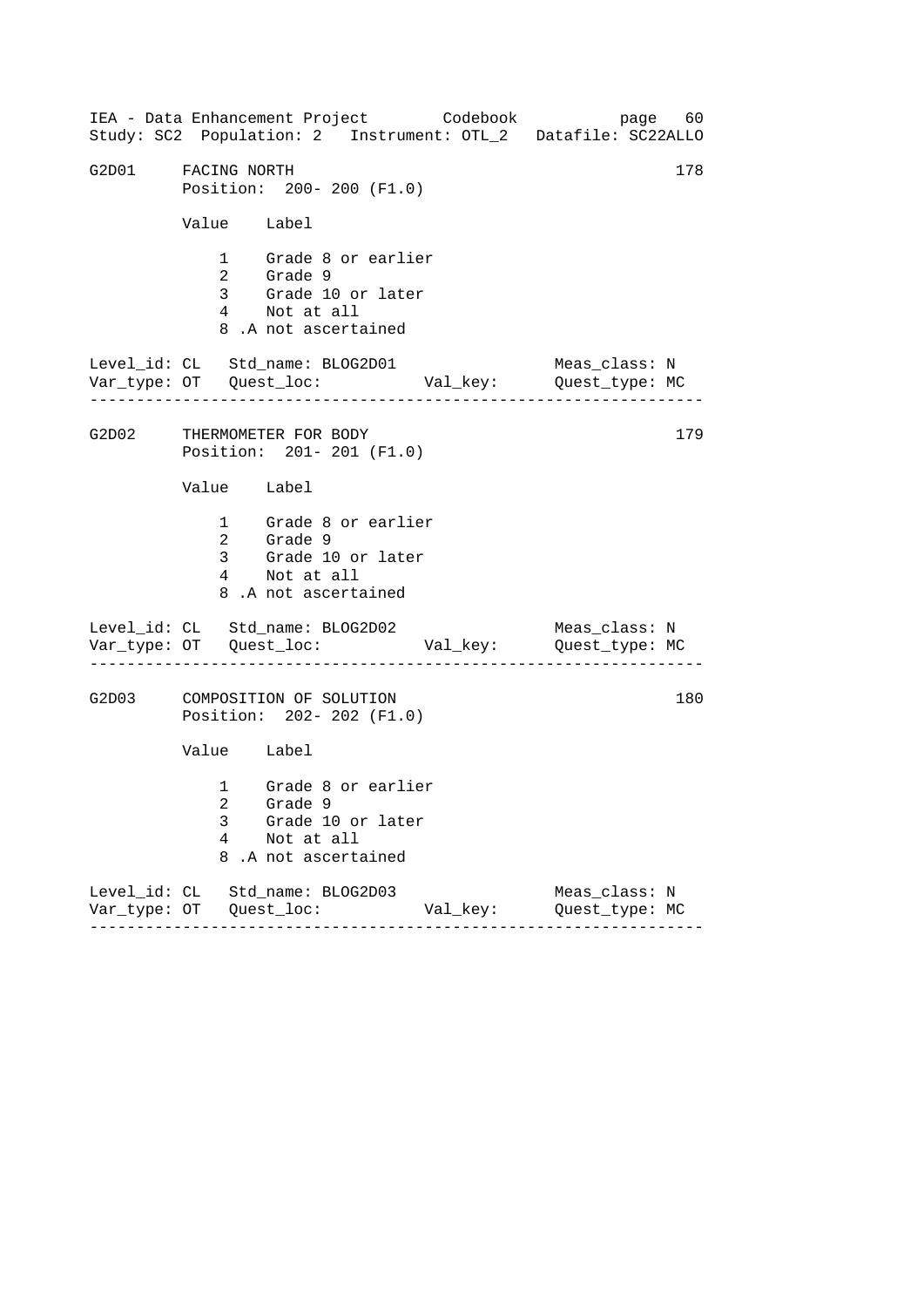| IEA - Data Enhancement Project Codebook<br>Study: SC2 Population: 2 Instrument: OTL_2 Datafile: SC22ALLO  | page 61                         |
|-----------------------------------------------------------------------------------------------------------|---------------------------------|
| G2D04 MP FIVE ELEMENTS<br>Position: 203-203 (F1.0)                                                        | 181                             |
| Value Label                                                                                               |                                 |
| 1 Grade 8 or earlier<br>2 Grade 9<br>3 Grade 10 or later<br>4 Not at all<br>8.A not ascertained           |                                 |
| Level_id: CL Std_name: BLOG2D04                                                                           | Meas_class: N                   |
| G2D05 FORMULA ALKANES<br>Position: 204-204 (F1.0)                                                         | 182                             |
| Value Label                                                                                               |                                 |
| 1 Grade 8 or earlier<br>2 Grade 9<br>3 Grade 10 or later<br>4 Not at all<br>8.A not ascertained           |                                 |
| Level_id: CL Std_name: BLOG2D05                                                                           | Meas_class: N                   |
| G2D06 EARTH NOT LEVEL<br>Position: 205-205 (F1.0)                                                         | 183                             |
| Value Label                                                                                               |                                 |
| 1 Grade 8 or earlier<br>2 Grade 9<br>Grade 10 or later<br>3<br>4<br>Not at all<br>8<br>.A not ascertained |                                 |
| Level_id: CL Std_name: BLOG2D06<br>Val_key:                                                               | Meas_class: N<br>Quest_type: MC |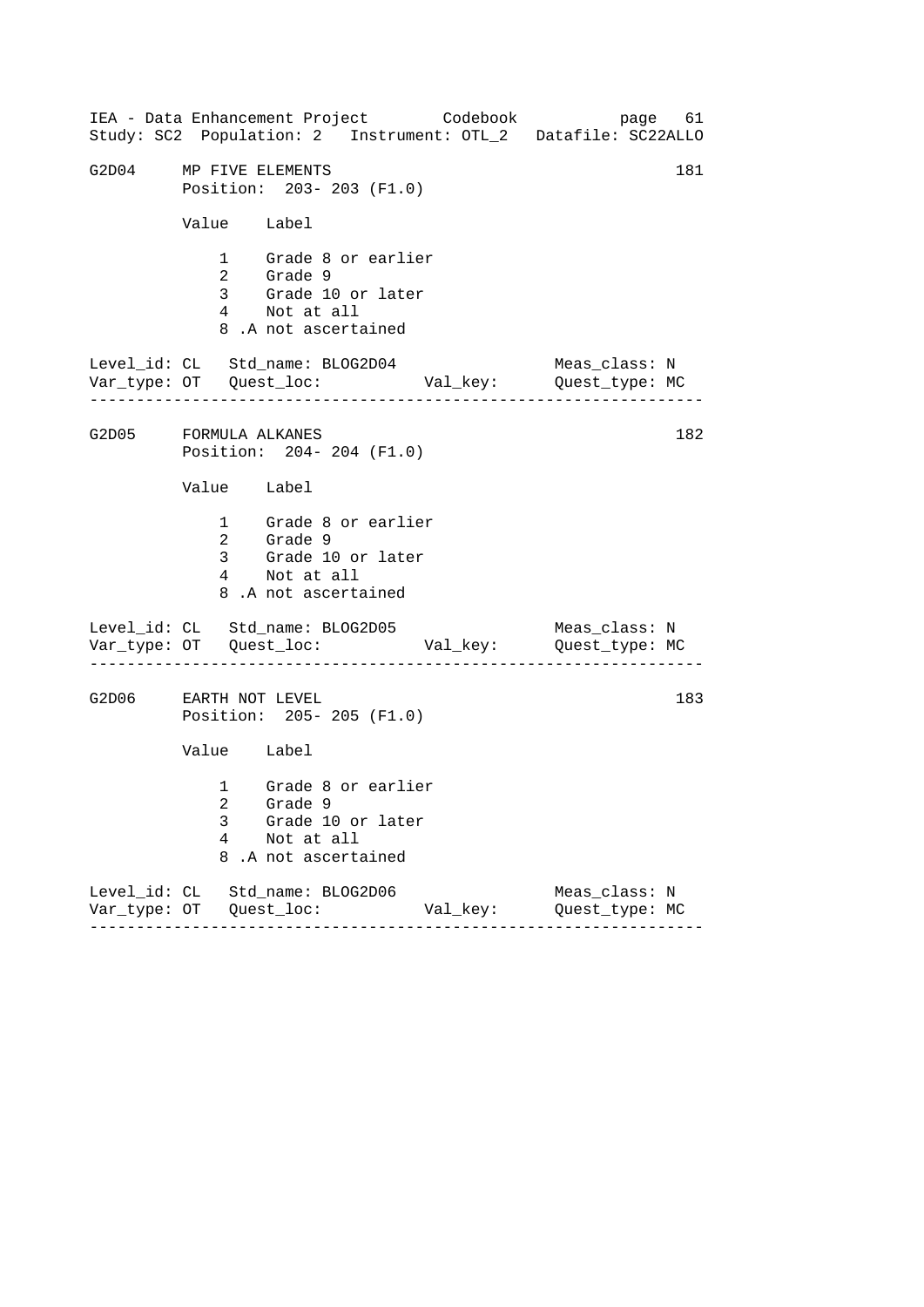|                     |             | IEA - Data Enhancement Project Codebook                                                         |          | page 62<br>Study: SC2 Population: 2 Instrument: OTL_2 Datafile: SC22ALLO |
|---------------------|-------------|-------------------------------------------------------------------------------------------------|----------|--------------------------------------------------------------------------|
| G2D07 PROTEIN FOODS |             | Position: 206-206 (F1.0)                                                                        |          | 184                                                                      |
|                     | Value Label |                                                                                                 |          |                                                                          |
|                     |             | 1 Grade 8 or earlier<br>2 Grade 9<br>3 Grade 10 or later<br>4 Not at all<br>8.A not ascertained |          |                                                                          |
|                     |             | Level_id: CL Std_name: BLOG2D07                                                                 |          | Meas_class: N                                                            |
|                     |             | G2D08 SWEATING HELPS BODY<br>Position: 207- 207 (F1.0)                                          |          | 185                                                                      |
|                     | Value Label |                                                                                                 |          |                                                                          |
|                     |             | 1 Grade 8 or earlier<br>2 Grade 9<br>3 Grade 10 or later<br>4 Not at all<br>8.A not ascertained |          |                                                                          |
|                     |             | Level_id: CL Std_name: BLOG2D08                                                                 |          | Meas_class: N                                                            |
|                     |             | G2D09 FUNCTIONS OF BLOOD<br>Position: 208-208 (F1.0)                                            |          | 186                                                                      |
|                     | Value Label |                                                                                                 |          |                                                                          |
|                     | 3<br>4      | 1 Grade 8 or earlier<br>2 Grade 9<br>Grade 10 or later<br>Not at all<br>8.A not ascertained     |          |                                                                          |
|                     |             | Level_id: CL Std_name: BLOG2D09                                                                 | Val_key: | Meas_class: N<br>Quest_type: MC                                          |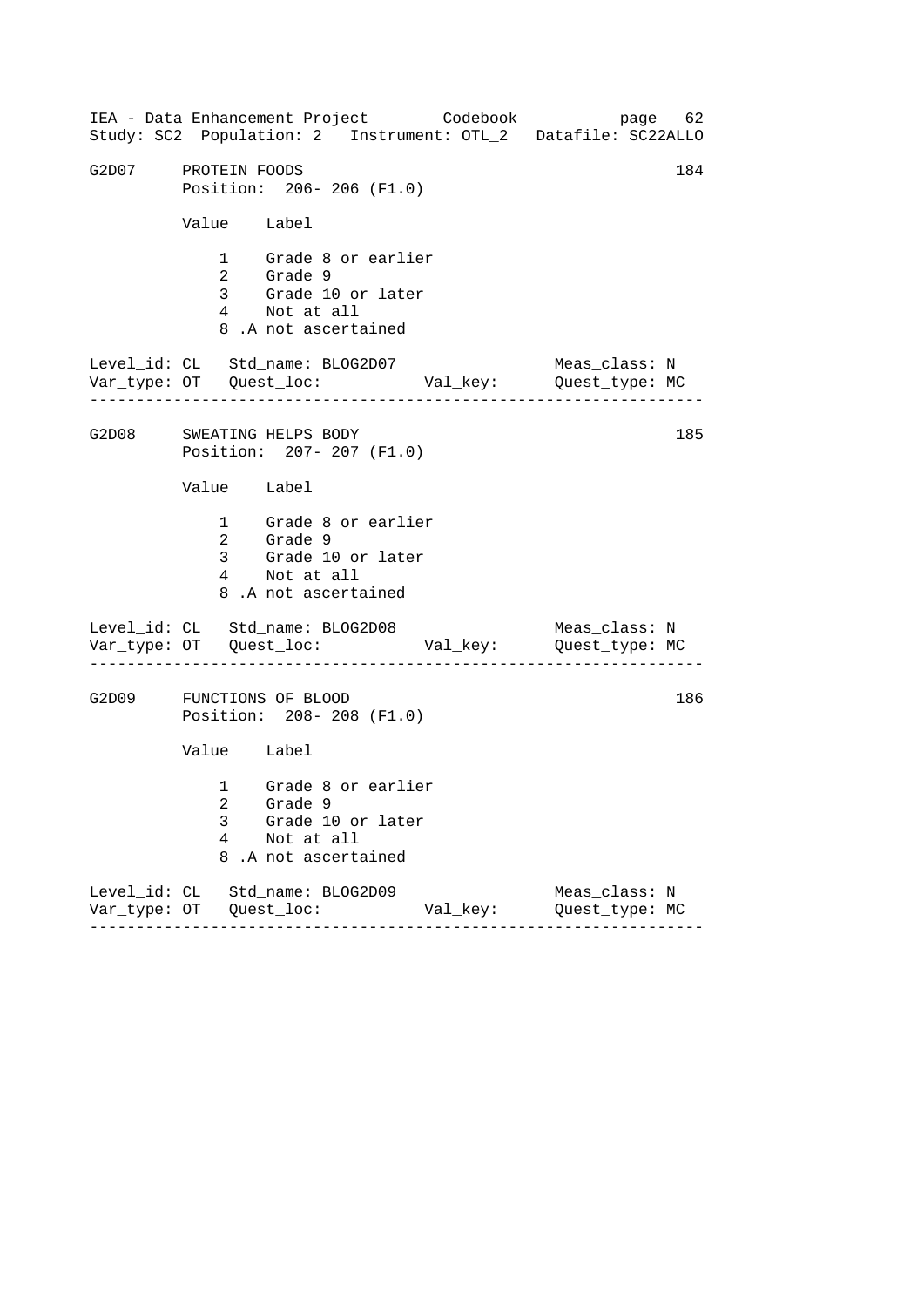|       |             | IEA - Data Enhancement Project Codebook<br>Study: SC2 Population: 2 Instrument: OTL_2 Datafile: SC22ALLO |          |                                 | page 63 |
|-------|-------------|----------------------------------------------------------------------------------------------------------|----------|---------------------------------|---------|
| G2D10 |             | IMPORTANCE GREEN PLANTS<br>Position: 209- 209 (F1.0)                                                     |          |                                 | 187     |
|       | Value Label |                                                                                                          |          |                                 |         |
|       |             | 1 Grade 8 or earlier<br>2 Grade 9<br>3 Grade 10 or later<br>4 Not at all<br>8.A not ascertained          |          |                                 |         |
|       |             | Level_id: CL Std_name: BLOG2D10                                                                          |          | Meas_class: N                   |         |
|       |             | G2D11 NATIONAL OPTION/ITEM 11<br>Position: 210- 210 (F1.0)                                               |          |                                 | 188     |
|       | Value Label |                                                                                                          |          |                                 |         |
|       |             | 1 Grade 8 or earlier<br>2 Grade 9<br>3 Grade 10 or later<br>4 Not at all<br>8.A not ascertained          |          |                                 |         |
|       |             | Level_id: CL Std_name: BLOG2D11                                                                          |          | Meas_class: N                   |         |
| G2D12 |             | NATIONAL OPTION/ITEM 12<br>Position: 211- 211 (F1.0)                                                     |          |                                 | 189     |
|       | Value Label |                                                                                                          |          |                                 |         |
|       | 3<br>4<br>8 | 1 Grade 8 or earlier<br>2 Grade 9<br>Grade 10 or later<br>Not at all<br>.A not ascertained               |          |                                 |         |
|       |             | Level_id: CL Std_name: BLOG2D12                                                                          | Val_key: | Meas_class: N<br>Quest_type: MC |         |